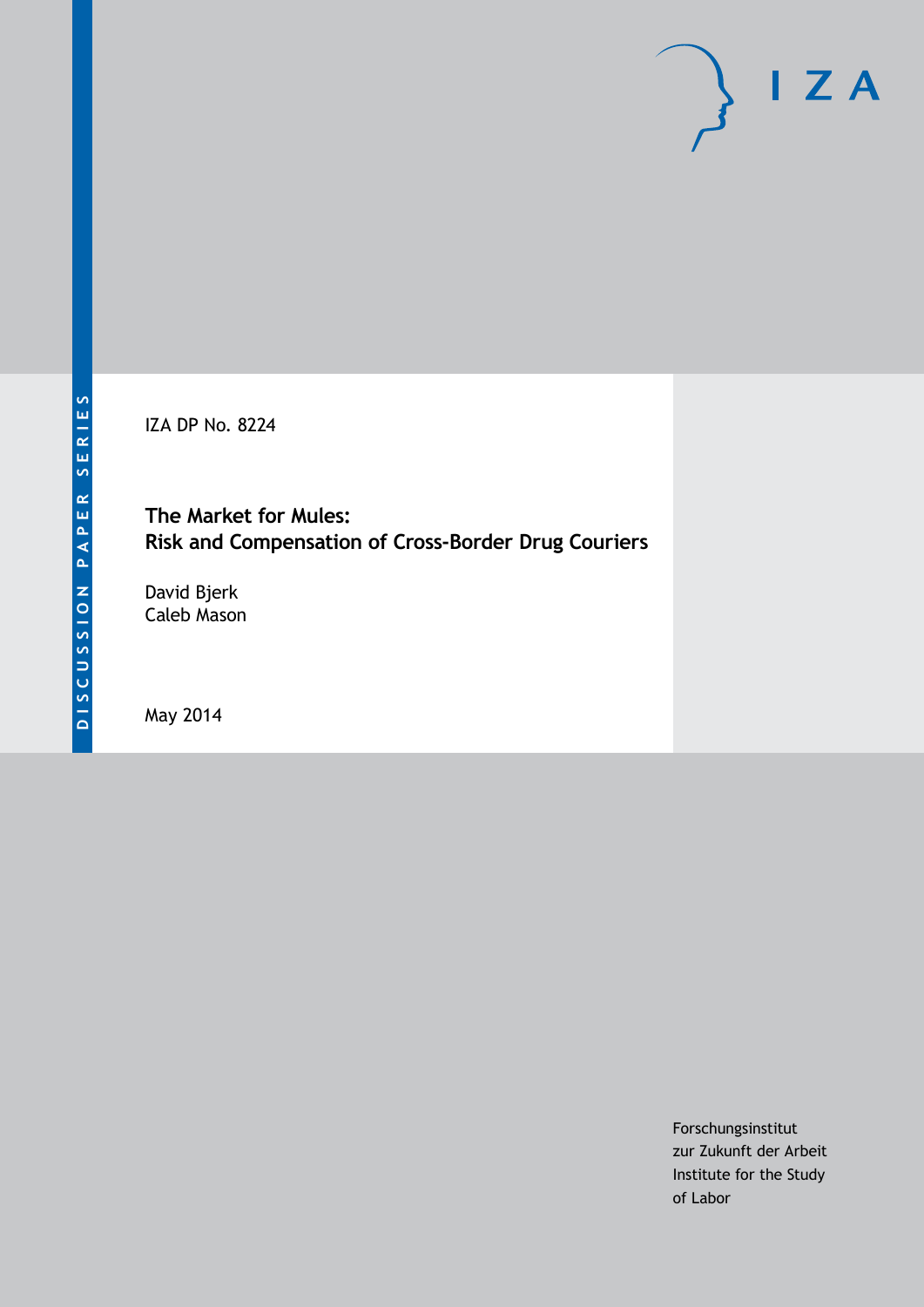# **The Market for Mules: Risk and Compensation of Cross-Border Drug Couriers**

# **David Bjerk**

*Claremont McKenna College and IZA*

# **Caleb Mason**

*Miller Barondess, LLP*

Discussion Paper No. 8224 May 2014

IZA

P.O. Box 7240 53072 Bonn Germany

Phone: +49-228-3894-0 Fax: +49-228-3894-180 E-mail: [iza@iza.org](mailto:iza@iza.org)

Any opinions expressed here are those of the author(s) and not those of IZA. Research published in this series may include views on policy, but the institute itself takes no institutional policy positions. The IZA research network is committed to the IZA Guiding Principles of Research Integrity.

The Institute for the Study of Labor (IZA) in Bonn is a local and virtual international research center and a place of communication between science, politics and business. IZA is an independent nonprofit organization supported by Deutsche Post Foundation. The center is associated with the University of Bonn and offers a stimulating research environment through its international network, workshops and conferences, data service, project support, research visits and doctoral program. IZA engages in (i) original and internationally competitive research in all fields of labor economics, (ii) development of policy concepts, and (iii) dissemination of research results and concepts to the interested public.

<span id="page-1-0"></span>IZA Discussion Papers often represent preliminary work and are circulated to encourage discussion. Citation of such a paper should account for its provisional character. A revised version may be available directly from the author.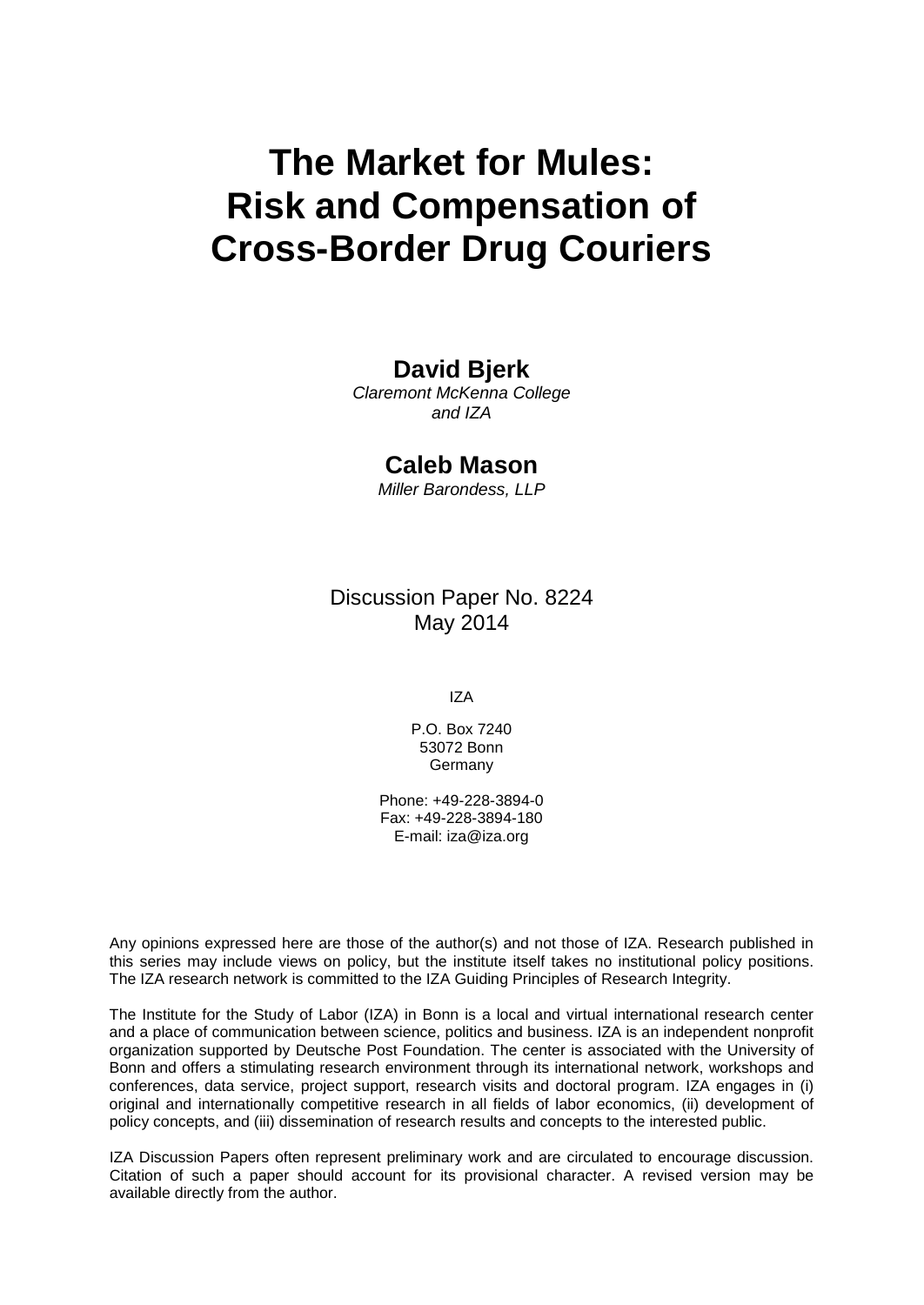IZA Discussion Paper No. 8224 May 2014

# **ABSTRACT**

# **The Market for Mules: Risk and Compensation of Cross-Border Drug Couriers[\\*](#page-1-0)**

This paper uses a unique dataset to examine the economics of cross-border drug smuggling. Our results reveal that loads are generally quite large (median 30 kg), but with substantial variance within and across drug types. Males and females, as well as U.S. citizens and non-U.S. citizens are all well represented among mules. We also find that mule compensation is substantial (median \$1,313), and varies with load characteristics. Specifically, for mules caught with cocaine and meth, pay appears to be strongly correlated to expected sentence if caught, while pay appears to be primarily correlated with load size for marijuana mules, who generally smuggle much larger loads than those smuggling cocaine and meth. We argue that our results suggest that this underground labor market generally acts like a competitive labor market, where a risk-sensitive, reasonably well-informed, and relatively elastic labor force is compensated for higher risk tasks.

# **NON-TECHNICAL SUMMARY**

This paper provides some of the first estimates of how much cross-border drug smugglers are paid. Moreover, we also find evidence that compensation for drug smuggling responds to sentencing risk, suggesting that this underground labor market can potentially be understood a subject to competitive market pressures, with risk-sensitive, reasonably informed workers being compensated for higher risks. Moreover, our results suggest that border enforcement and sentencing may impact the drug market not just through restricting the amount of drugs that come through the border, but by raising the price due to higher labor costs.

JEL Classification: K42

Keywords: illegal markets, compensating wage differentials, drug smuggling, sentencing

Corresponding author:

David Bjerk Robert Day School of Economics and Finance Claremont McKenna College 500 E. Ninth Street Claremont, CA 91711-6400 USA E-mail: [david.bjerk@cmc.edu](mailto:david.bjerk@cmc.edu)

Thanks to Shawn Bushway, Jonathan Caulkins, Peter Reuter, John Pfaff, Eric Helland, and participants at the Conference for Empirical Legal Studies and the University of Houston/Rice Seminar on Applied Empirical Microeconomics for helpful comments and suggestions on this project.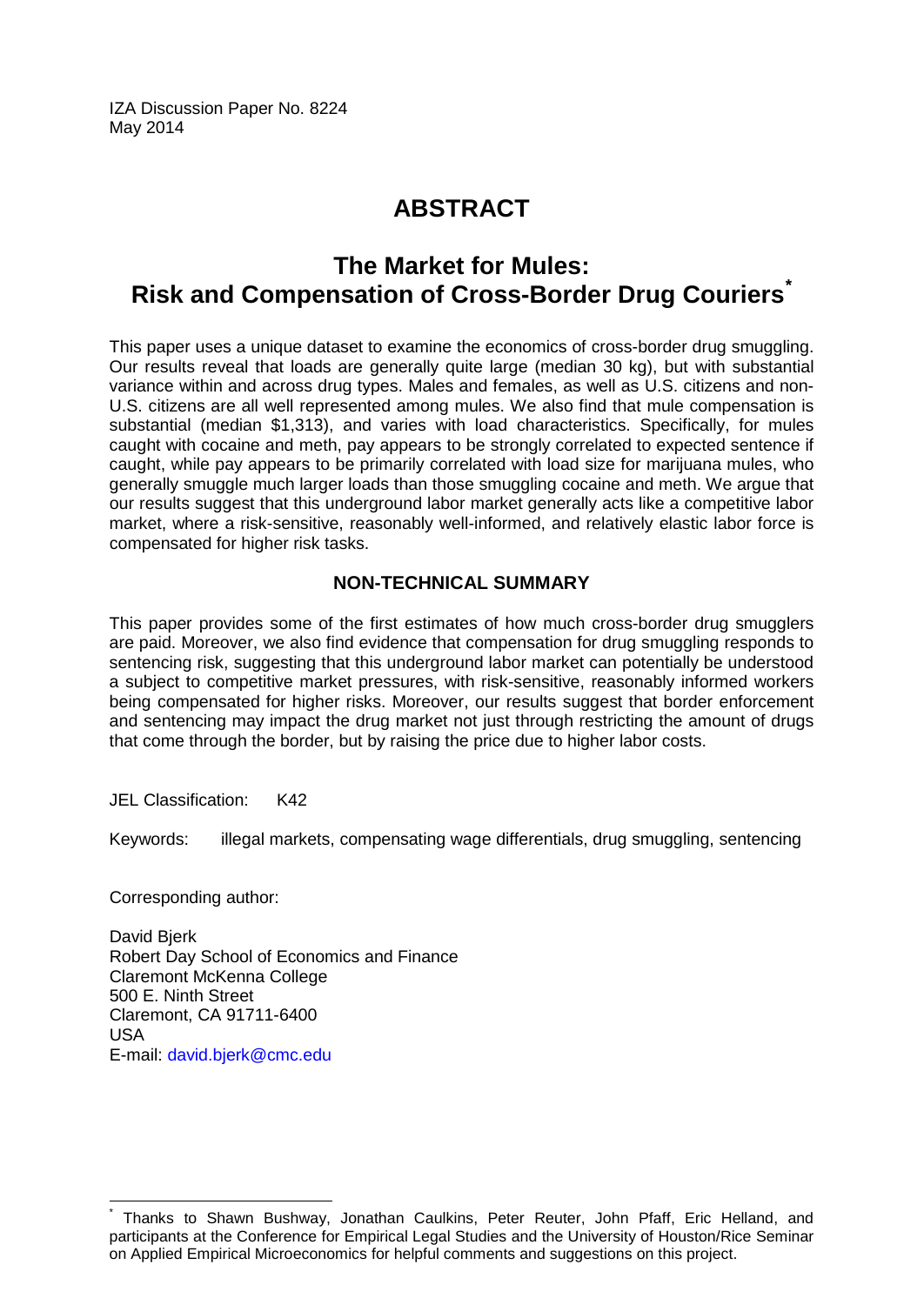# **I – Introduction**

Every year, roughly three thousand people are arrested while working as "mules" smuggling drugs through the ports of entry along the U.S.-Mexico border in California, Arizona, New Mexico, and Texas. For every mule caught, many more get through. Despite the great public concern over cross-border drug smuggling, and the enormous expenditures devoted to stopping it, little is known about this activity. A number of journalistic and scholarly accounts are available (Decker and Chapman 2008; Campbell 2009; Caulkins et al. 2009), but no large-scale empirical analysis of the economics of border smuggling into the United States has been attempted. Yet the economics of border smuggling are vitally important to any assessment of border interdiction and prosecution strategies, and of domestic drug policy.

In this study we analyze a unique dataset extracted directly from the statements of probable cause filed following federal smuggling arrests at California ports-of-entry along the Mexican border to shed light on this underground economy. These statements give the factual details of each smuggling event---time, place, what kind of drug, how much, how it was smuggled, the citizenship of the driver, etc.-- allowing us to thoroughly describe many of the details of drug mules and their cargo along the California- Mexico border.

Additionally, these narratives include information regarding how much money the mule reports being paid, or was promised that he would be paid, for carrying the load. These compensation data provide us with a key variable for analyzing the labor market for mules. While other papers have attempted to look empirically at issues regarding pay for those in the drug distribution business (MacCoun and Reuter 1992; Levitt and Venkatesh 2000), to our knowledge this paper is the first to directly evaluate the extent to which pay responds to sentencing risk. Specifically, all else equal, are mules paid more for carrying loads with higher expected sentencing risk?

 This question is of interest not just as a test of economic theory, but also because it may help us better understand how border policing and sentencing policies can interact with the drug market. Specifically, while Reuter and Kleiman (1986) sought to understand how enforcement policy affected the drug market through altering the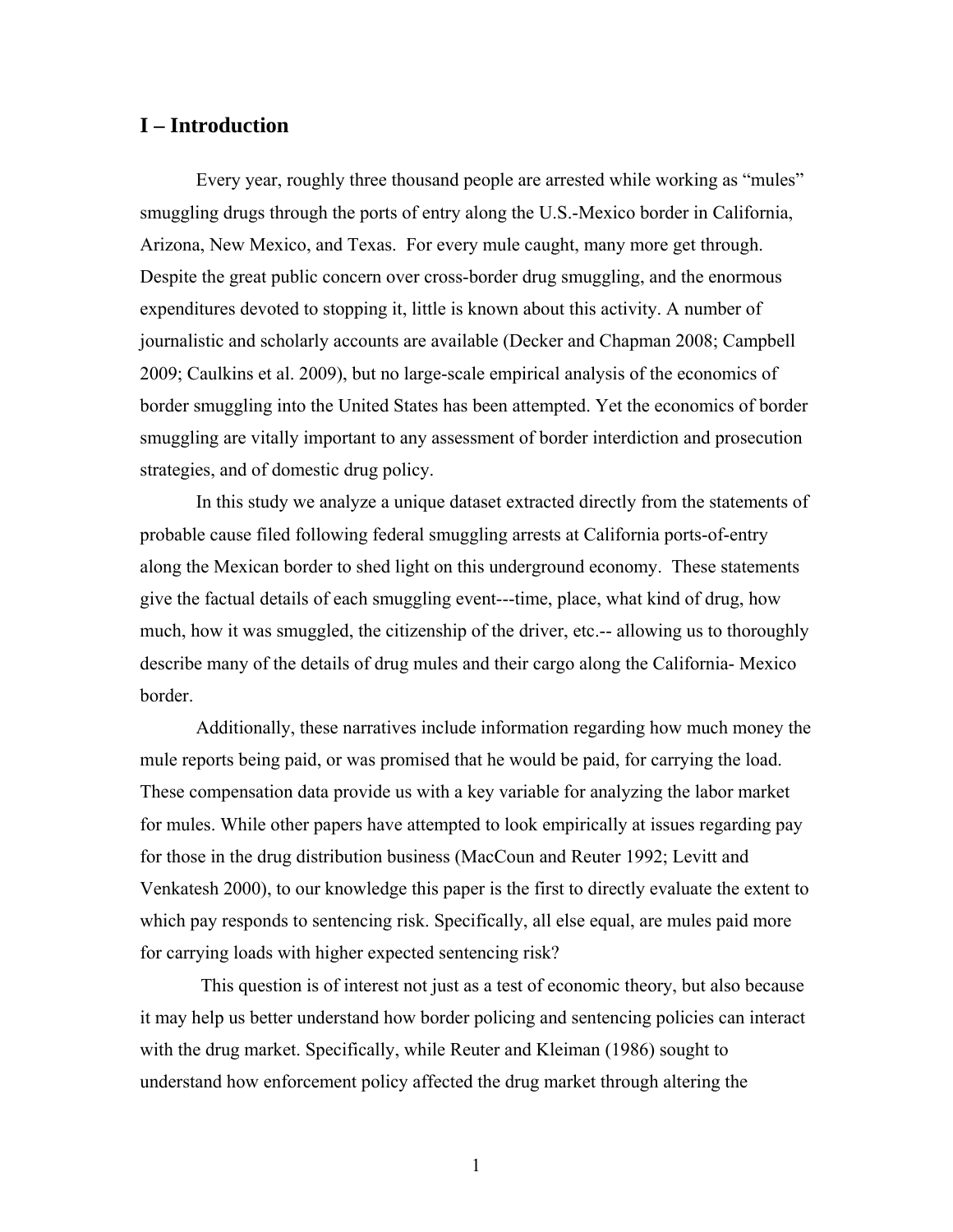eventual price of drugs to consumers, this study pushes back one step to see how enforcement policy directly affects the cost of getting drugs to the market.

 Among the drug mules caught at the California ports of entry, we find that the mean reported compensation amount is \$1,604 and the median is \$1,313. Whether this is a lot or a little is a matter of opinion. By way of perspective, at this median wage, drug mules would have to complete a little over two smuggling trips per month to earn the roughly \$35,000 annual salary paid to American commercial truck drivers with 1- 4 years of experience (according to payscale.com).

 There is also substantial variation in reported pay. While much of this variation is unexplained by the variables we have in our data, pay for mules caught smuggling cocaine and methamphetamine follows a very particular pattern with respect to quantity. Specifically, pay rises initially in quantity quite steeply before leveling off, so that pay hardly varies with load size for mules caught with larger quantities of these two drugs. Quite noticeably, the shape of these pay versus quantity functions are strikingly similar to the shape of the relationship between expected sentence if caught and quantity for these drugs, consistent with the notion that mule compensation for these drugs is at least somewhat tied to sentencing risk if caught.

 For marijuana however, while both pay and expected sentence if caught rise monotonically with quantity, the shape of these functions do not match as closely as they do for cocaine and methamphetamine. However, two other things are substantially different for marijuana mules than for cocaine and meth mules. First, marijuana sentences are surprisingly short, averaging well less than two years for even loads approaching 100 kilograms. Second, marijuana loads are generally much larger than loads of cocaine or meth, and there is substantial variation in marijuana load size. Given larger loads, especially of an odorous substance such as marijuana, are more likely to be detected at border crossings, but expected sentence length if caught is relatively limited regardless of quantity, we argue that these findings suggest that compensation for marijuana is tied to expected sentencing risk, but primarily though how load size impacts likelihood of detection rather than through the expected sentence if detected.

Overall, we argue that these findings suggest that the supply of drug mules is sufficiently elastic and that the market is sufficiently developed such that, by in large,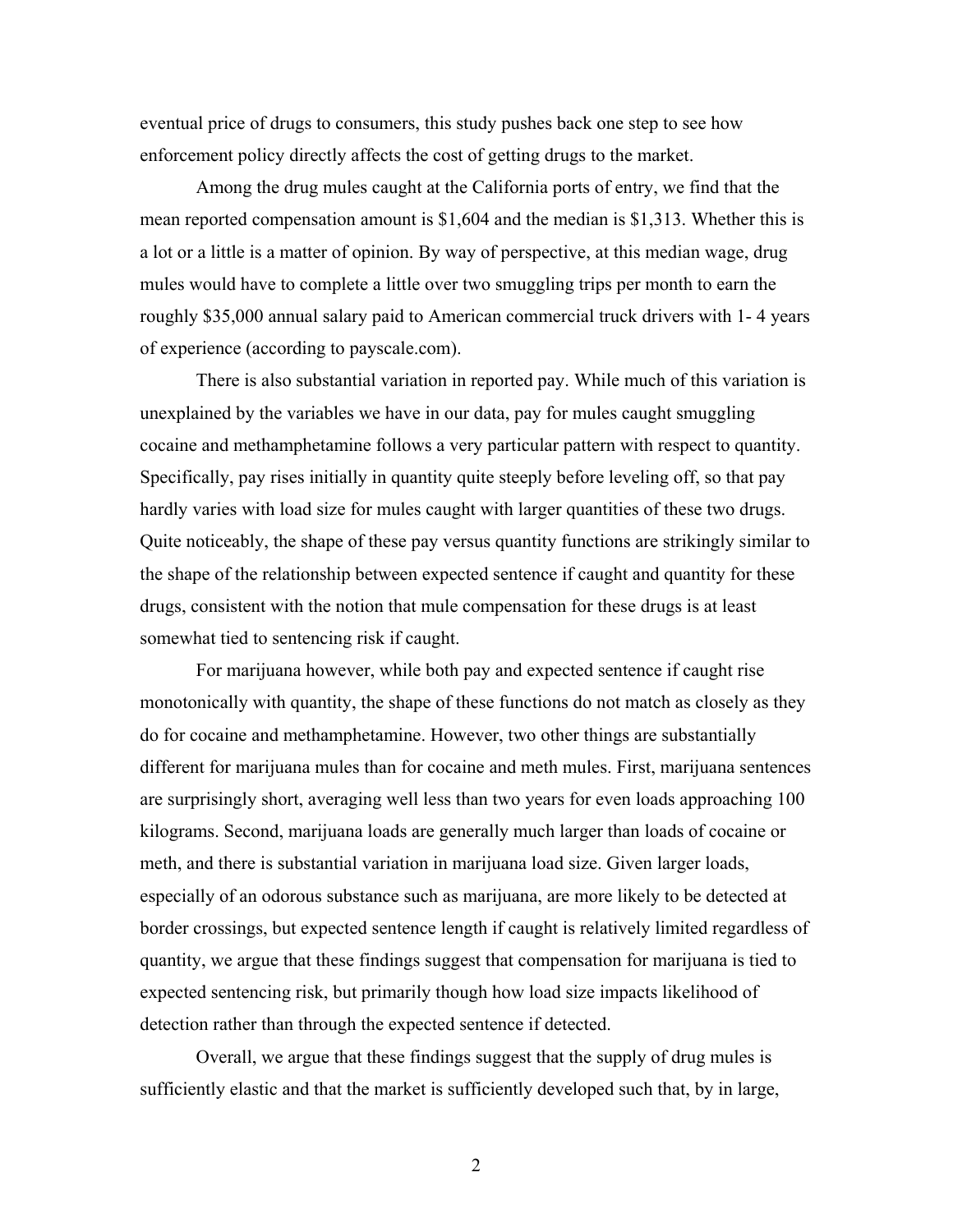mules must be compensated for the expected sentencing risk of the load they are smuggling. Using a basic regression specification, our best estimate is that mules are paid on the order of \$1,200 for an additional year expected sentence *if caught* (at least for cocaine and methamphetamine smuggling), while an additional 50 kilogram of marijuana translates into roughly \$420 in additional pay.

Finally, we do not find evidence linking mule compensation to other obvious characteristics of the mule. For example, both in absolute terms, and conditional on the expected sentence upon being caught with the load and amount and type of drug being carried, there is no statistically significant difference between female and male compensation, or between U.S.-citizen and non-citizen compensation.<sup>1</sup>

# **II - The Theoretical Relationship Between Mule Pay and Sentence Exposure**

Mule compensation is interesting for several reasons. First, understanding the magnitudes in question is important for understanding who might be getting involved in this activity. Is pay sufficiently low that it is really only the truly desperate who find such work worthwhile, or is pay high enough relative to the local labor markets that it is an attractive option to a broad swath of potential workers?

Second, understanding what is correlated with compensation can tell us something about the workings of an inherently unregulated and illegal labor market. Like Gertler, Shah, and Bertozzi's (2005) study of sex workers in Mexico and Gathmann's (2008) study of migrant smugglers in Mexico, we are interested in whether standard models of competitive markets are applicable to illegal underground markets such as this.

Basic economic theory suggests that even in the absence of regulation, a competitive labor market should mean that workers are generally cognizant of the actual risks they take on in performing a particular job, and those taking on an objectively higher risk of a negative outcome should earn a higher wage, all else equal---i.e., a *compensating wage differential* should arise (Rosen 1986). The labor market for mules offers a test of this theory because while the actual incarceration risk of carrying different loads across the border will depend on load characteristics (type of drug, quantity), the

<sup>&</sup>lt;sup>1</sup> All the mules were either U.S. citizens (45%) or Mexican citizens (55%).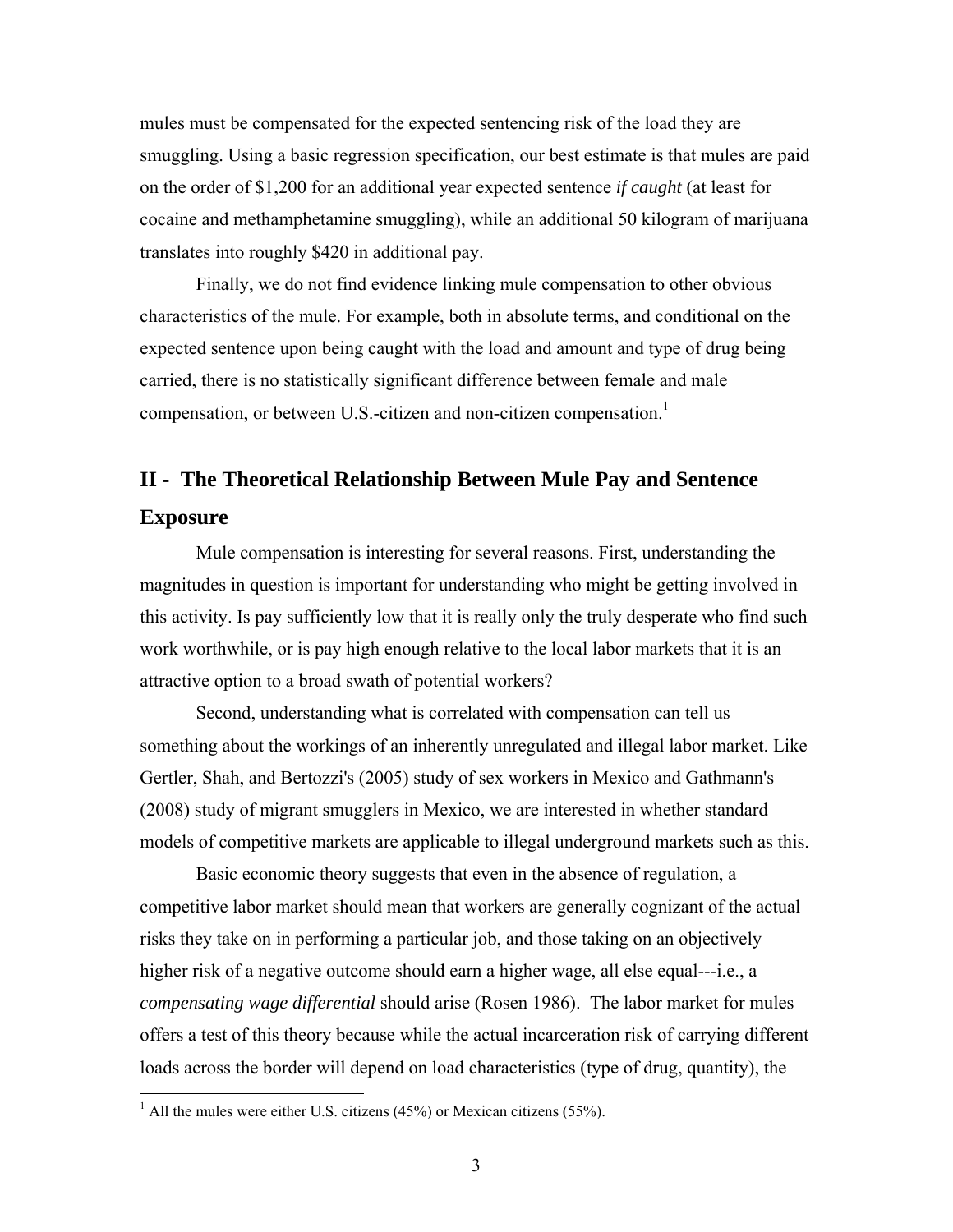labor involved (driving the car across) will not. Our data allow us to examine whether differences in sentencing risk across loads do in fact translate into compensating pay differentials.

 While economic theory predicts that compensating wage differentials will arise in a context such as this, we can identify a few plausible reasons why they might not.

 First, it is possible that the labor market for drug mules may be "thin," with little systematic organization, causing compensation to be determined on a case-by-case basis. Under this model, mule pay would primarily be determined by the particular interactions and negotiations between a given mule and recruiter, and we would not necessarily expect a strong systematic relationship between compensation and the nature of the cargo as would arise in a more competitive setting.

A second possibility is that the cartels are able to utilize such a desperate labor pool of potential mules that they can simply offer a minimal fixed rate per load. In other words, labor supply to the mule market might be almost perfectly inelastic. Under this model, the mules may care very much about differential sentencing risk, but their concern will not be reflected in compensation because of their more primary concern of obtaining paying work. Indeed, mules may be sufficiently desperate that they do not even demand to be informed about the exact nature of what they are carrying.<sup>2</sup>

Finally, it may be that the likelihood of being caught carrying drug cargo through border crossings is sufficiently small that mules do not have a meaningful incentive to care about what they are carrying. Under this model, the labor market for mules would operate much like the market for couriers of legal goods, with pay simply compensating the mule for his or her time and labor, without variation based on cargo type. Or, compensation may reflect other things, like a fixed percentage of load value.

While it is very difficult if not impossible to precisely ascertain mules' actual risk of being caught bringing in a load of drugs, available evidence does suggest that being caught is quite unlikely. In particular, a rough "back of the envelope" type calculation suggests it is on the order of 5-10% (see Appendix I). Given such a low chance of

<sup>&</sup>lt;sup>2</sup> The claim of ignorance of cargo is commonly made by the defense in smuggling cases. See for example, United States v. Sepulveda-Barraza, 645F.3d 1066 (9<sup>th</sup> Cir. 2011); Gomez-Granillo v. Holder, 654 F.3d 826 (9th Cir. 2011); United States v. Cordoba, 104 F.3d 225 (9th Cir. 1997); United States v. Mendoza, 121 F.3d  $(9^{th}$  Cir. 2011); United States v. 510 (9<sup>th</sup> Cir. 1997);United States v. Beltran-Lopez, No. 95-50104 (9<sup>th</sup> Cir. 1995),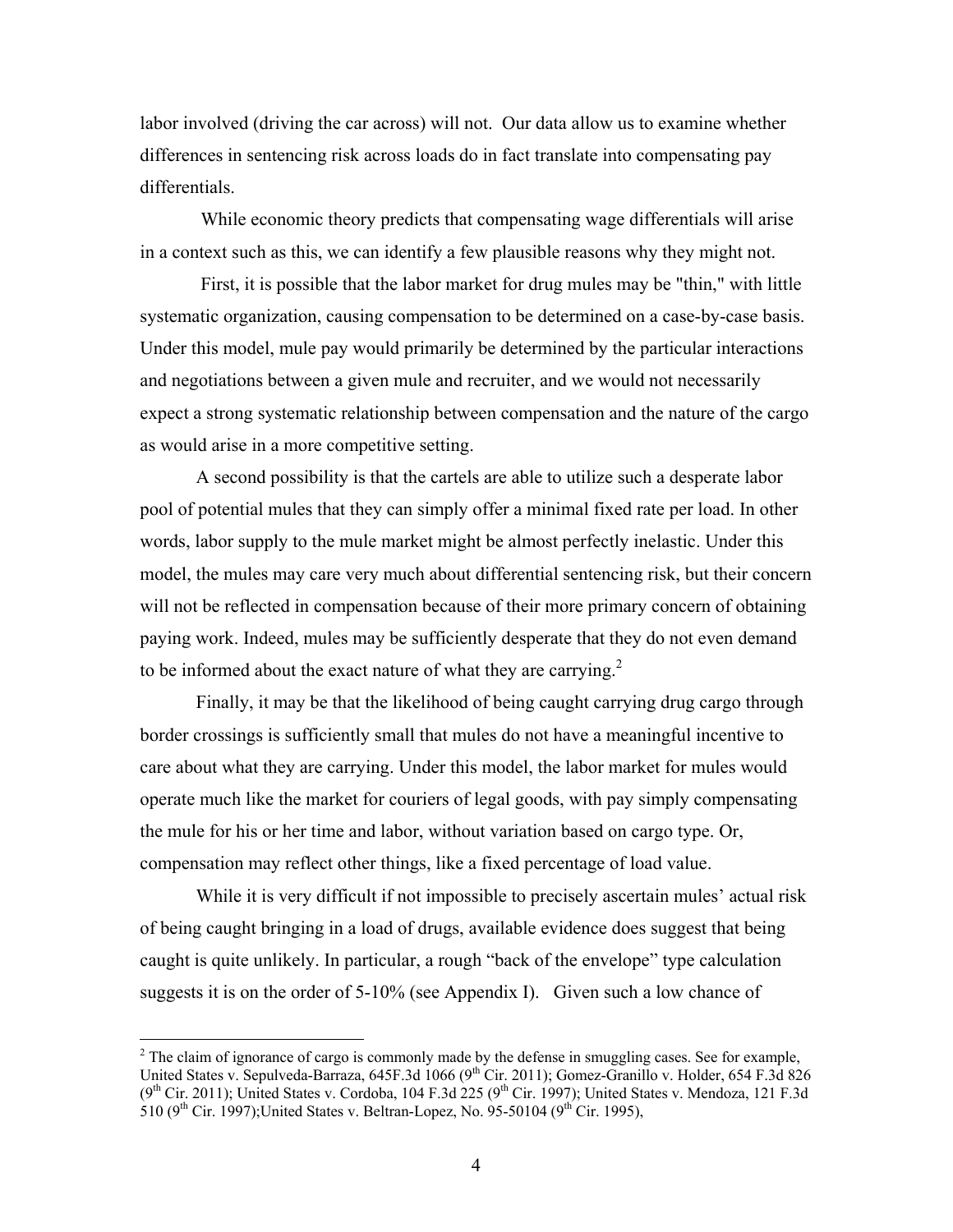detection, it is certainly possible that the large differences in sentence risk by size of load and type of drug are sufficiently discounted that they do not translate into any notable differences in compensation.

In general, while one could argue that markets in the drug trade should generally work according to the standard models of economic theory, as it is essentially a market for semi-refined agricultural crops (or easily manufactured chemicals in the case of meth), sold and transported by an easily substitutable low-skilled labor force, those researchers who have examined this market for many years have often found numerous market irregularities and puzzles (see for example Caulkins and Reuter 2006; Caulkins and MacCoun 2003).

The extent to which changes in sentencing risk produce compensating wage differentials in the market for mules is an interesting question in its own right. On a purely academic level, this market provides an interesting and understudied environment to examine the implications of economic theory---much in the spirit of Levitt and Vankatesh's (2000) analysis of a Chicago street gang's finances, Gertler, Shah, and Bertozzi's (2005) analysis of the sex trade market in Mexico, and Gathmann's (2008) study of the market for migrant smuggling across the Mexico-U.S. border. It is also a first step in comparing the compensation structures in different segments of the underground drug economy: for example comparing the labor market for couriers and the labor market for retail dealers as modeled by Reuter (1990).

Second, there are important policy implications. The United States spends large sums of money detecting, prosecuting and incarcerating individuals caught transporting drugs through its borders. It is therefore it is important to analyze the effect such enforcement policies have on the economics of the illegal drug importation industry. Specifically, if cartels generally do not have to compensate mules (or compensate them much) for the extra incarceration risk they incur for smuggling different types and sizes of drug loads, then border policing and incarceration policy would have little effect on the supply of willing mules and thus on the bottom line of the cartels. On the other hand, if cartels do in fact generally have to compensate mules for the differential incarceration risk associated with different loads, then we can infer that detection and sentencing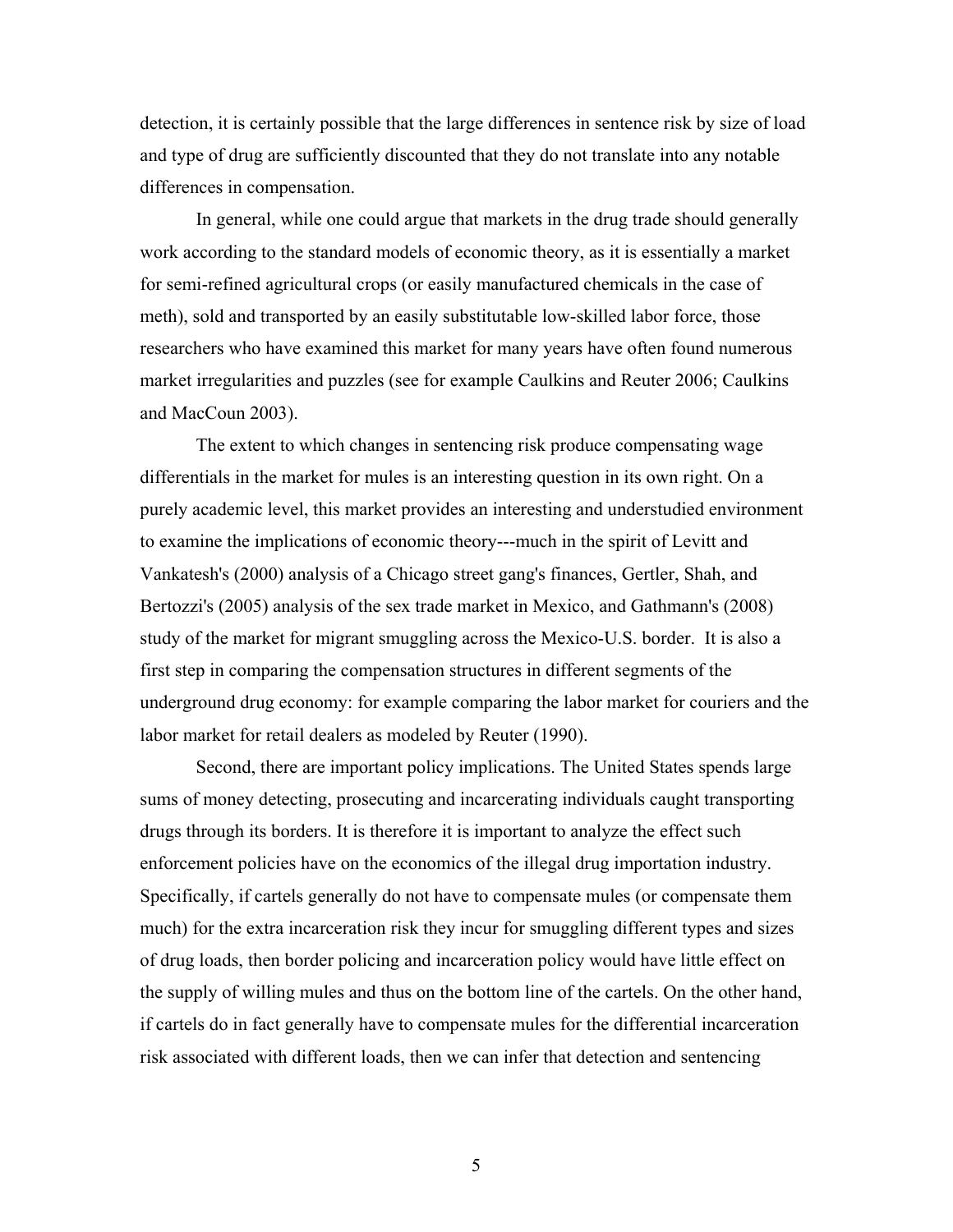policies do affect cartel labor costs, and thus, the profits for cartels (at least to some extent).

### **III - Description of Data**

The data used for our analysis are collected directly from the statements of probable cause filed in every federal border-smuggling case, or "border bust." Our study examines the busts made at California ports of entry from the latter half of 2006 through 2010.

To describe where this data comes from, it will be helpful to describe the typical way in which a border bust proceeds. People wishing to cross through a port of entry from Mexico to the United States (either by car or on foot) go through three stages of inspection: pre-primary (lining up to get to the inspection booth), primary (presentation of documents at the inspection booth), and secondary (intensive inspection if referred from primary). The physical border line is south of the inspection booths, so as cars line up and wait they are already in the United States, and inspection, usually dog sweeps, may occur there. At pre-primary, as cars line up, officers walk with drug-sniffing dogs in random sweeps through the lanes. If a dog alerts to a vehicle, the vehicle is immediately sent to secondary inspection, where the car will be more closely inspected.

Officers may also refer a vehicle to secondary after the primary inspection at the booth. These referrals may be because of the driver's demeanor, or responses, or documents. They may also be based on tips from informants, or they may be purely random (at random intervals, the computer system will direct inspectors to refer cars to secondary).

When a vehicle is referred to secondary, the officers will remove the driver from the vehicle and take him or her inside the station while the secondary inspection is conducted. If hidden packages are found, they are removed and weighed, and the contents field-tested for the presence of illegal drugs.

Whenever concealed loads of drugs are discovered, the customs officers contact Immigration and Customs Enforcement (ICE) agents, who take over the case and interview the suspects. The probable cause statements we use for this study are drafted by the responding ICE agents and then filed with the court when the suspects are charged.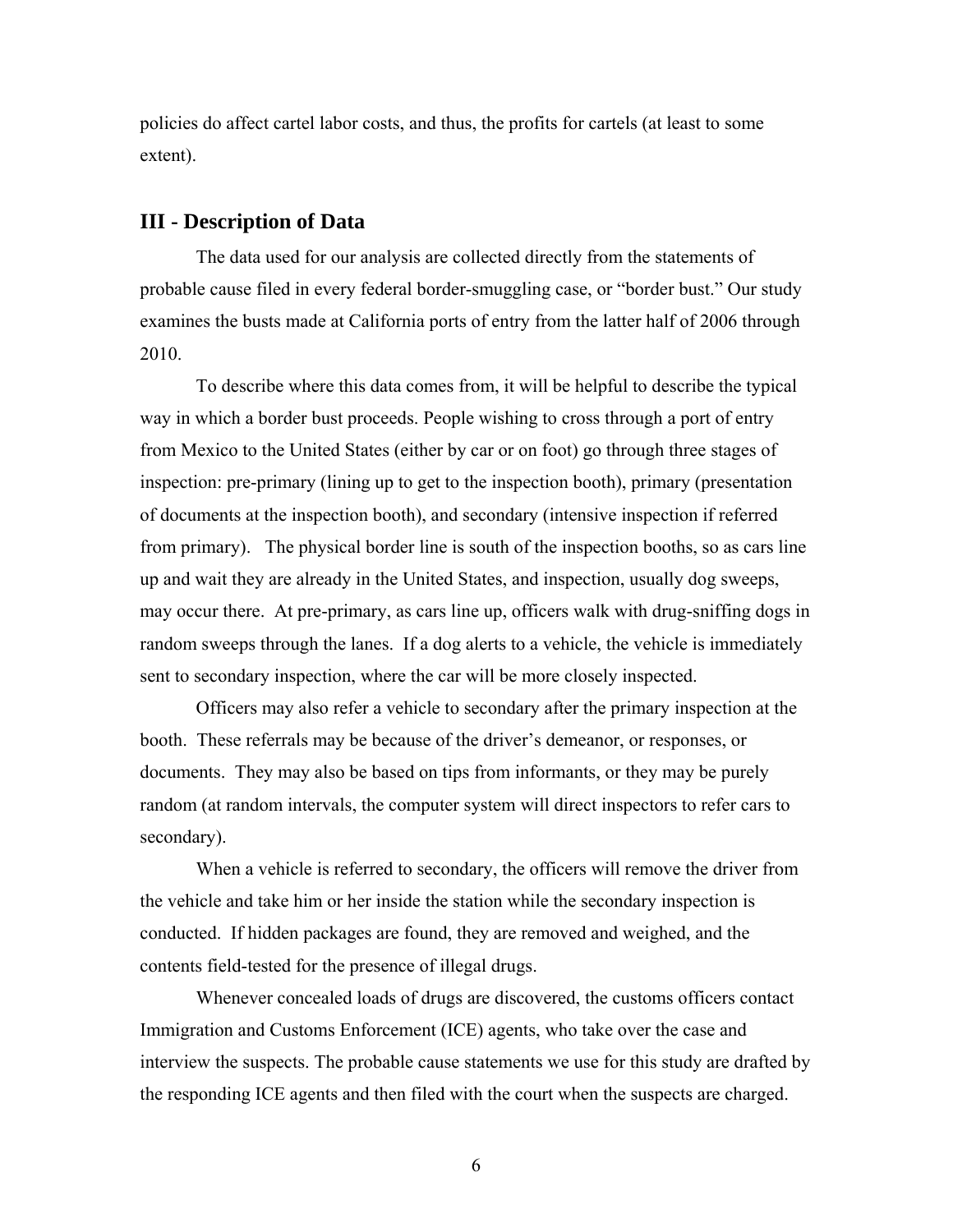To obtain these probable cause statements, we first used Westlaw to identify drug importation cases charged in the Southern District of California. We then used the PACER system (Public Access to Court Electronic Records) maintained by the federal judiciary to access the docket filings for each case. For each case, we accessed the docket, then downloaded a pdf image of the complaint and probably cause statement, from which we obtained our data.

 From these statements of probable cause we obtain our key variables of drug type, drug amount, and reported compensation. Furthermore, we also coded several other variables including time, date, and day of the week of the bust, interview response (e.g., confessed to the charges/denied the charges/invoked right to silence), type of identification presented, citizenship, and gender. Finally, we were able to also use the case dockets to obtain data on the outcome of each case and the actual sentence imposed.<sup>3</sup>

 We classified citizenship based on what could be inferred from the type of identification presented, with U.S. passports and birth certificates being coded as U.S. citizens and visas of any kind (mostly I-551s (legal permanent resident visas) or B1/B2s (Border Crossing Cards) coded as non-U.S. citizens..4

We excluded any cases in which 21 U.S.C. 952, the importation offense, was charged for personal-use amounts (e.g., less than half a kilogram). We also excluded cases in which Section 952 was charged as part of a broader conspiracy in which there was not a specific smuggling event within our time range recorded in the complaint, and we excluded cases that were not port-of-entry cases (e.g., stash house, tunnel, boat or plane cases) as they seemed to be of a fundamentally different nature.

Sixty-four percent of the suspects in our dataset confess to smuggling at the time of arrest. Of these, seventy-nine percent provide information regarding their

 $\overline{a}$ 

<sup>&</sup>lt;sup>3</sup> Some sentences are reported as "time served," and we translated these into months by calculating from the docket the total amount of time between arrest and judgment, subtracting any time out on bail. And many marijuana sentences are probation. Rather than code these as if no time were spent behind bars, we calculated from the dockets the amount of time spent incarcerated prior to imposition of the sentence. We employed the same method for dismissals and acquittals: we code them based on the amount of time incarcerated prior to judgment.

<sup>&</sup>lt;sup>4</sup> When the identification presented was a state i.d. or driver's license, we coded citizenship as U.S., because all foreign citizens have always had to present immigration documents, while prior to 2009, U.S. citizens could enter with a state i.d. or driver's license. (Since 2009, U.S. citizens have had to present passports.) In some cases, the report simply stated the defendant's citizenship, which we coded accordingly.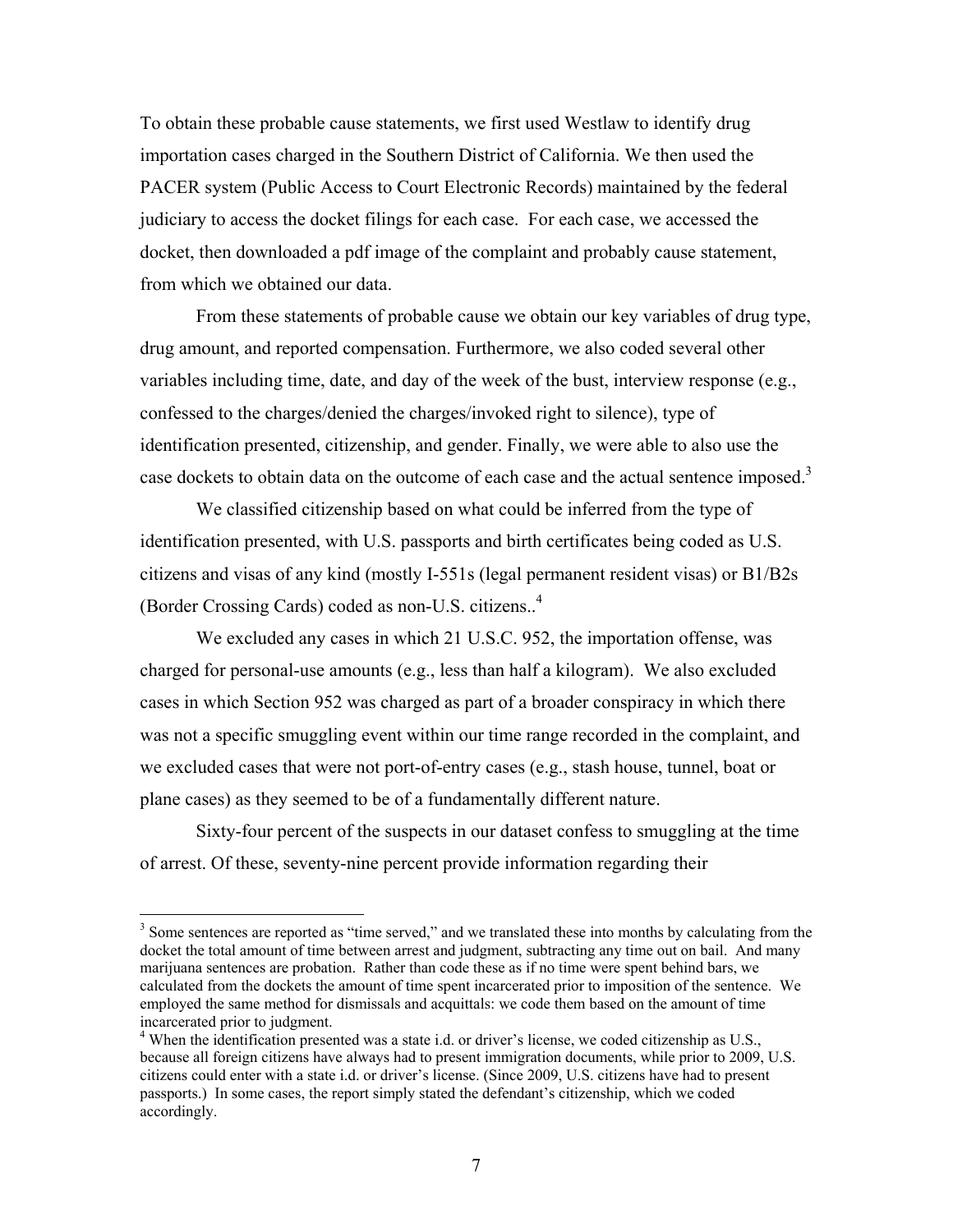compensation or promised compensation.<sup>5</sup> In total, we have pay information available for fifty-one percent of our observations. We converted all payment amounts to 2010 dollars using the Consumer Price Index.

One obvious concern about this data is the reliability of the defendants' answers regarding their pay, or promised pay, as there is no direct way to verify whether they are telling the truth. Given that punishment is not affected by what a mule reports regarding his pay or promised pay, there is no objective incentive for any defendant to over-report, under-report, or conceal his promised pay once he has made the initial decision to confess. However, one can think of reasons why captured mules may still mis-report. For example, they may not believe their punishment is unaffected by what they report, or they may believe their interrogators may try to solicit bribes if higher pay is reported (one could imagine this to be a consideration for Mexican mules who may have had interactions with corrupt law-enforcement officials). On the other hand, a mule might overstate his true pay in an attempt to aggrandize his role in the operation, perhaps to make himself appear a better candidate for a cooperation deal.

To the extent there is mis-reporting, and if this mis-reporting is more often one way than the other, this could potentially bias our results. Or, if such mis-reporting leads to classical measurement error, such mis-reporting might simply cause our results to be too imprecise to be informative. The results below suggest the latter is not too large an issue. Regarding potential bias, there is not a whole lot we can say with certainty. However, our data suggests that it is unlikely that Mexican mules systematically underreport their pay relative to U.S. mules because of a fear of official solicitation of bribes. In particular, if this were true, then we would see higher reported wages, controlling for other factors, for U.S.-citizen mules than for Mexican-citizen mules. But, as we show later, mule citizenship actually has no significant relationship to reported pay.

 $\overline{a}$ 

 $<sup>5</sup>$  When payment was in pesos, we converted to dollars. In a handful of cases, the payment was the car itself</sup> or a certain amount of the drugs. In those cases we used the Kelly Blue Book value for the year, make and model of car, using the "private party sale" figure for a car in "good" condition and 50,000 miles. When payment was in drugs, we used regional retail Office of National Drug Control Policy (ONDCP 2007) price data to convert to dollars. However, these types of non-cash payments were less than 10% of the cases for which we have compensation data.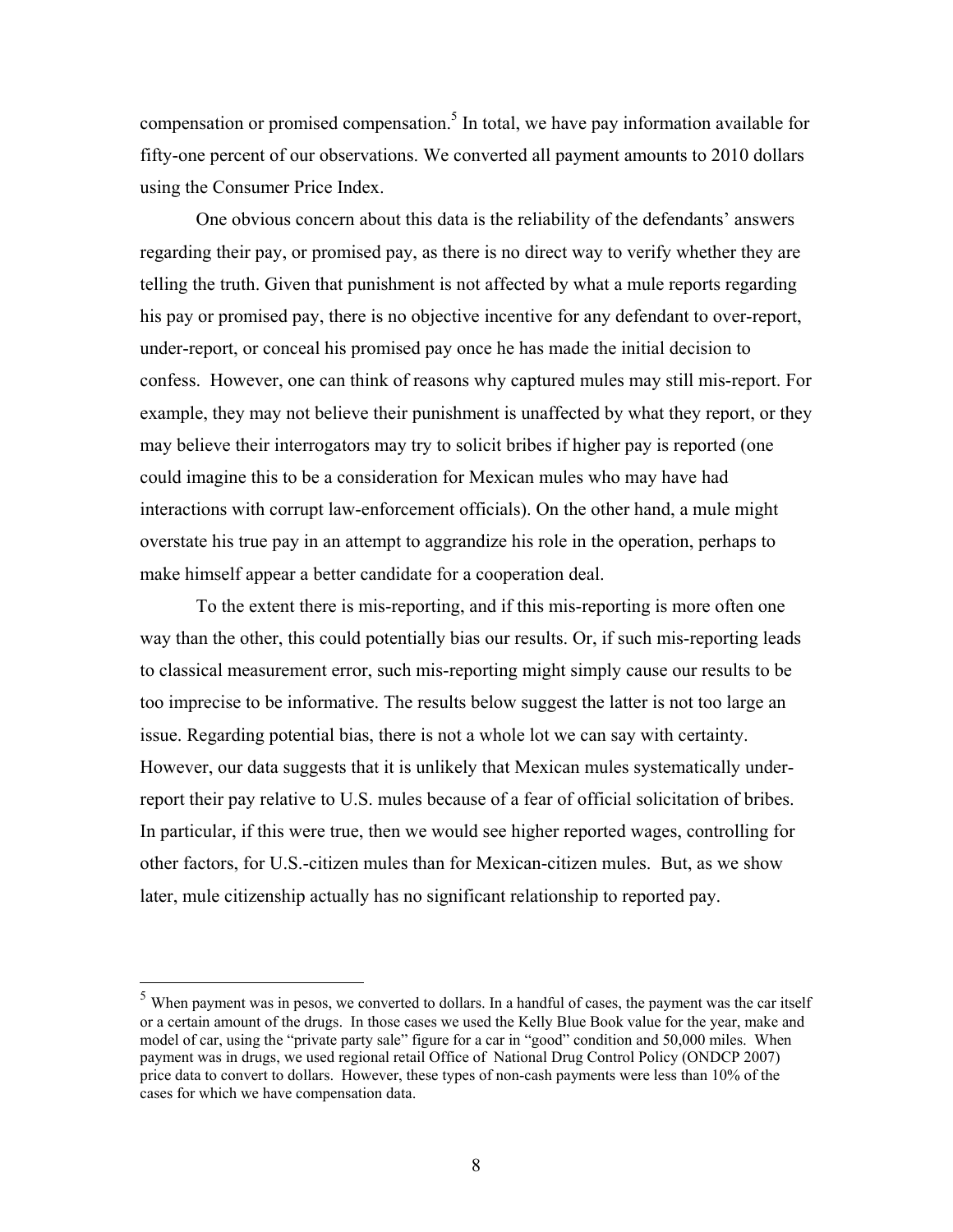Because our data is from federal prosecutions, we do not have complaints for cases that were prosecuted instead by state authorities. While this is certainly an issue for further study, for reasons we discuss in Appendix II, we do not think it undermines the validity of our results here.

Looking at the data, we see that load sizes are generally quite large, with a mean size of 60 kilograms. However, there is substantial variation. The median load size is 30 kilograms, while the  $90<sup>th</sup>$  and  $10<sup>th</sup>$  percentiles are 77 kilograms and 6 kilograms respectively. Not surprisingly, there is substantial variation in load size by drug type. Table 1 gives information about the distribution of load sizes by drug type for the three common drug types.<sup>6</sup> Notably, methamphetamine (median 8 kg) loads are generally much smaller than cocaine loads (median 22 kg), and marijuana (median 42 kg) loads are generally much larger than cocaine. Specifically, while the  $90<sup>th</sup>$  and  $10<sup>th</sup>$  percentiles of the cocaine loads are 36 kilograms and 6 kilograms respectively, the analogous measures for marijuana loads are 102 and 18 kilograms respectively.

Figure 1 shows histograms of the quantity distribution by drug type. As can be seen graphically, mules were caught with load sizes that spread relatively evenly across the distribution. The one noticeable spike is with respect to very small loads of meth. In particular, we see a disproportionate number of loads just below 0.5 kg. This is notable, as 0.5 kg is the cutoff amount that determines eligibility for a 10 year mandatory minimum sentence for meth. It is worth noting however, that there are also mandatory minimum cutoff quantities for cocaine at 0.5 kg and 5 kg, and a mandatory minimum cutoff quantity for marijuana at 100 kg, yet we see little evidence of "bunching" just below these cutoffs. We will return to this issue below.

 In terms of demographics of the mules, we find that little under one quarter of the apprehended mules were female, with this fraction was relatively constant by type of drug smuggled (0.20 for cocaine, 0.25 for meth, and 0.22 for marijuana). Similarly, a little under fifty percent of apprehended mules are U.S. citizens, with again this fraction being roughly constant across drug types (0.31 for cocaine, 0.49 for meth, 0.45 for marijuana).

 $\overline{a}$ 

<sup>&</sup>lt;sup>6</sup> These three drugs alone account for well over 95% of the total observations in the data. We feel there are two few observations of the other drugs for meaningful analysis.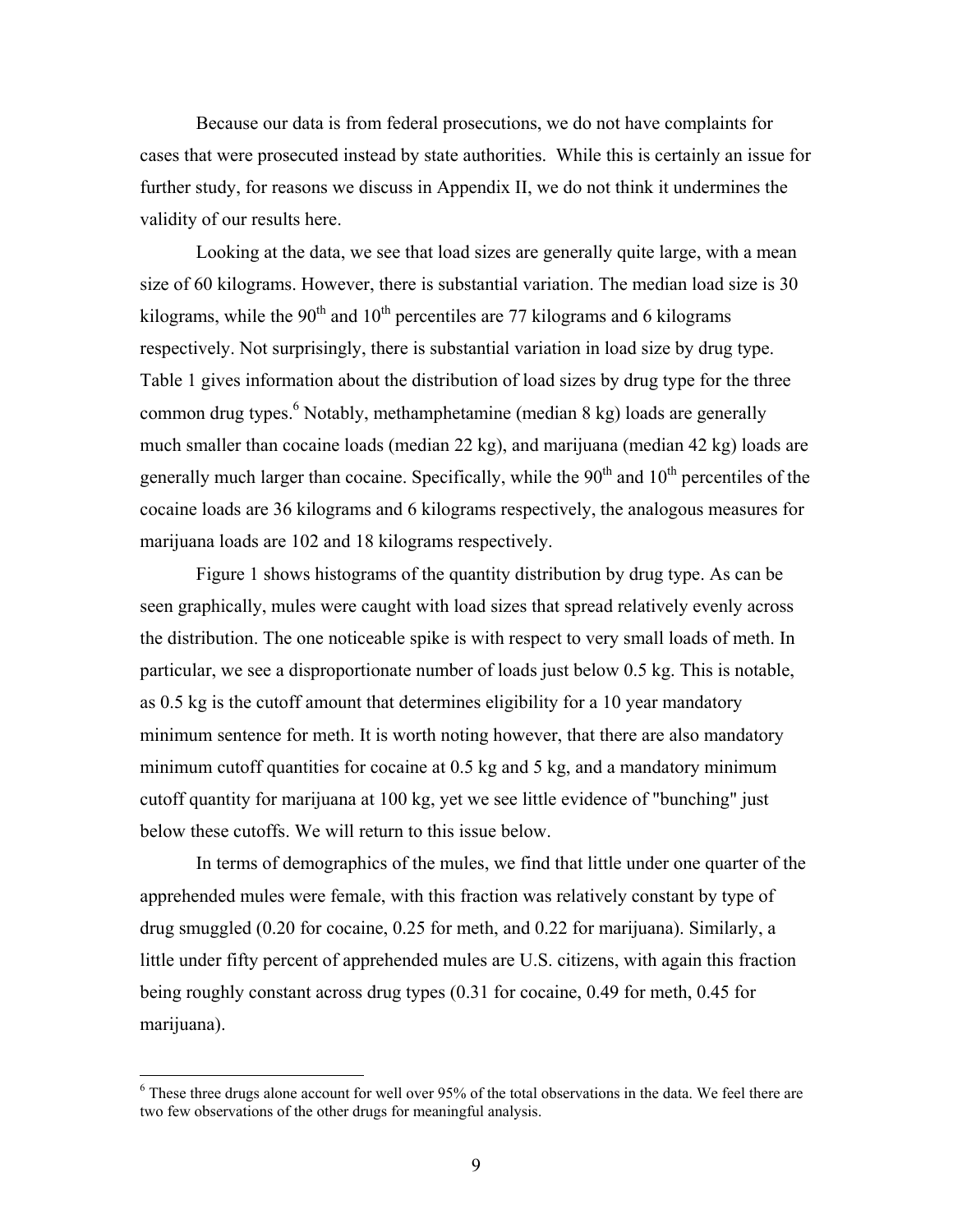#### **IV– Analysis of Mule Compensation**

In analyzing mule compensation, we focus on those carrying only one type of drug through the border. This restriction is not very limiting, however, as fewer than 4% of our observations were carrying more than one type of drug. Moreover, the group of individuals caught carrying more than one drug is extremely heterogeneous, carrying numerous different combinations of drugs of various sized loads, and in some cases it appears that one of the drugs they are caught with are in quantities that suggest it is for personal use rather than distribution. Therefore, we feel making any statistical inferences from this group would not be warranted.

For those mules arrested carrying only one drug coming through one of the California ports of entry, the mean reported pay is \$1,643. However, there is substantial variation, as the median of the distribution is \$1,313, with a tenth percentile of \$505 and a ninetieth percentile of \$3,030. Even with a \$1,313 median, though, this compensation is arguably substantial. As alluded to in the introduction, the website payscale.com reports that American commercial truck drivers with  $1 - 4$  years of experience earn roughly \$35,000 per year, meaning at this median amount for mule pay, a mule would only have to make about two trips per month to earn this much money.

 Another point of comparison is to compare this median mule earnings amount to measures of average earnings in the border regions. One such measure is the Per Capita Gross Regional Revenue, which is the regional equivalent of Per Capita Gross National Product. Using data for 2000, Anderson and Gerber (2008) report an annual Per Capita GRR for the border counties of the United States to be \$25,067, which translates to \$32,164 in 2010 dollars. For the border counties on the Mexico side of the border, Anderson and Gerber (2008) report an annual Per Capita GRR in 2000 to be only \$10,458, which translates to only \$13,419 in 2010 dollars. Hence, at the median pay level, a mule will surpass the average annual earnings for other residents of the U.S.- Mexico border region in between 10 and 20 trips over the course of a year. This is arguably quite high pay given the relatively small amount of specific skill required.

 Pay also appears to differ substantially by type of load. As can be seen in the top panel of Table 2, mules carrying cocaine loads generally appear to be paid the most, followed by mules carrying meth loads, with mules carrying marijuana loads reporting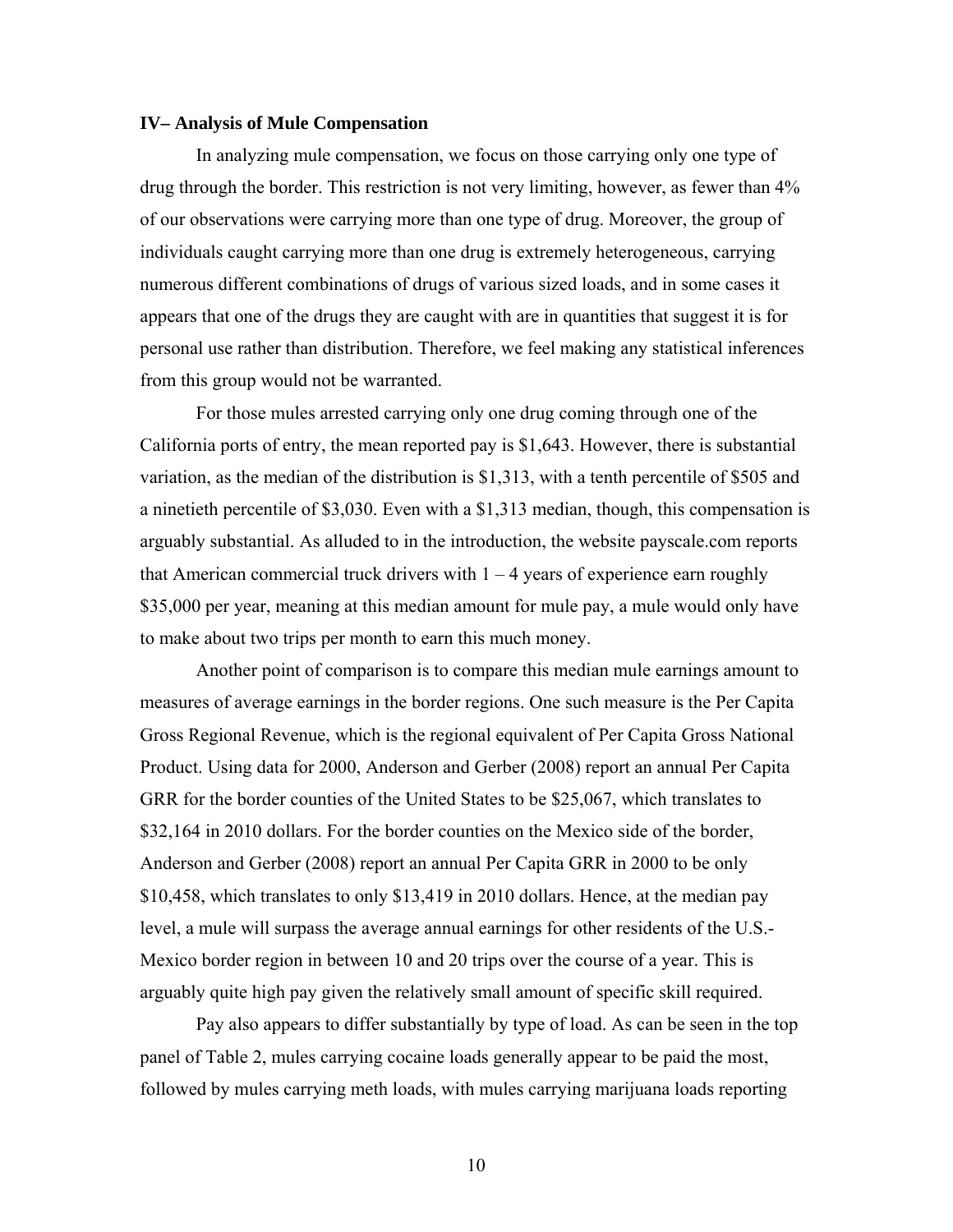pay almost fifty percent less than cocaine mules on average. We will explore such differences in pay across drugs in more depth in the following subsection.

#### **IV(a) – The Relationship Between Compensation and Sentencing Risk**

As discussed above, if pay for mules is at least partly compensating them for expected jail time, then mean pay should respond to both the likelihood of detection and to the expected sentence to be served if caught. In this section we attempt to evaluate these hypotheses.

In doing this analysis we did two types of trimming of the sample. First, we excluded cases in which more than one person was charged with the offense, as in such cases the individuals in these cases were treated very differently during sentencing suggesting different roles played in the operation. Moreover, it wasn't obvious how the reported compensation was actually supposed to be divided between defendants. Second, we had to deal with outliers. Two types of outliers concerned us: quantity outliers and pay outliers. We attempted to deal with both types of outliers as conservatively as possible.

With respect to quantity outliers, as will be seen below, much of what we are interested in is how pay responds to increased *expected sentence exposure* (i.e., the expected sentence associated with actually being caught) which in turn depends on drug type and quantity. Therefore, in order to make plausible statistical inference, we need multiple observations by drug within a relatively narrow quantity range. This in turn necessitated some trimming of the sample to exclude loads with few or no other observations "nearby." The exclusion rule that we used was to exclude any observation with less than ten other observations with pay data within five kilos. This procedure excluded 11 observations for cocaine, 33 observations for meth, and 93 observations for marijuana. While keeping these outliers in the sample does not change our results dramatically, it does decrease the precision of our estimates, and indeed we would argue that making statistical inference near such observations is likely to be misleading.

The second type of outliers is pay outliers. The concern here is that there might be measurement error in reported pay, and while under-reporting of pay is bounded from below at zero, over-reporting of pay is unbounded. Indeed, we have a couple of pay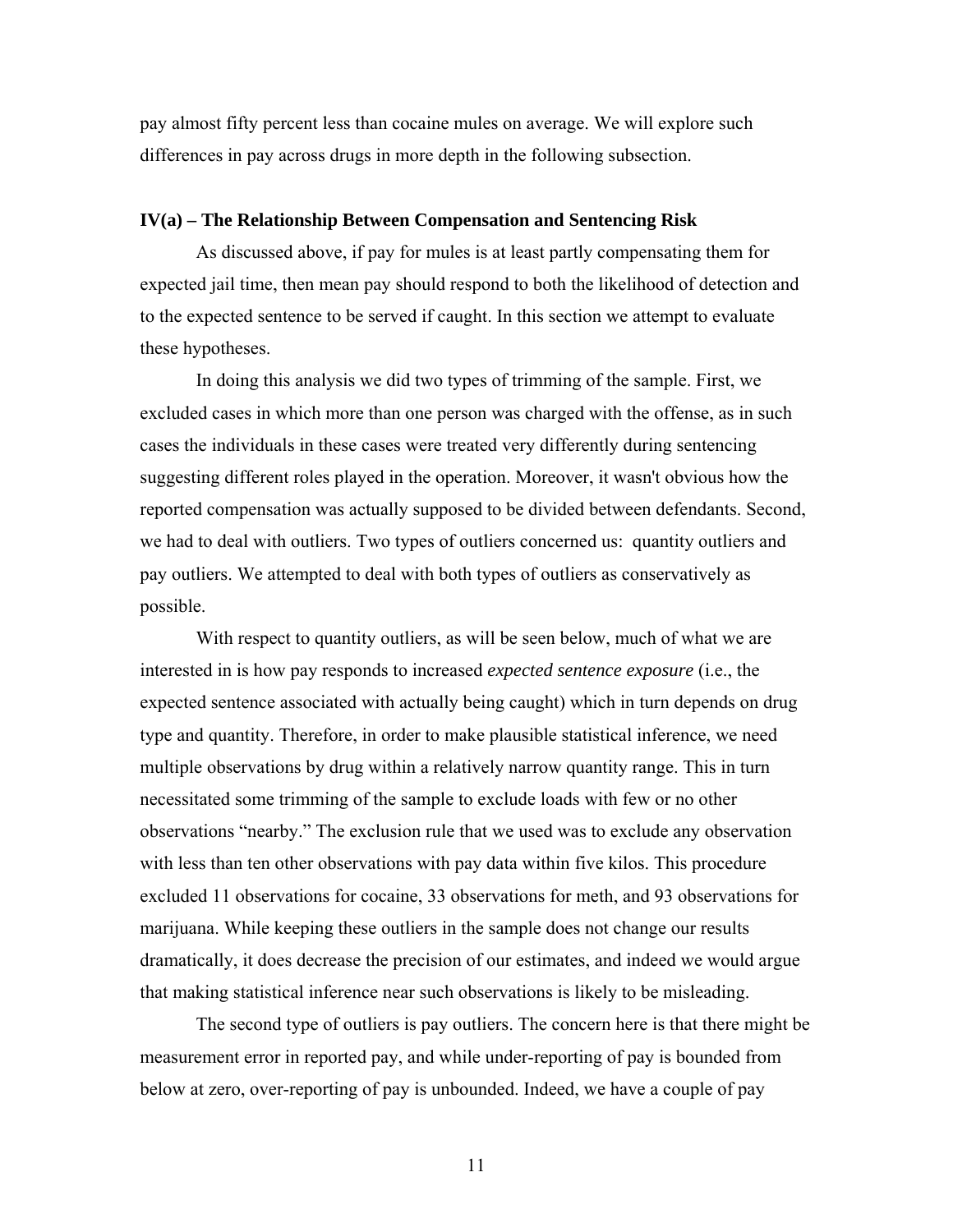observations that are over 10 standard deviations from the median. To deal with these outliers we do a type of "winsorizing" of the data. Specifically, we first find any observations that have reported pay greater than five standard deviations away from the  $90<sup>th</sup>$  percentile of that drug. We found two such observations for cocaine, two such observations for marijuana, and zero such observations for meth. We then replace those two extreme pay amounts for cocaine and marijuana, as well as the two smallest pay amounts for cocaine and marijuana, with the third largest and third smallest pay observations for each drug respectively. As discussed by Rivest (1994), such a procedure can lead to large efficiency gains with minimal bias. Again, while our basic results do not change qualitatively when we do not use this procedure, the precision of some of our estimates decreases.

The lower panel of Table 2 summarizes how using this "trimmed" sample alters the pay distribution in the data. As can be seen, our trimming procedures do not lead to large changes in the basic summary statistics.

Let us now consider sentencing risk, and the relationship between pay and sentencing risk. In a standard model of compensating wage differentials, pay should positively correlate with the actual variation in risk. In the context of drug mules, risk is effectively the probability of being caught times the expected sentence associated with being caught. As discussed briefly above, we do not have any direct data on likelihood of being caught, but we think it is likely quite small. However, even if small, it certainly might vary by load, particularly with large variations in the size of load. This is something we will return to again later in the paper.

In terms of the expected sentence if caught---hereafter *expected sentence exposure*---we are able to measure quite well. There are both federal Sentencing Guidelines and federal mandatory minimum sentencing laws that apply to individuals arrested bringing drugs into the United States. While at first blush this would seem an obvious place to start to determine sentencing risk for different loads, conversations with federal prosecutors in the Southern District of California suggested that these guideline sentences and mandatory minimums are rarely applied for this population of arrestees; rather most of these cases were resolved through the "Safety Valve" statute (18 U.S.C. §3553(f)), which avoids the mandatory minimums for defendants with minimal criminal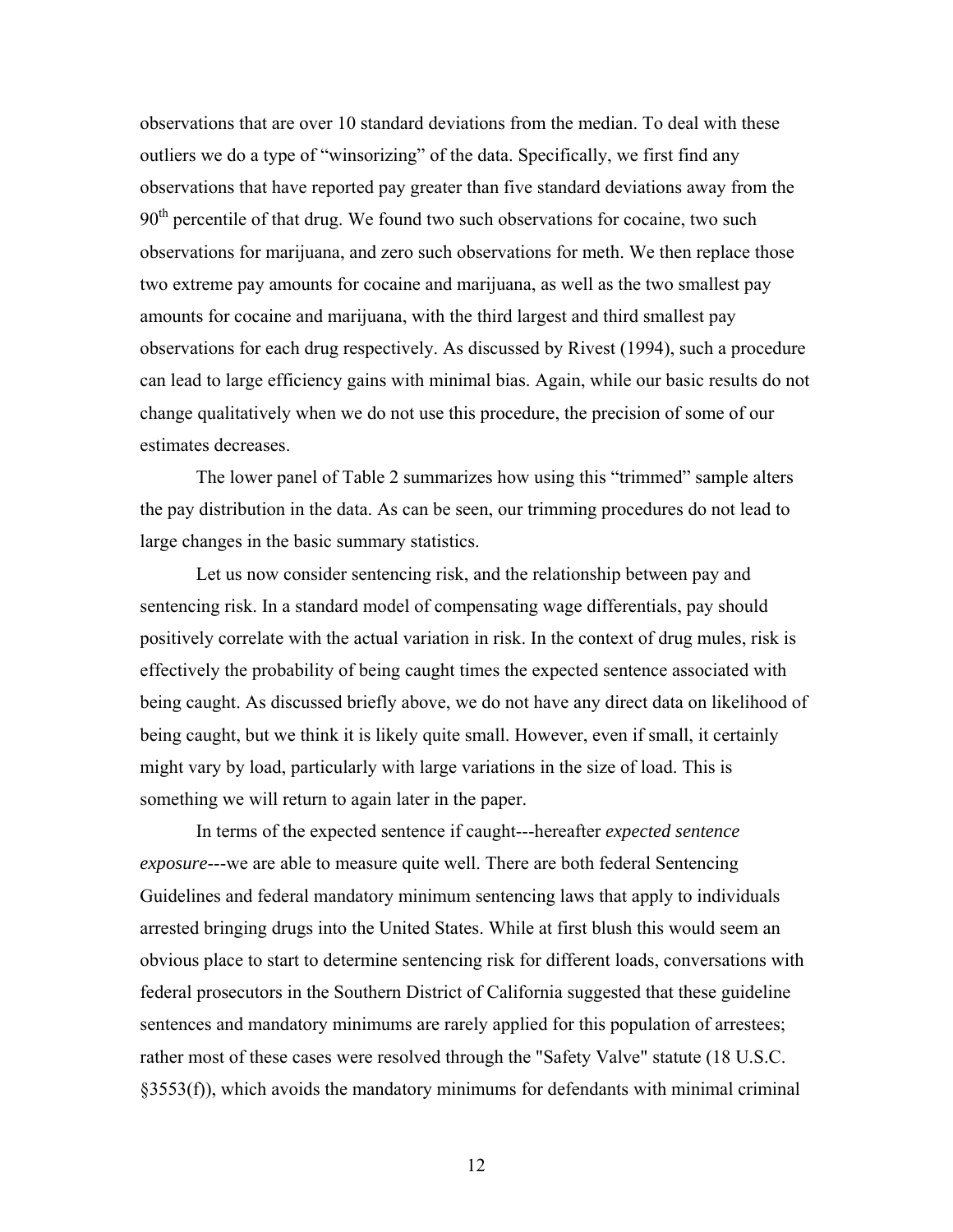history (i.e. one criminal history point or less), did not use violence or a weapon or cause bodily injury, was not an organizer or leader, and were determined to fully cooperate with investigators. 7 For this reason, as mentioned previously, we actually went and collected data on the actual sentence received by each individual in our data set from court records.

Table 3 shows the mandatory minimum sentences, the guideline sentence range (which have been advisory since the *Booker* decision in 2005), and the actual average sentences for each drug/quantity guideline cell. As can be seen, consistent with our conversations with federal prosecutors in the Southern District of California, the vast majority of defendants in our data do not appear to be sentenced according to either the mandatory minimum sentences or even the guidelines. There are really only two ways for a defendant ostensibly eligible for a mandatory minimum sentence to receive a lesser sentence. One is to be determined to have provided "substantial assistance" to the court, or two is to be deemed eligible for the safety valve. As discussed previously, eligibility for the latter is restricted to those with minimal criminal histories. This suggests most of the individuals in our data have minimal criminal histories, but we will return to this issue later in the paper. The other thing to notice is that for meth and cocaine, among the larger load sizes, average sentence length surprisingly does not appear to increase with load size. We examine this issue in more depth below.

The basic results regarding *expected sentence exposure* and pay can be seen in Figures 2a-2c. These figures essentially show non-parametrically smoothed functions regarding the relationship between sentence length and quantity, and pay and quantity, by drug type. Let us first consider our measure of *expected sentence exposure* as shown by the dashed lines in each of these figures. These dashed lines are computed by calculating a locally weighted mean sentence length associated with each possible quantity in the range of our data for that drug. Specifically, we use the "lpoly" command in Stata, which estimates a zero degree polynomial functional form with an Epinechnikov weighting kernel. For example, in calculating the *expected sentence exposure* for a defendant caught with 20 kilos of cocaine, we essentially calculate a weighted mean sentence for defendants with cocaine loads, where those with loads near 20 kilos receive the highest

<sup>&</sup>lt;sup>7</sup> One author, Caleb Mason, was an Assistant US Attorney in the Southern District of California from 2007-2009.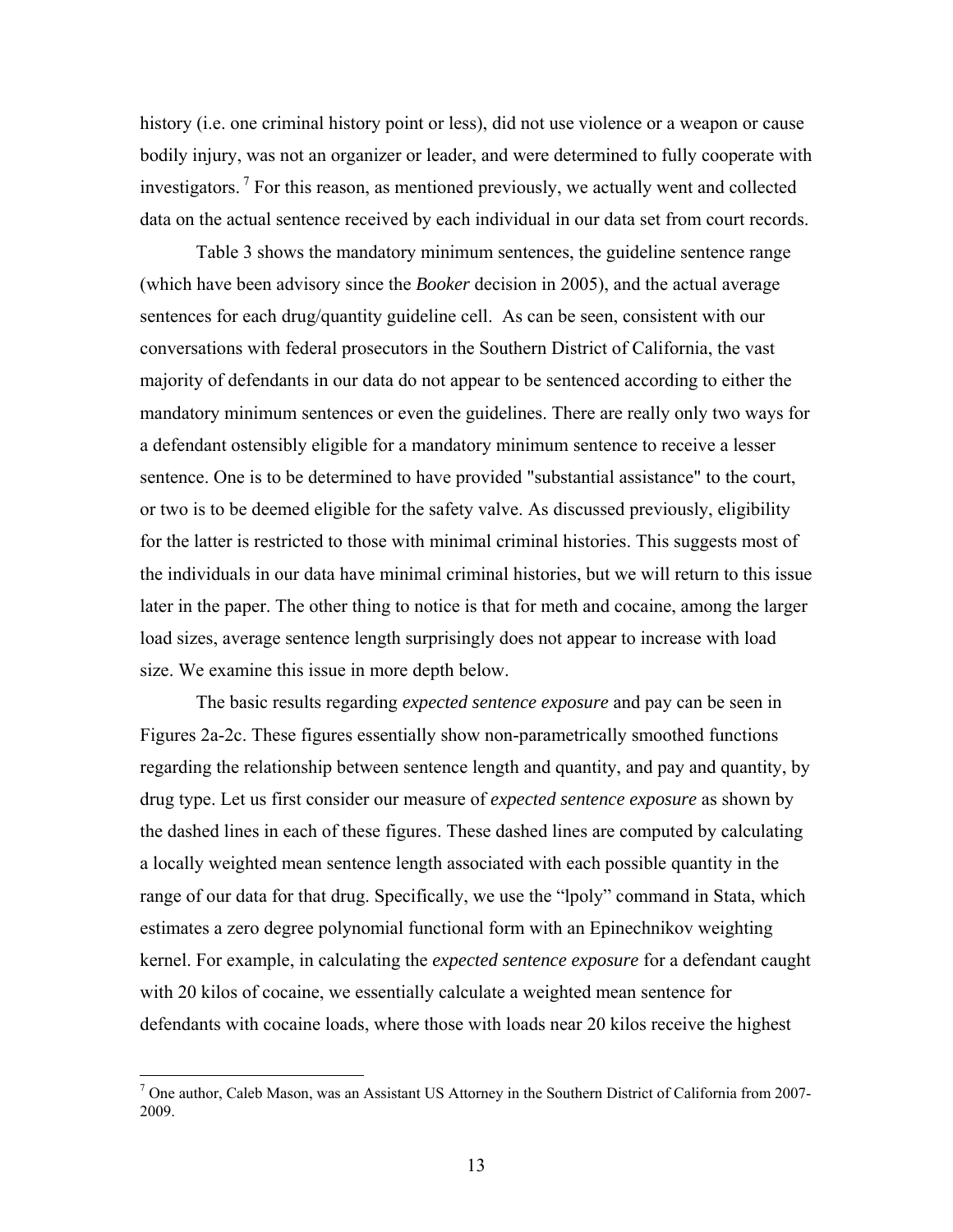weight, while those with loads below and above 20 kilos receive progressively less weight in calculating the weighted mean. We feel this procedure will give the most accurate measure possible of the ex ante *expected sentence exposure* associated with each load.

One thing that is immediately noticeable with respect to these dashed lines in Figures 2a and 2b, is that for both cocaine and meth cases, *expected sentence exposure* rises with load size initially, but quite quickly stops increasing as load size increases. Again, this would not be the case if defendants were generally receiving sentences consistent with the base guideline recommendations, and moreover, *expected sentence exposure* does not appear to increase at mandatory minimum cutoff quantities. Again, this suggests the guidelines and mandatory minimums are rarely being applied for this population. As can be seen in Figure 2c however, *expected sentence exposure* is consistently increasing in quantity for marijuana cases throughout the whole range. However, it is also somewhat surprising how short *expected sentence exposure* actually is for most marijuana loads---almost always less than one year. Overall, we find these results with respect to sentencing quite surprising, as we have seen little direct documentation of actual sentencing outcomes for drug mules caught at border crossings.

Moving on to our analysis of pay, the solid lines in Figures 2a-2c show the locally weighted mean pay amounts associated with each possible quantity in the range of our data for each drug (calculated in the same manner as described above). What is most notable here is that these solid lines in Figures 2a and 2b show that average pay is initially rising in quantities of cocaine and meth smuggled, but quickly levels off. Indeed, these pay functions level off at quite similar quantities to where the *expected sentence exposure* functions level off. The degree to which these pay and sentencing curves track each other in Figures 2a and 2b are actually very surprising, as there is no mechanical reason for this to be the case, and indeed the data for pay and the data for sentencing were collected from completely different sources.

The results for marijuana in Figure 2c are a bit different. While the both the *expected sentence exposure* function and pay function with respect to quantity are quite flat, the pay function is quite a bit steeper at relatively smaller load sizes, while the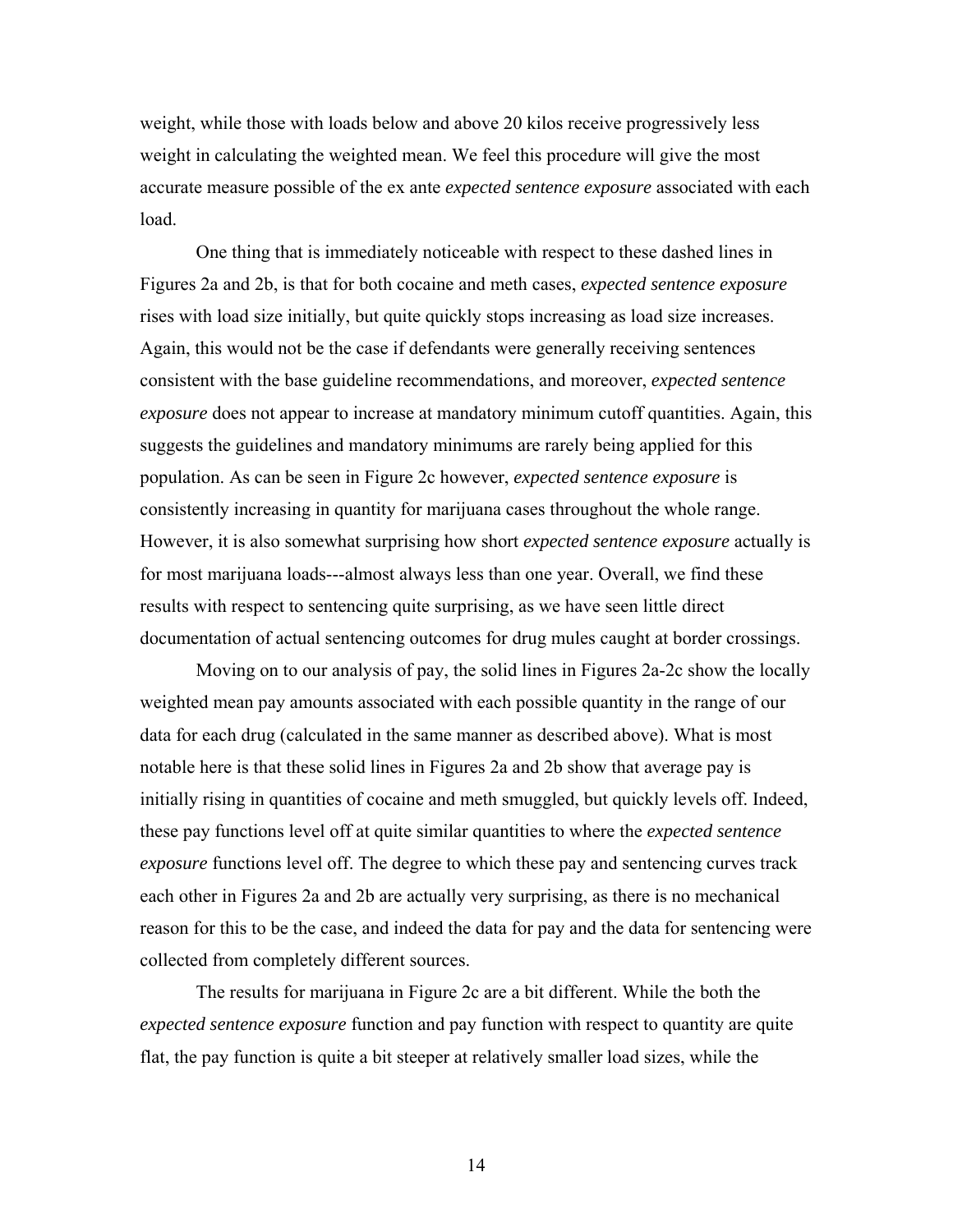*expected sentence exposure* function doesn't really start to steepen until large load sizes on the order of 60 kg.

Before discussing how to interpret the results in Figures  $2a - 2c$ , it is worth exploring these relationships in a bit more detail. One concern regarding the results discussed above is that they are sensitive to the smoothing specification. Figures  $3a - 3c$ show how things change when we use a first degree locally weighted polynomial to fit the data rather than locally weighted means (i.e., a zero degree locally weighted polynomial). Intuitively, for each quantity for each drug, this procedure estimates a weighted linear regression of sentence length on quantity, where weights are inversely proportional to the distance from that quantity. Presumably, this specification should fit our smoothed function even more closely to the data.

As can be seen in Figures  $3a - 3c$ , the basic picture is essentially unchanged from Figures 2a – 2c. For cocaine and meth cases, the pay functions track the *expected sentence exposure* functions very well over the quantity range, rising initially then leveling off quite quickly. For marijuana cases, both the pay function and the *expected sentence exposure* function are quite flat, though pay initially rises more quickly than *expected sentence exposure* before leveling off.

Overall, these figures show that for cocaine and meth, changes in pay track changes in *expected sentence exposure* quite closely, suggesting pay for cocaine and meth loads is indeed tied to the *expected sentence exposure* associated with the load. It is actually surprising how closely these functions track each other. It is also surprising how quickly both level off, meaning smuggling larger loads of cocaine and meth not only do not really increase *expected sentence exposure,* but they also don't appear to pay any better.

On the other hand, pay for marijuana loads does not seem to very closely track *expected sentence exposure.* Rather, pay simply appears to rise with load size up to about 35 - 40 kilograms before leveling off. Maybe this should not be surprising however, given that *expected sentence exposure* is quite low across the quantity range, generally being less than a year and never rising above 1.5 years even for loads greater than 75 kg. However, attempting to smuggle larger and larger loads across the border likely increases detection risk. Therefore, one could argue that the pay gradient with respect to quantity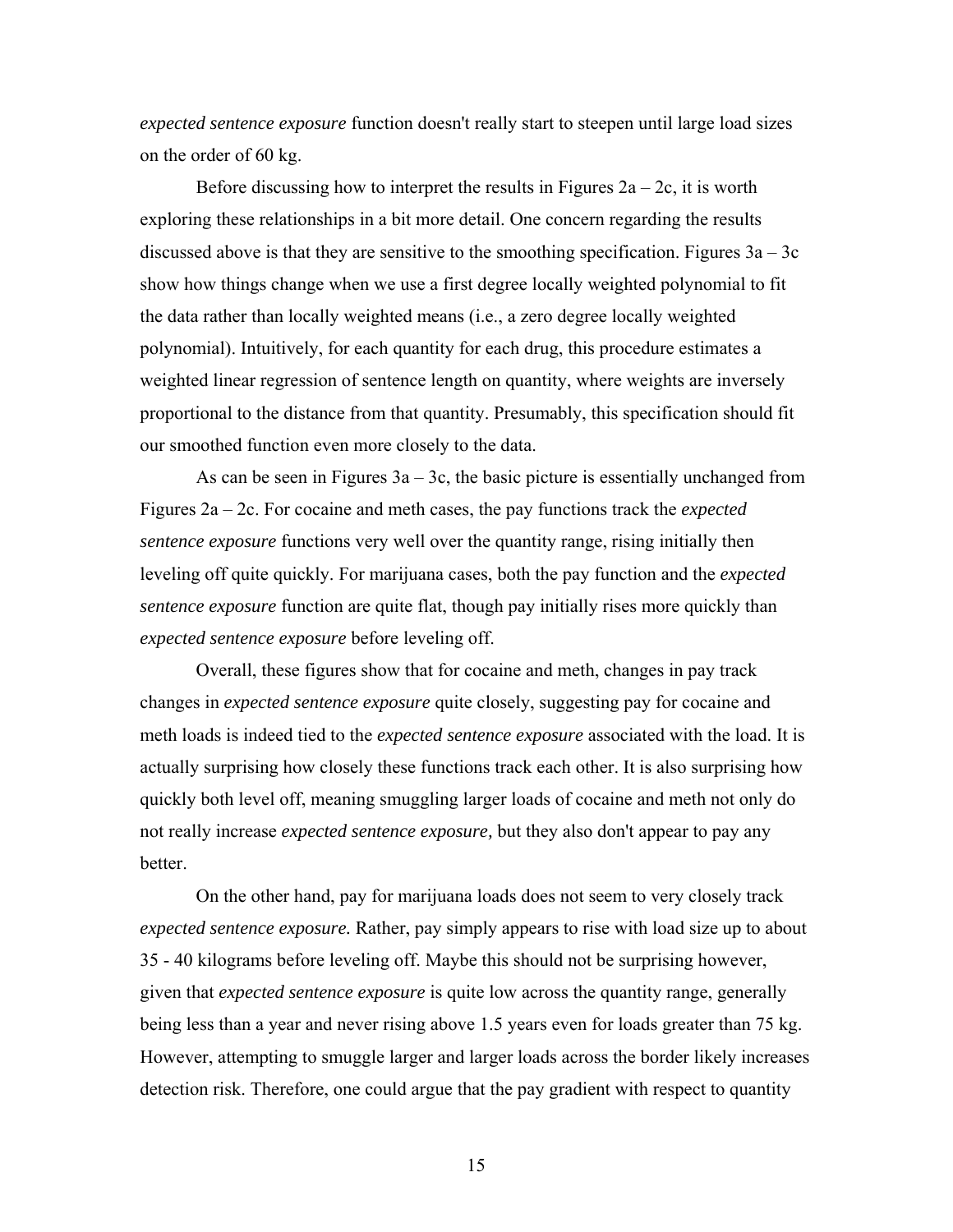for marijuana loads is more closely tied to sentencing risk via changes in detection probabilities rather than changes in *expected sentence exposure.* 

The fact that pay appears to be associated with *expected sentence exposure* for cocaine and meth, but quantity for marijuana, may partially help explain the load size distributions shown in Figure 1. Specifically, pay initially increases with load size for cocaine and meth as *expected sentence exposure* increases, but as *expected sentence exposure* becomes roughly constant quantity so does pay. Hence, there is little reason for a mule to take on much additional quantity of these drugs since it may increase the likelihood of detection but does not increase pay. Hence, the distribution of load size is concentrated to loads below 30 kg for cocaine and 15 kg for meth. By contrast, compensation is generally increasing (though at a modest rate) in load size for marijuana mules. Hence, mules looking to make more money can do so by taking on larger loads. This is reflected in the distribution of load sizes for marijuana, which varies substantially more and encompasses a much larger range than cocaine and meth load sizes.

Figures 4a – 4d graphically show the direct relationship between pay and *expected sentencing exposure* in the pooled sample of all drugs, as well as for each drug separately. These graphs again employ a first degree local polynomial to obtain the smoothed function. The general impression from Figure 4a is one of pay modestly rising in *expected sentence exposure.* This simple picture may be somewhat misleading however; as Figures 2a - 2c showed, there is very little overlap in *expected sentence exposure* across drugs. Essentially, almost all the marijuana loads carry expected sentence exposure of 1.5 years or less, while the *expected sentence exposure* for all of the loads for the other drugs exceeds 2 years. So, the shape of aggregated graph shown in Figure 4a is actually just connecting the upper envelopes of three very distinct relationships across the different drugs. To accurately understand the relationship between pay and sentencing risk, we must take into account this heterogeneity in sentencing across drug types.

Looking at Figures 4b – 4d we see that, within drug, pay does appear to be positively and monotonically associated with *expected sentence exposure* for cocaine and meth, but less so for marijuana. Moreover, conditional on *expected sentence exposure,*  pay differs quite a bit across drugs. For example, for loads associated with around 4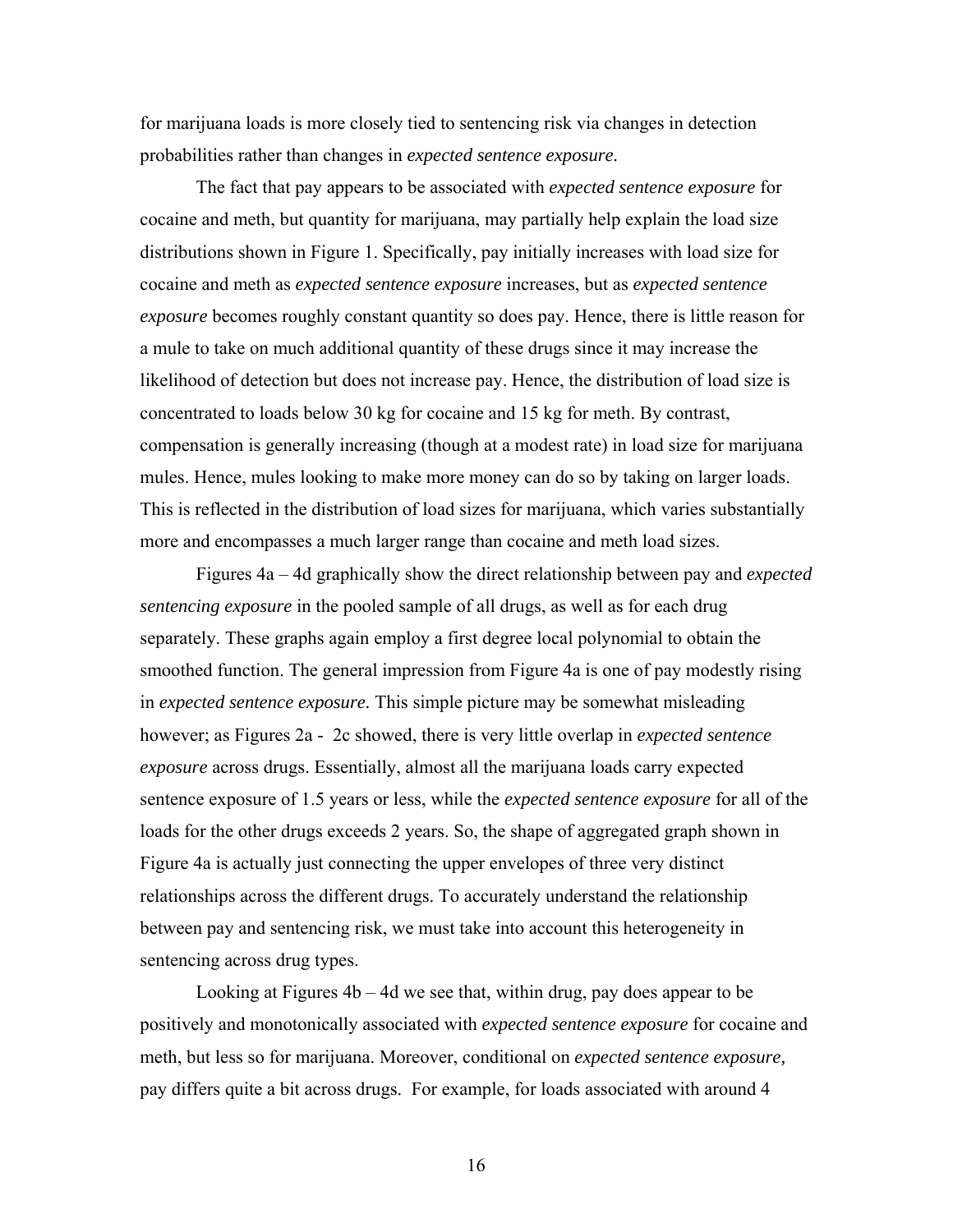years in prison if caught, cocaine loads appear to be compensated at over twice the rate of meth loads (a little over \$2,000 versus roughly \$1,000). Or, just as notably, a marijuana load with an *expected sentence exposure* of just one year is compensated on average at the same level as a cocaine load with an *expected sentence exposure* of two and a half years, or a meth load with an *expected sentence exposure* of four and a half years.

As discussed above, one explanation for this variation is likely related to differences in the likelihood of apprehension. While we are not able to measure the likelihood of getting caught directly, we suspect that the likelihood of getting caught at the border is arguably an increasing function of how much contraband the individual is attempting to smuggle (more contraband would require more or larger hidden compartments, which would presumably be harder to conceal, and would likely have a stronger odor, particularly for marijuana) and the different drugs carry very different *expected sentence exposure* for similar weights. Looking back at Figures 2a – 2c, a mule must be carrying almost 20 kilograms of cocaine to have an *expected sentence exposure*  of 4 years, but even the smallest loads of meth incur an *expected sentence exposure* of 4 years. Contrast both of these to marijuana, where 80 to 100 kilogram loads still have an *expected sentence exposure* of less than 2 years. Hence, it is not very surprising that marijuana loads pay more than cocaine and meth loads with even slightly longer *expected sentence exposure.*

We can also use regression analysis to describe the relationships between pay and sentencing risk. In particular, we can use OLS to regress pay on total quantity, total quantity squared, *expected sentence exposure*, dummies for each type of drug, and a linear monthly time trend. While the non-parametric results in Figures 4b – 4d reveal that the relationship between pay and *expected sentence exposure* is not perfectly linear for any of the drugs, they also reveal that the linear approximation associated with OLS will not be dramatically off base. The OLS results can give us a point estimate of the monetary value associated with a marginal year of *expected sentence exposure*. However, given the pay distribution is right skewed, we also regress the natural log of pay on total quantity, total quantity squared, *expected sentence exposure*, dummies for each type of drug, and a linear monthly time trend to see if this gives us a better fit.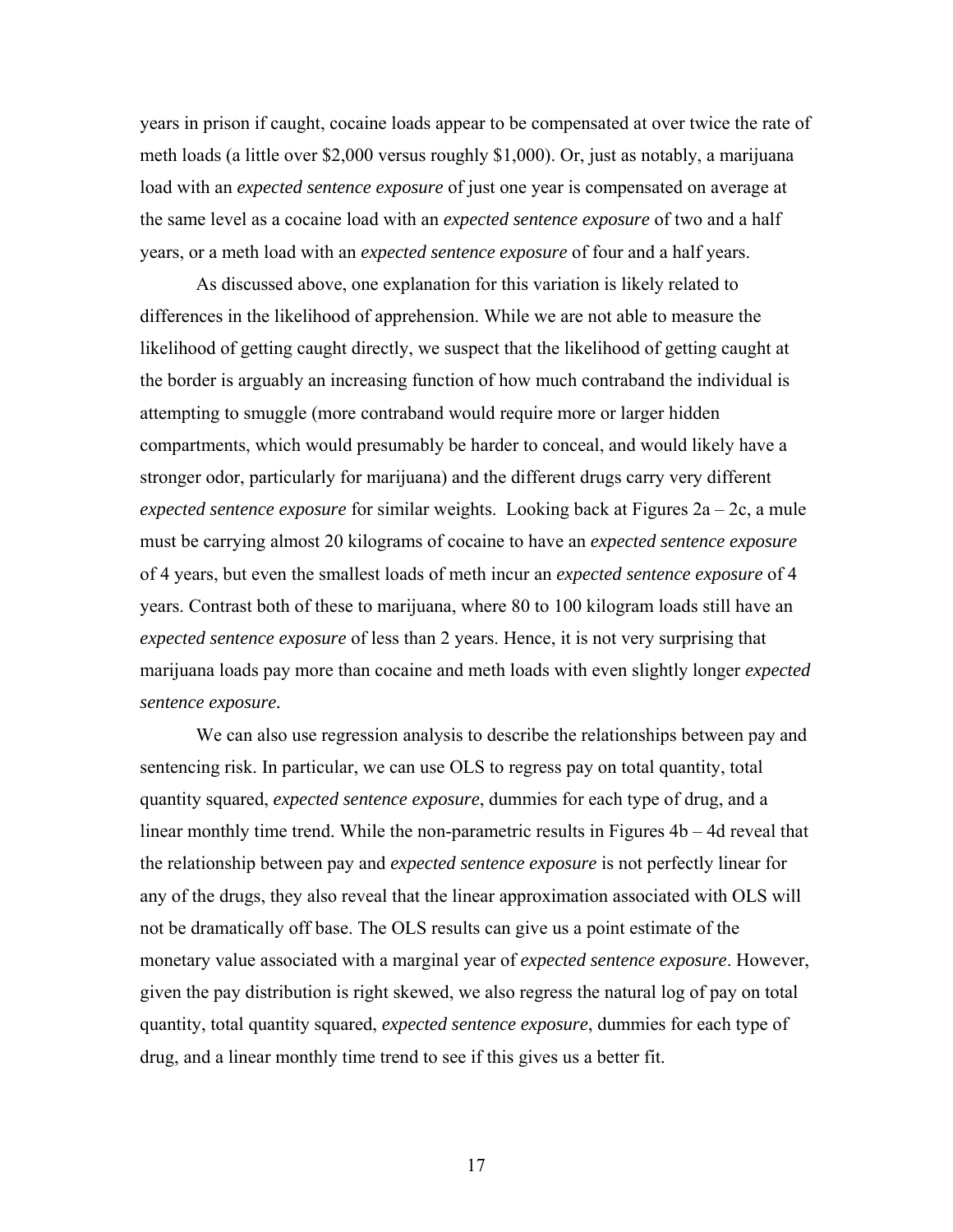Table 4a shows the results when using pay level as the dependant variable, with specification (1) pooling all drugs and estimating separate intercepts for each drug, and specifications (2) – (4) estimating the coefficients on quantity and *expected sentence exposure* separately for each drug. As can be seen in specification (1), the coefficient on *expected sentence exposure* is positive and highly statistically significant, confirming pay is positively related to *expected sentence exposure* even after conditioning on total quantity. Taken at face value, these results suggest that a marginal year of *expected sentence exposure* is associated with about \$728 in additional compensation. Moreover, the coefficient on total quantity (in thousands of kilos) is also positive and significant, suggesting that conditional on *expected sentence exposure*, larger loads received higher compensation (though increasing at a diminishing rate as evidenced by the negative coefficient on total quantity squared). Again, to the extent that larger loads increase likelihood of detection, this finding is also consistent with a compensating wage differential for sentencing risk.

The fact that the coefficients on the drug specific intercepts differ simply reflect what was shown in Figures 4b – 4d, namely that conditional on *expected sentence exposure*, marijuana loads are paid the most, while meth loads are paid the least. Note that this holds even after controlling for load size. This may potentially reflect the fact that marijuana loads, and to some extent cocaine loads, likely have a stronger odor than meth loads, making them easier for border patrol dogs to detect, all else equal.

Again however, the results in Table 4a may be problematic, as they constrain the coefficient on *expected sentence exposure* to be the same across drugs, even though Figures 4b – 4d showed that the strength of the relationship between *expected sentence exposure* and pay appears to differ strongly between cocaine and meth on the one hand, and marijuana on the other. Therefore, specifications  $(2) - (4)$  do the regressions separately by drug. As can be seen, the coefficient on *expected sentence exposure* is statistically significant in specifications (2) and (3) for cocaine and meth respectively, suggesting that an additional year of *expected sentence exposure* translates into roughly \$1200 - \$1400 more in pay for smuggling these drugs. Quantity, on the other hand, does not appear to be positively associated with pay for cocaine and meth mules after controlling for *expected sentence exposure*.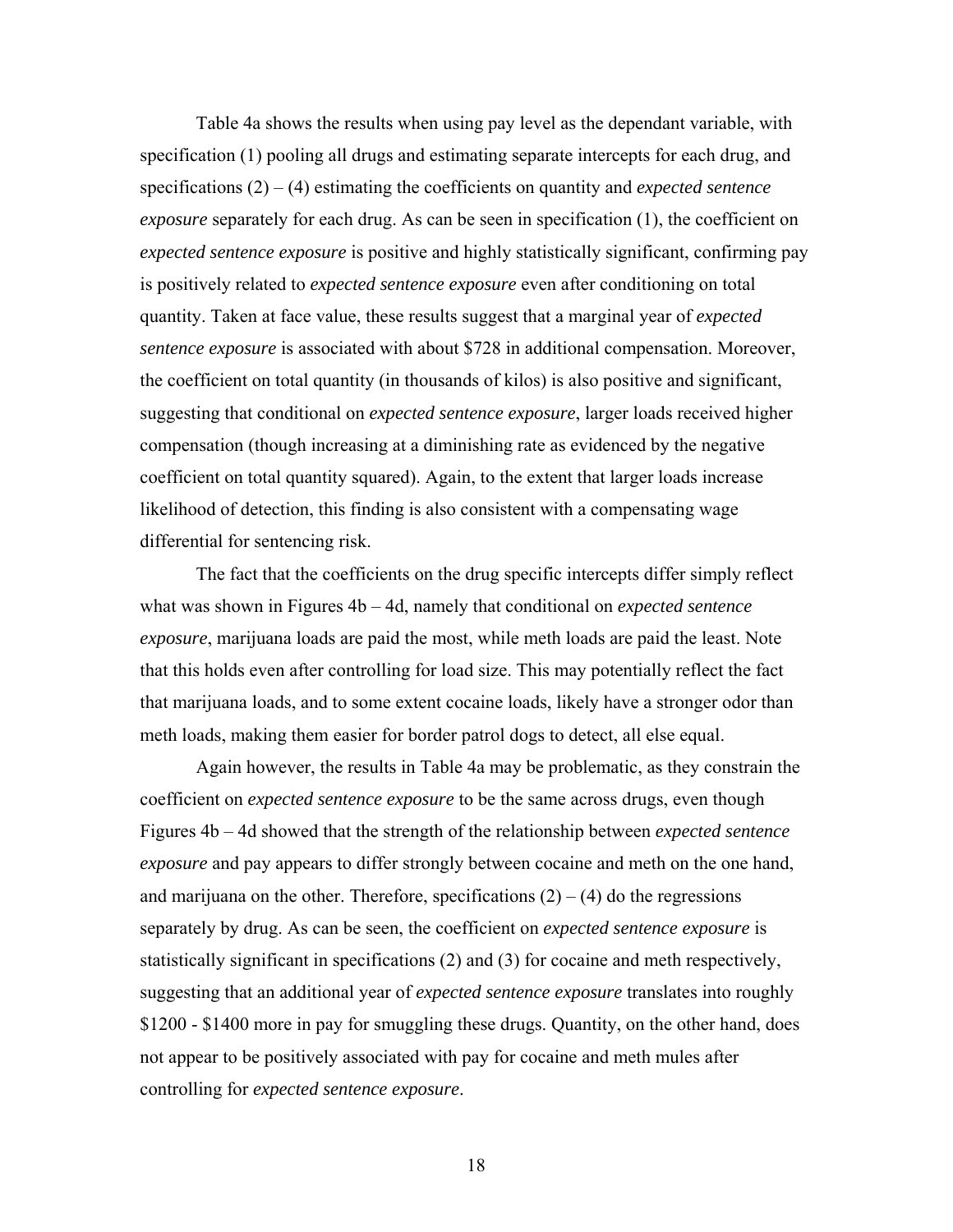By contrast, consistent with the previous figures, the coefficient on *expected sentence exposure* in specification (4) is smaller in magnitude and statistically insignificant, suggesting greater *expected sentence exposure* does not really impact pay for marijuana mules after controlling for load size. But, quantity is positively and significantly correlated with pay for marijuana mules even after controlling for *expected sentence exposure*. The coefficients in specification (4) suggest that increasing load size by 50 kilograms, for example going from the 10th percentile of the marijuana quantity distribution (18 kilograms) to the 90th percentile (68 kilograms) of the "trimmed" sample, will on average increase pay by just under \$420.

As discussed above, one interpretation of these results is that since even the largest marijuana loads are not punished very harshly (generally less than 2 years *expected sentence exposure* at most), but quantities tend to be quite large, mules transporting marijuana are more concerned about how changes in load size alter the likelihood of being caught rather than how different load sizes alter the expected length of the sentence they would get if caught. On the other hand, since there is not nearly as large variation in the size of cocaine and meth loads, but there are quite long sentences if caught, mules transporting these drugs may be more concerned about how different load sizes vary the expected length of sentence upon being caught rather than the likelihood of being caught.

Table 4b shows the analogous results to Table 4a, but using the natural log of pay as the dependant variable rather than pay level. The log specifications do seem to increase the fit of the regressions substantially for cocaine and meth mules, with the Rsquared increasing from 0.064 to 0.172 for the cocaine specifications and from 0.131 to 0.329 for meth. These latter R-square values are arguably quite large given the fact that effectively all of this explanatory power of these regressions is coming from just the *expected sentencing exposure* variable. By way of comparison, in a couple of well cited papers in general labor economics literature, Neal and Johnson (1996) only get an Rsquared of 0.16 in a log wage regression that includes race, age, highest grade, and even pre-market test scores as control variables, while O'Neill and Polacheck (1993) get up to an R-squared of 0.32 but only when controlling for region, marital status, schooling, potential experience, occupation, and industry. Hence, at least for drug mules smuggling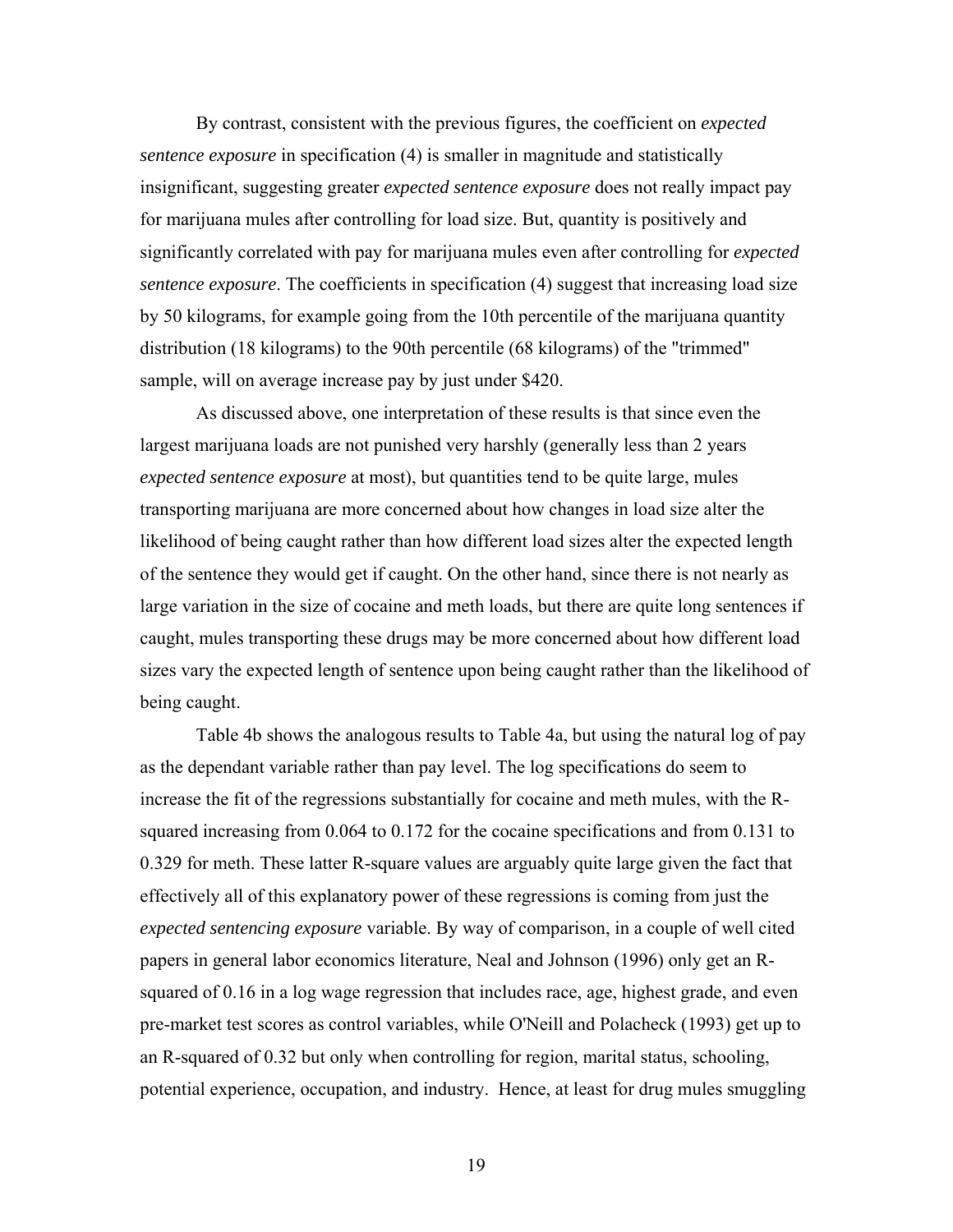cocaine and meth, *expected sentence exposure* appears to explain a relatively large amount of the wage variation, which in a way should be expected given the pictures in Figures 2a-2b and 3a-3b.

By in large, the results shown in Table 4b are essentially comparable to those in Table 4a, with the coefficients on *expected sentence exposure* being positive and statistically significant for cocaine and meth mules, but indistinguishable from zero for marijuana mules. By contrast, after controlling for *expected sentence exposure*, quantity does not appear to be positively correlated with pay for cocaine and meth mules, but does appear to be positively and significantly correlated with pay for marijuana mules.

### **IV(b) – Evaluating Other Explanations**

The results discussed above are consistent with a significant wage premium being paid for carrying higher sentencing risk loads. However, another potential hypothesis is that mule compensation is generally determined as a fixed percentage of load value. In particular, since both *expected sentence exposure* and load value are increasing functions of load size within drug, one might be concerned that the results above are not driven by compensating wage differentials, but rather a *load value sharing rule* for compensation.

While this is a reasonable concern, and given the common correlation of *expected sentence exposure* and load value with quantity we cannot definitively rule this story out, Figures 2a-2c suggest to us that this story to be unlikely. In particular, these figures show that pay for cocaine and meth initially increase quite steeply with quantity, but relatively quickly level off, with little variation in average pay for larger loads. While this was shown to correspond very closely to how sentencing seems to work for this population (i.e., rises substantially with quantity initially before leveling off with little variation in average sentence length among higher load sizes), it is hard to see why this would happen if pay was primarily tied to load value. While it is notoriously hard to have good estimates of values of different quantities of different drugs, one would not think the general shape of the load value functions would track very closely with shapes of the *expected sentence exposure* functions as shown in Figures 2a and 2b.

 Indeed, arguably the best estimates of how drug values vary by quantity comes from the Caulkins and Padman (1993) and Caulkins et al. (2009) model describing drug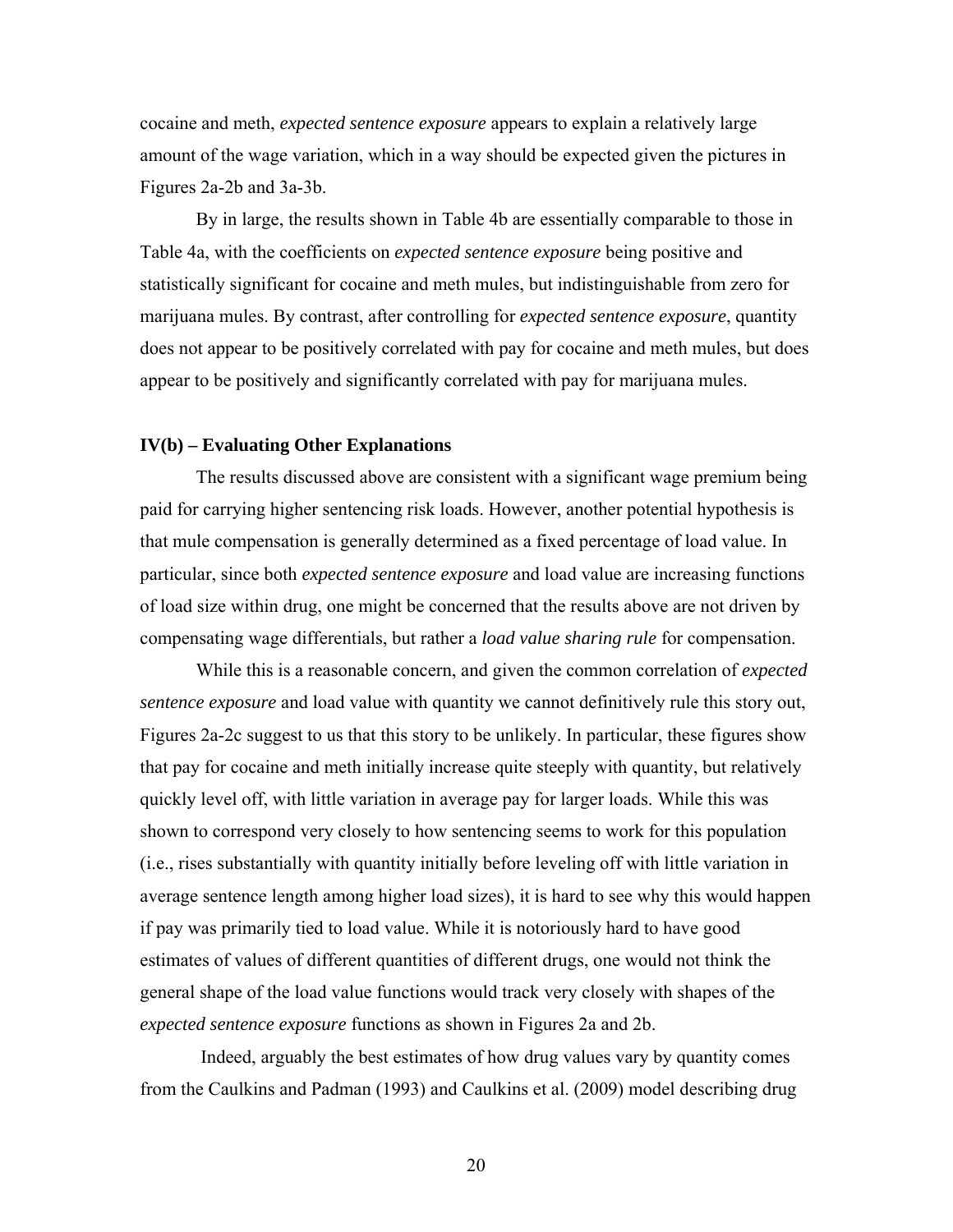pricing according to a power law:  $P(Q) = \alpha Q^{\beta}$ . Specifically, if drugs are marked up by  $100(δ-1)%$  as they move through each transaction layer with a branching factor of  $φ$ , then to price of a transaction of quantity Q will be captured by the equation  $P(Q) = \alpha Q^{\beta}$ , where  $\beta=1-\ln(\delta)/\ln(\varphi)$ . To estimate drug values for observations in our data using this model, we used a different parameterization for each drug where the  $\beta$  values were taken from the "mid-level" estimates from the U.S. drug market in Arkes et al. (2004) via Table 3 from Caulkins et al. (2009) (β values for meth were not available so we cannot calculate value estimates for these loads). We then used the "mid-level" prices per ounce of each drug as stated in the *National Illicit Drug Prices* report put out by the U.S. Department of Justice (USDOJ 2008) and the  $\beta$ 's discussed above to back out the implied value for  $\alpha$  associated with each drug.<sup>8</sup> Once we know  $\alpha$  and  $\beta$  for each drug, we can then calculate a load value for each cocaine and marijuana load in our data set given its type and quantity.

While the power law of value described above does imply that the relationship between load value and drug quantity will be concave when  $\beta$  < 1, the  $\beta$ 's provided in Arkes et al. (2004) were 0.787 for cocaine and 0.802 for marijuana, implying there is very little curvature in these functions. Figures 8a and 8b are analogous to Figures 5a and 5c, but instead of showing the *expected sentence exposure* function, they show our calculation of the load value function as described above. As can be seen, the estimated value functions are almost linear and do not track the estimated pay functions at all.

The estimated pay functions are certainly not real data however, so the results in Figures 5a and 5b should be taken with a grain of salt. However, as mentioned above, it is hard to come up with a story such that the relationship between load value and quantity would take on the shapes of the pay functions shown in Figures 2a and 2b. In summary, we would argue that our results suggest that it is variation load size and *expected sentence exposure* that are primarily correlated with pay, not load value.

#### **IV(c) – The Relationship Between Compensation and Mule Characteristics**

We can also look at whether other mule attributes are correlated with pay. Specification (1) in Table 5 again shows the results previously reported from regressing

<sup>&</sup>lt;sup>8</sup> For example, given the formula  $P = \alpha Q^{\beta}$ , we know  $\alpha = P/Q^{\beta}$ . Therefore, if we know the price (P) for an ounce (or  $0.028$ kg), and the relevant β for that drug, we can calculate α for each drug.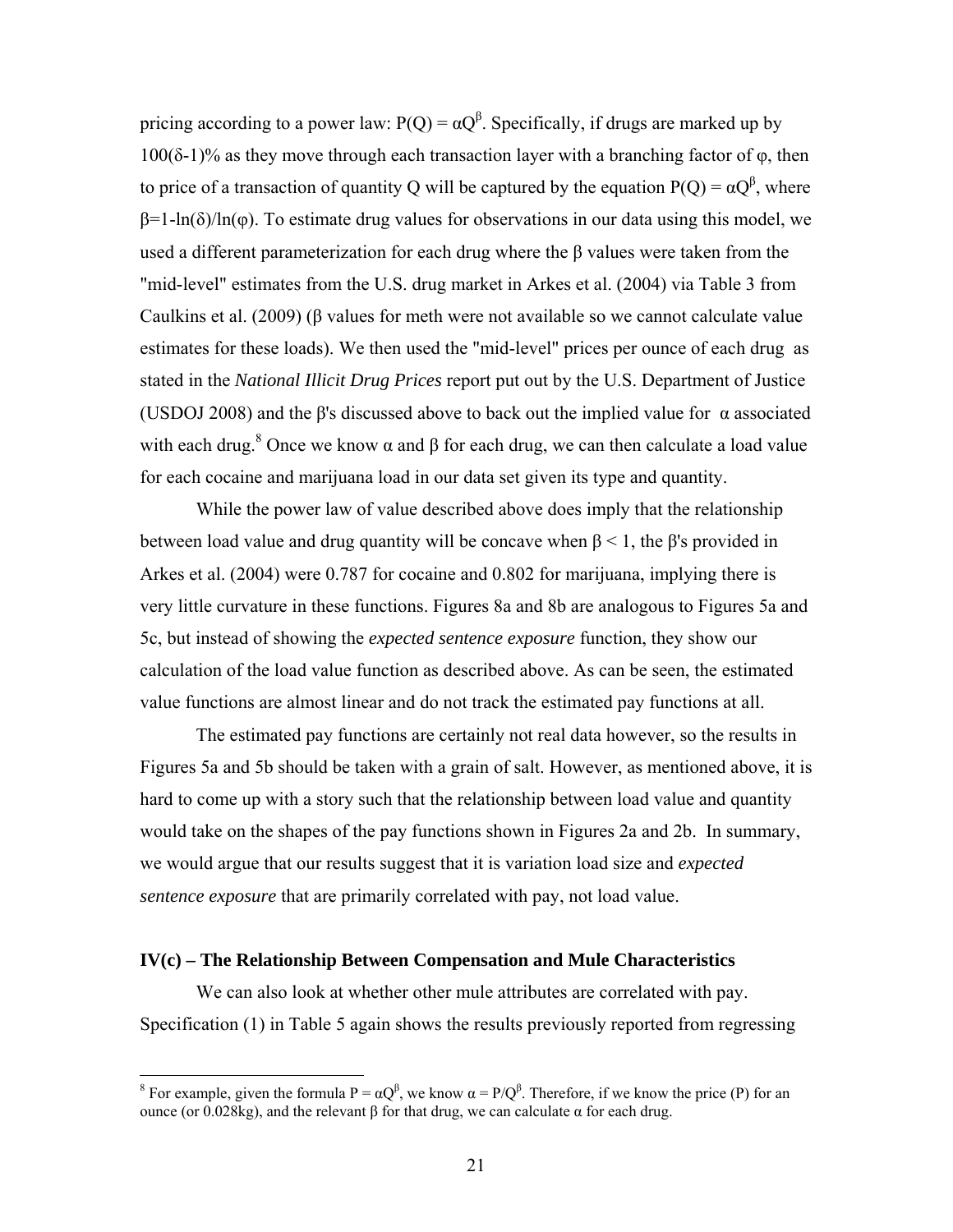reported pay on total quantity, total quantity squared, *expected sentencing exposure*, dummies for drug type, and a monthly linear time trend. Specification (2) shows the results after adding indicator variables for gender, citizenship, and indicator for whether citizenship was missing, dummy variables for month of arrest, and a dummy variable for the arrest happening on a weekend. As can be seen, the coefficients on the indicator variables for gender and citizenship are not statistically significant, suggesting pay is not strongly correlated with obvious attributes of the mule. Additionally, the coefficients on quantity, quantity squared, and *expected sentence exposure,* all remain highly statistically significant with the expected signs. The coefficients on the month of arrest and weekend arrest dummies are not shown, but none are statistically significant at the 5% level or better.

In sum, while mule compensation appears to be correlated with *expected sentencing exposure* and total quantity---the factors that could impact the expected sentencing risk of attempting to smuggle the load---compensation does not appear to be strongly related to other mule or load characteristics.

#### **IV(d) – Concerns about Sample Selection and Unobserved Criminal History**

The findings discussed above are, of course, based on a subsample of the total population of drug mules---namely, only the mules who got caught and were willing to say something about their compensation. Moreover, we do not account for any potential criminal history of the individuals in our analysis. Do these constraints on the data undermine the validity of our results?

As to the first constraint, we cannot absolutely rule out the possibility that the mules who get caught differ systematically in some ways from those who don't. However, we think that the possibility is unlikely. Mules who act suspiciously at the primary screening area are probably more likely to get caught. But pre-primary dog sweeps are random, so mule competence is irrelevant in those cases. While our data does not tell us the relative distribution of pre-primary sweeps vs. booth interviews as the basis for secondary inspections, anecdotal evidence from prosecutors at the United States Attorney's office that handle these cases in the Southern District of California suggests that the former is quite common. In general however, one might argue that our sample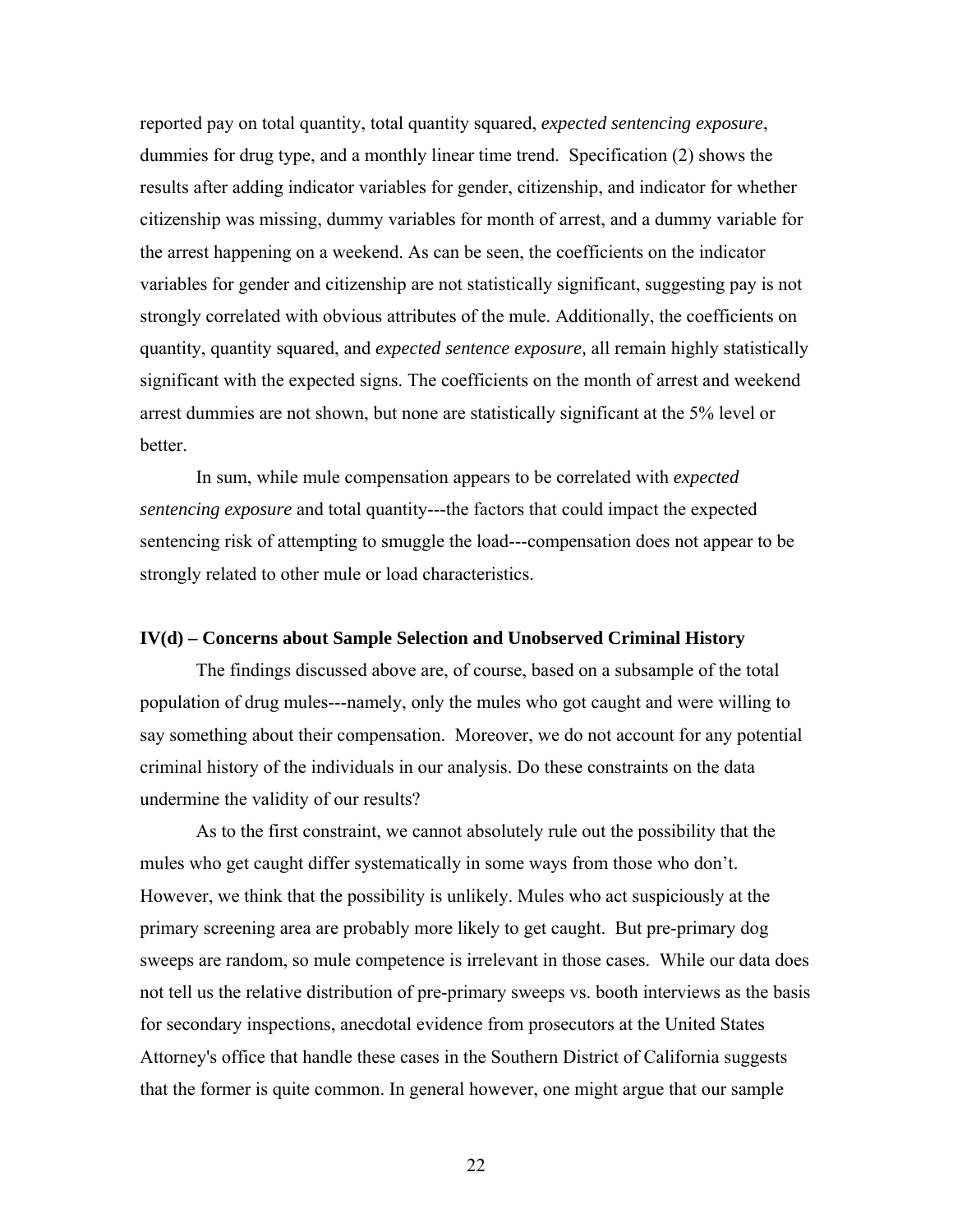over represents less experienced mules who are more likely to get caught. A related question is whether less experienced mules are paid less than more experienced mules. While interesting and important, our data does not allow us to shed any light on this.

As to whether there are systematic differences between the arrested mules who talk and the ones who remain silent—our data do show some differences. In particular, Table 6 shows how certain characteristics of the loads differ between those with valid pay data and those without. More specifically, those without pay data are divided into two categories: (i) those who confessed but did not give pay information, (ii) those who denied the charge or invoked their right to silence (and thus did not give pay data). As can be seen in Table 6, there are no statistical differences between load type, or load size conditional on type, between those with valid pay data and those who confessed but did not provide pay data. However, those who denied the charge or invoked their right to silence appear to have been more likely to be carrying harder drugs (cocaine, meth) and larger loads conditional on type of drug.

As explained above, sentencing exposure risk is much greater for hard drugs, and conditional on drug type, sentencing risk is increasing in quantity. Thus, Table 6 shows that there is an inverse relationship between sentencing risk and likelihood of confession: the riskier a mule's load is, the less likely he or she is to confess. Indeed, running a simple probit regression of an indicator variable for whether or not an individual confessed on the *expected sentence exposure* associated with his load suggests that being caught with a load carrying an extra year of *expected sentencing exposure* beyond the mean is associated with a more than three percentage point decrease in the likelihood of confessing (based on a mean of about 66 percent)---a result that is statistically significant at well beyond the 99% confidence level.

Therefore, while we think our results are representative of all of those who confess, we also think that if anything, they understate the average compensation for mules overall. Because those mules who deny the charge or invoke their right to silence are on average carrying loads with higher sentencing risk---and among the mules for whom we have valid pay data, those carrying loads with higher sentencing risk are on average paid more---we suspect that those who deny the charges or invoke their right to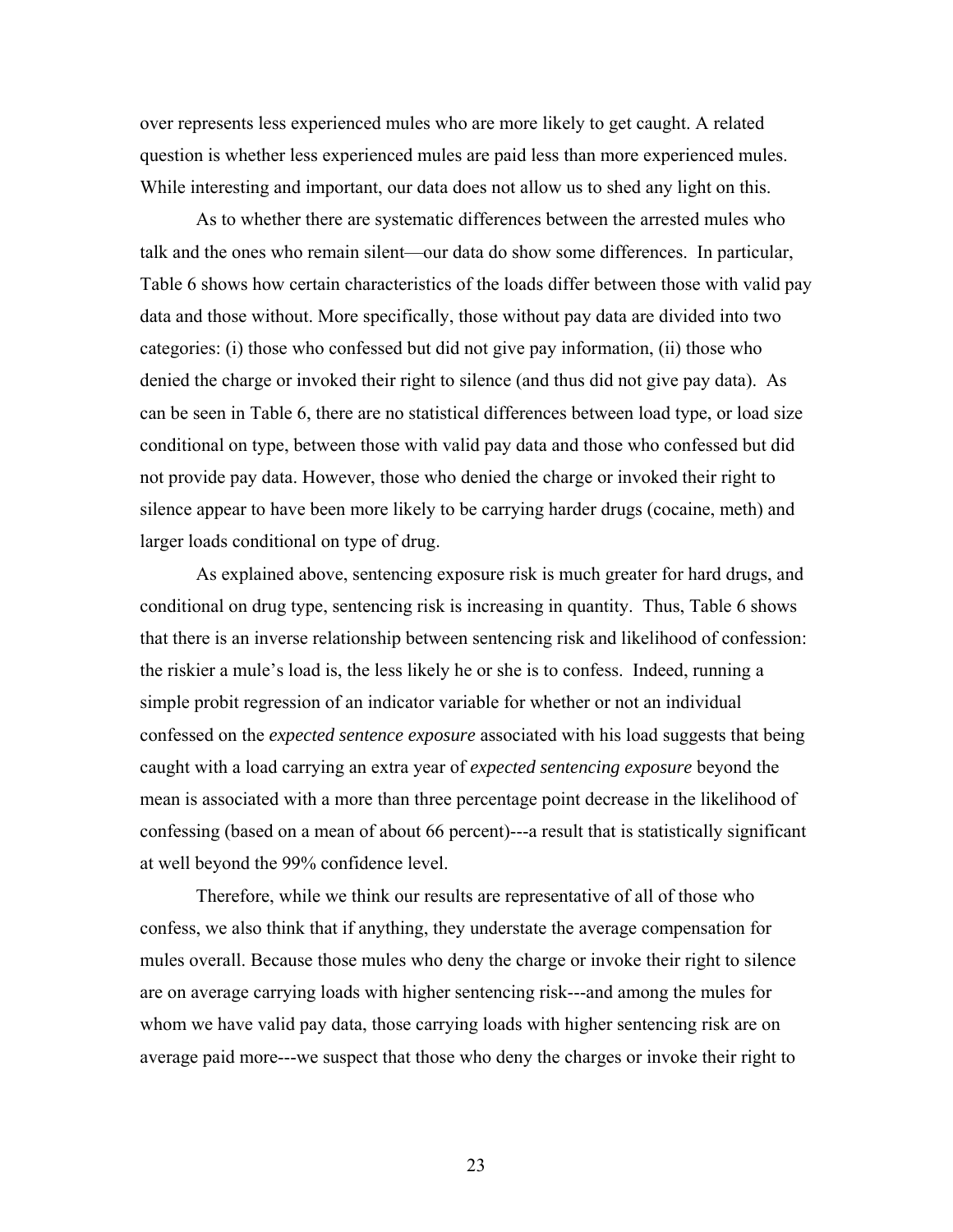silence were paid more than those for whom we have pay data. In this way, we think our results provide a lower bound on mule compensation.

We would also argue that the negative correlation between the *expected sentence exposure* and confession strengthens our conclusion that mules in most cases know roughly what their cargo is and its related sentencing risk. If mules did not have this knowledge in most cases, then the observed correlation between load type and size, and willingness to talk, should not arise. $9$ 

As stated above, another issue of concern might be that we are not able to control for the criminal history of our drug mules. However, we do not feel this is a particularly strong concern. On a theoretical level, it would not seem wise for drug cartels to hire mules with significant criminal history, as such individuals would likely face heavier scrutiny at the border crossings. Moreover, even if cartels were willing to hire mules with significant criminal histories, if anything, we would suspect they would pay them less due to their potential higher likelihood of being caught.

While we do not have criminal histories for all of the individuals in our data, we are able to obtain criminal histories for a subset of our data by merging our data with the *Monitoring of Federal Criminal Sentences* data from 2007 and 2008 (USSC 2008, USSC 2009). The *Monitoring of Federal Criminal Sentences* data is compiled by the United States Sentencing Commission and contains all federal cases that were sentenced between October 2006 and September 2007 for the 2007 data, and October 2007 and September 2008 for the 2008 data. This data contains a wealth of information about each case including type of crime, criminal history, sentencing, and some demographic information.

 There are, however, no unique identifiers across our data and the *Monitoring of Federal Criminal Sentences* data that enable a simple match. Therefore, to attempt to match the cases in our data to those in the *Monitoring of Federal Criminal Sentences* we

<sup>&</sup>lt;sup>9</sup> We reject the other possible explanation, which is that agents systematically tell mules what the cargo type and size was, before reading them their rights and getting the invocation/confession/denial response. We can say as a matter of personal experience with these interviews that that is not the standard practice of ICE agents in California; more importantly, as a legal matter, such a practice would likely violate *Miranda* and render any subsequent confession inadmissible (because telling the mule the nature of the cargo would constitute "interrogation" under *Rhode Island v. Innis*, and per *Miranda*, custodial interrogation must be preceded by a valid waiver). We're not saying it has never happened; rather, it is not policy, it does not happen systematically, and if it did occur, it would undermine the prosecution's case.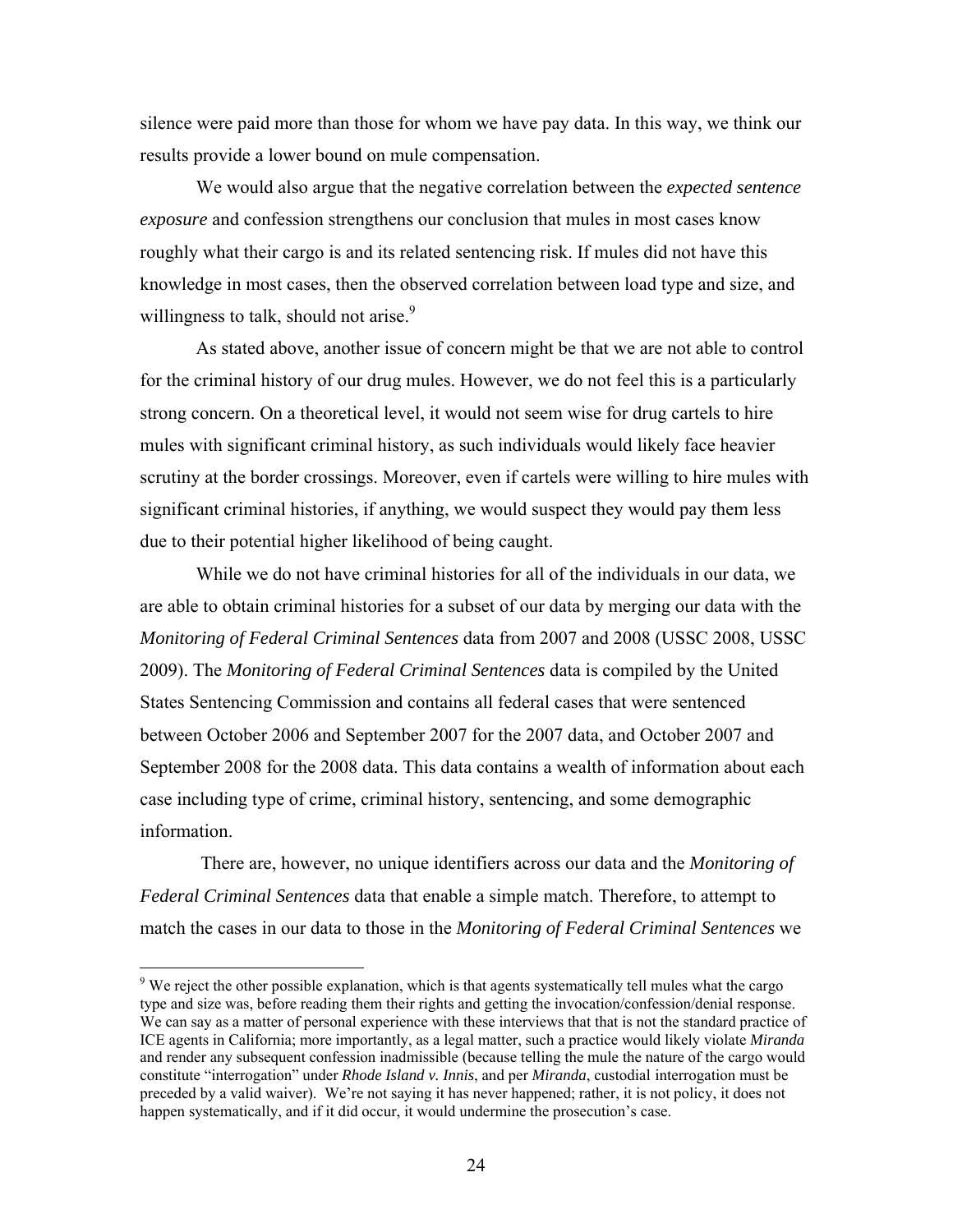first restricted the *Monitoring of Federal Criminal Sentences* data to only drug trafficking and drug possession cases, then matched on sentencing year, sentencing month, type of drug, amount of drug, and sentence length. Using this procedure we matched just over 38% of the 2007 and 2008 cases in our data (subsequently referred to as "matched cases"). The reason for this somewhat low match rate is likely the relatively common practice of "discounting," or lowering the charged drug amounts during the plea negotiation phase prior to sentencing, especially for those defendants with a minimal criminal history. Hence, the load sizes we observe in our data, taken directly at the time the drugs were found, will often be greater than the load sizes used for sentencing, especially for those with minimal criminal histories. This suggests that, if anything, our matched cases will over-represent defendants with more substantial criminal histories.

Consistent with our findings regarding sentence length, we find just over 78% of these *matched cases* indeed were deemed eligible for the safety valve (an outcome reported in the *Monitoring of Federal Criminal Sentences* data). As argued above, such sentencing is only available in circumstances where no guns were used or violence was committed, the defendant was determined to be fully cooperative, and the defendant had was determined to have a criminal history of Category I (i.e., a minimal criminal history). We indeed find that 82% of our matched defendants were determined to have a Category I criminal history, the lowest possible level, indicating a minimal criminal history. As stated above, we think that, if anything, our matched cases overstate the extent of more serious criminal histories of the defendants in our overall data. A complete breakdown of the criminal history categories for individuals in our matched data is shown in Table 7.

In addition to the fact that only a small minority of the defendants in our data appear to have substantial criminal histories, those that do have substantial criminal histories do not appear to be paid differently. For example, mean pay for those determined to have a Category I criminal history is \$1,575, while the mean pay for those defendants determined to have a criminal history category greater than I is \$1,572 (median pay is \$1,352 and \$1,170 respectively). Moreover, if anything, drug mules with criminal histories appear to be carrying slightly less valuable loads according to the Caulkins and Padman (1993) and Caulkins et al. (2009) models. For example, the mean load value of loads for those defendants determined to have the minimal Category I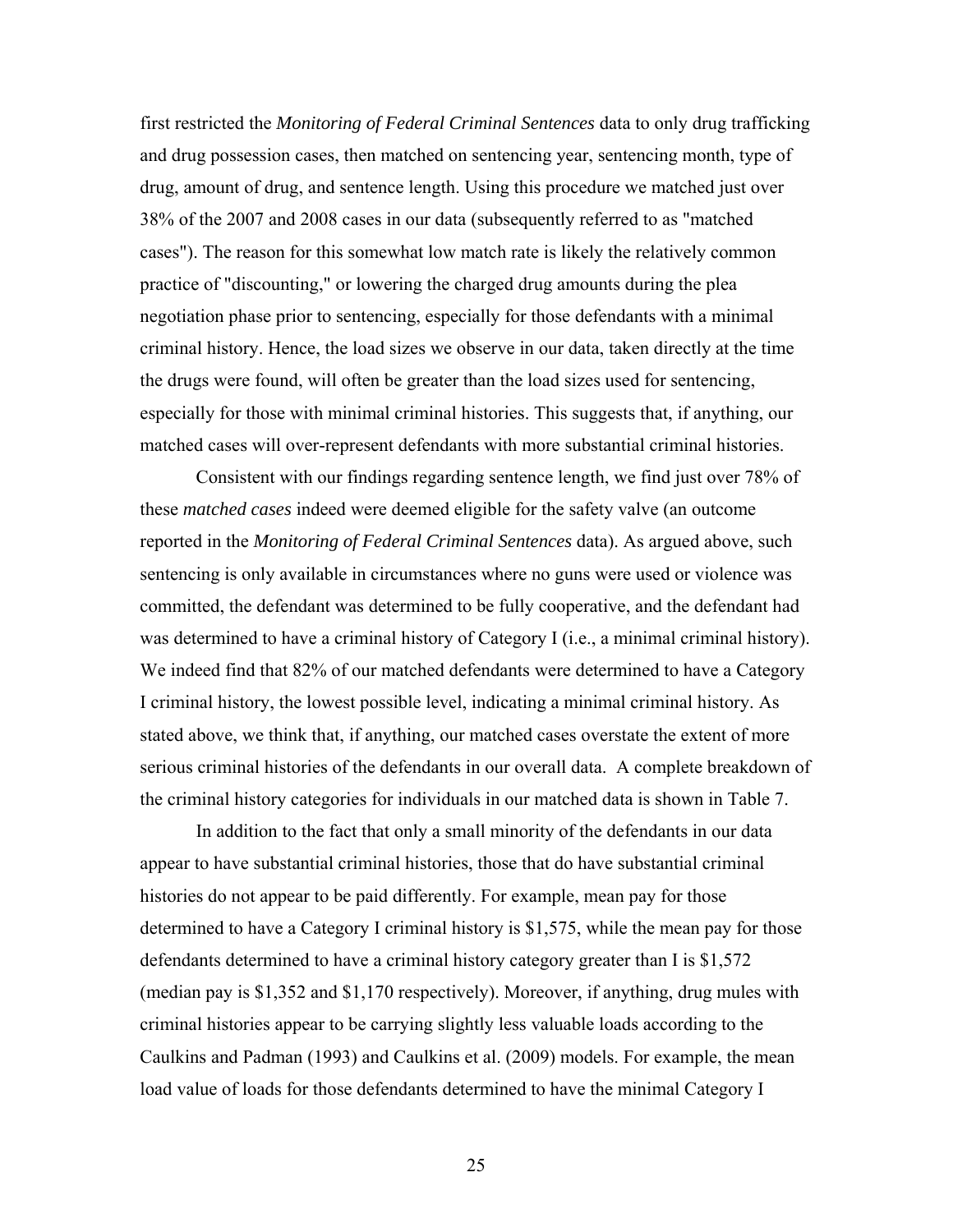criminal history is \$54,267, compared to a mean load value of \$42,646 for those defendants with greater than Category 1 criminal history (median load values \$34,179 and \$28,289 respectively).

### **V - Summary and Conclusions**

 $\overline{a}$ 

 This paper uses a novel dataset to explore the underground economy of smuggling drugs into the U.S. via ports of entry along the California-Mexico border. Our findings show that the drug loads these mules carry are on average large and quite valuable on the street, often on the order of tens of thousands dollars or more wholesale. Moreover, we find that mules are arguably quite well paid for their courier work, generally being paid between one and two thousand dollars for a day's work---a daily wage far in excess of the average wage rates on either side of the border.

 This is somewhat in contrast to Levitt and Venkatesh's (2000) study of the finances of a Chicago street gang, who found that low level drug dealers earned wages not much in excess of minimum wage. We suspect that one reason why the drug couriers are paid substantially more than the low level drug dealers is that these labor markets are fundamentally different. While Levitt and Venkatesh (2000) argue that low level drug dealers are essentially competing in a labor market tournament, where some "winners" will eventually make it up the ranks eventually obtaining much higher earnings, many of the narratives of individuals in our data suggest that drug mules are essentially outside of the drug retail operation and not looking to "work their way up" within the organization.<sup>10</sup>

We also find that the characteristics of the mule (gender and citizenship) generally do not have significant impacts on mule compensation. However, we do find evidence that this illegal and unregulated labor market behaves in a manner consistent with basic economic theory of competitive markets. Namely, compensating wage differentials appear to arise for otherwise similar work that involves higher risk---in this case longer expected incarceration associated with being caught with the load carried. In particular, cocaine and methamphetamine mules are paid on average over \$1,200 more for an

 $10$  The post-arrest interviews from which we draw our data often include details about the background and recruitment of the arrestee.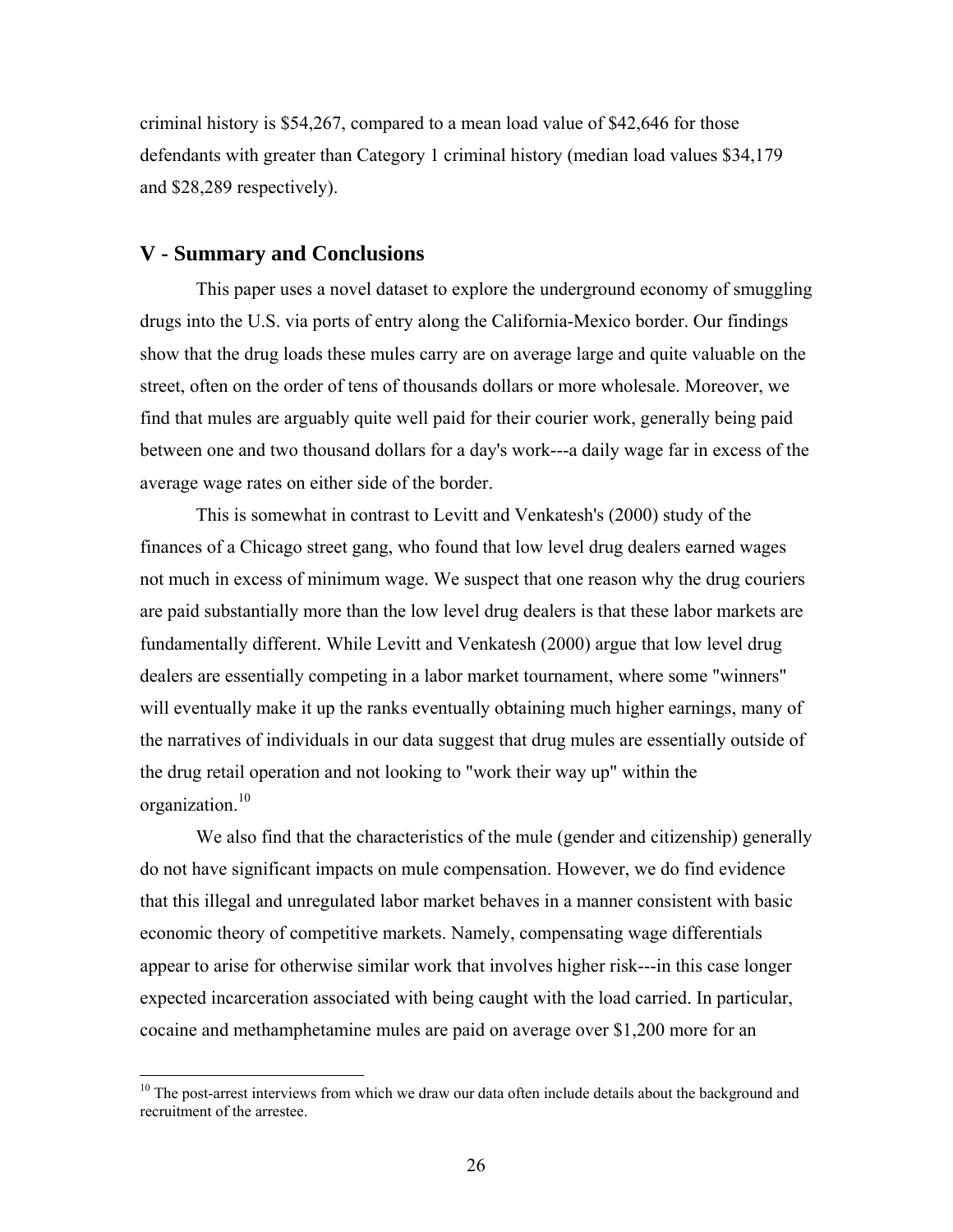additional year of sentencing risk if caught. We also find that for marijuana, where sentences are quite short and exhibit little variation with load size but load sizes can be very large and exhibit a lot of variation, larger loads are associated with higher compensation. Again, this finding is consistent with a compensating differential for higher expected sentencing risk if, as is likely, larger loads are more likely to be detected.

The extent to which \$1,200 for an additional year of sentencing risk if caught is a large or small wage premium is a matter of opinion. One admittedly tenuous way to interpret this finding is to consider what it might imply about how mules value the utility cost of a year in prison. Specifically, if we consider risk-neutral drug mules (admittedly a strong assumption), and suppose the likelihood of detection at the border is roughly 7.5% (consistent with our argument in Appendix II), this would imply that mules would need to be compensated about \$16,000 for spending an additional year in jail with certainty (i.e., \$1,200/0.075), which is roughly in line with the average annual income for Mexican residents residing near the U.S. border (Anderson and Gerber 2008). This finding is consistent with Reuter's (1990) speculation that compensation for incarceration risk is driven largely by opportunity cost of lost wages. It is also near the lower bound on the value of one life year for Mexican prostitutes as estimated by Gertler, Shah, and Bertozzi (2005). As another point of comparison, using a bail experiment conducted in the early 1980's in Philadelphia, Abrams and Rohlfs (2011) estimate that the typical defendant in their data would be willing to pay roughly \$1,500 (in 2010 dollars) for 90 days of freedom, or crudely \$6,000 for a year of freedom. Particularly for these populations however, willingness to pay to avoid incarceration may differ substantially from what they are willing to accept to be incarcerated.

In general, our findings reveal that in an unregulated and illegal market such as the one for drug mules, basic predictions of competitive labor markets seem to hold---on average, mules appear to be generally knowledgeable about what they are carrying and competitive forces lead to a compensating wage premium being paid to those carrying higher risk loads. This suggests that efforts to increase drug detection at border crossings can affect the revenue stream going to drug cartels not only through lessening their ability to get drugs into the U.S., but also by increasing their labor cost for couriers.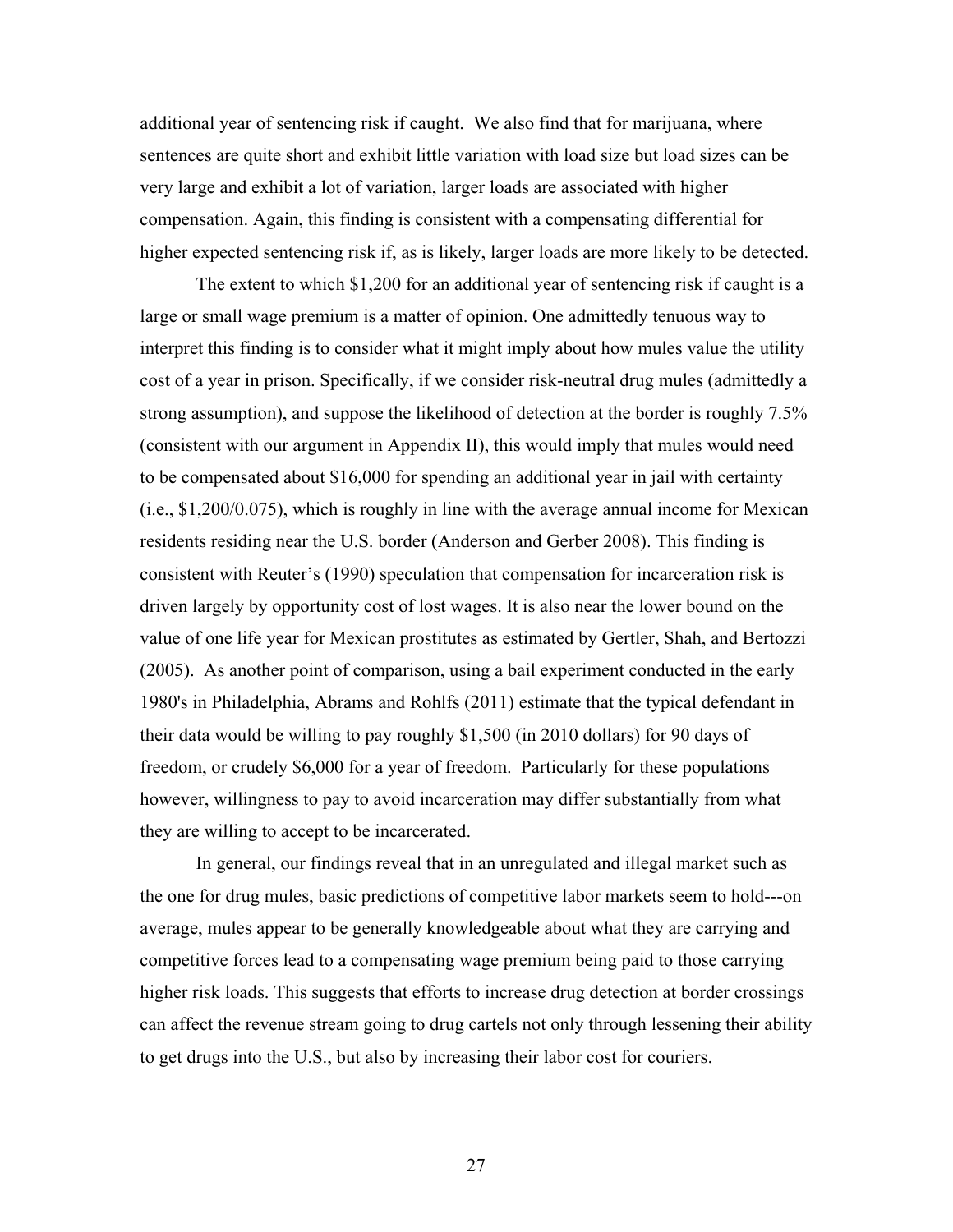Finally, one might be concerned that our results are limited in their scope, as we only have data on drug mules caught at official border crossings on the California-Mexico border. While we acknowledge that different labor markets and labor market rules may be happening in other areas, and indeed we hope to look this very issue in future work, we do not feel this makes our findings here less important. Analogous to the previously cited work by Levitt and Venkatesh (2000) on the economics of one drug gang on the south side of Chicago, and Gertler, Shah, and Bertozzi's (2005) study of sex workers in Mexico, and Gathmann's (2008) study of migrant smuggling along the U.S.- Mexico border, progress in understanding black markets generally starts by analyzing particular markets where data can be obtained.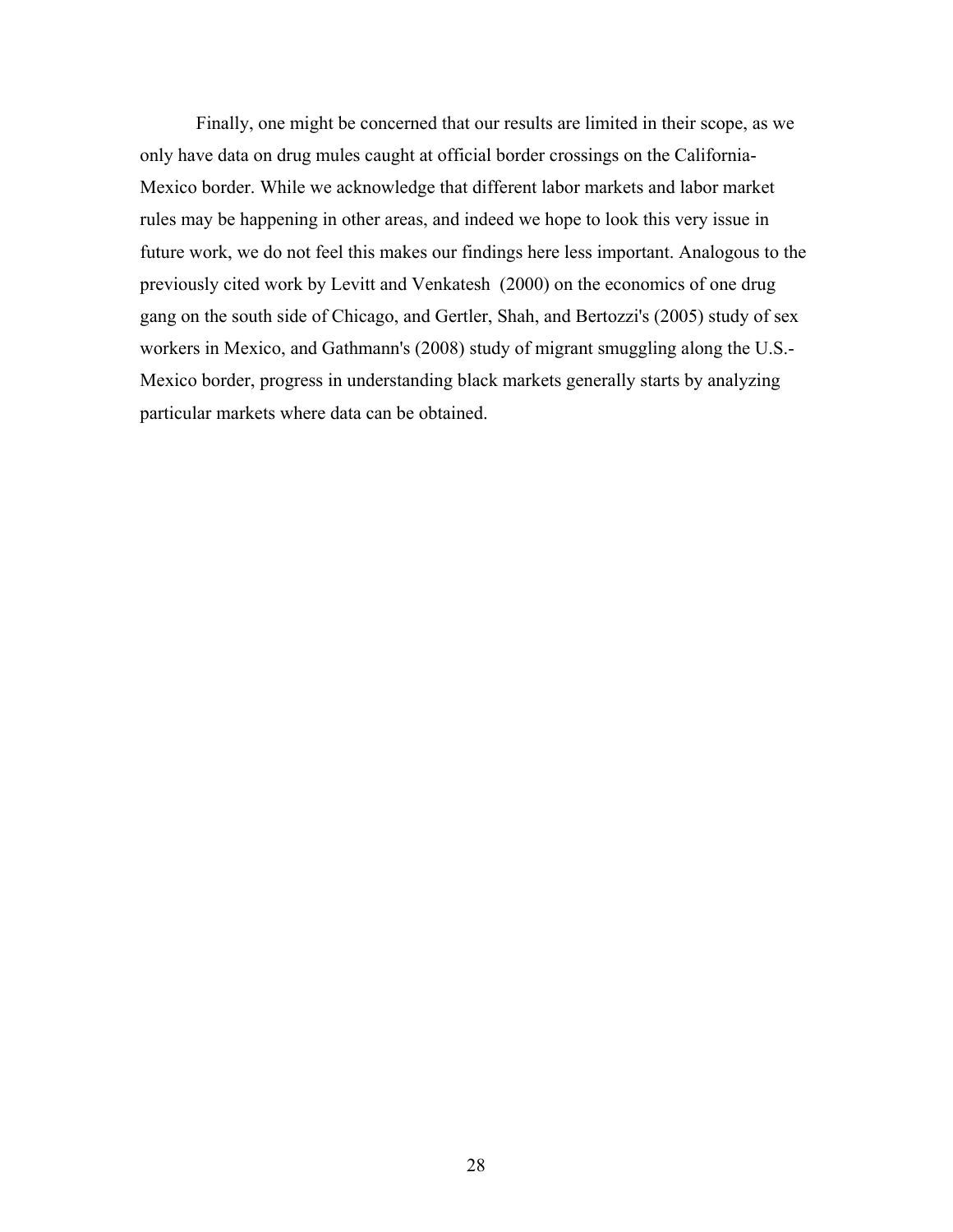#### **Appendix I – Notes on Likelihood of Detection**

The Office of National Drug Control Policy (ONDCP) estimates that in 2007 (the most recent year for which data is published) cocaine shipments from South America (where almost all of the world's coca crops are cultivated) to the United States totaled between 545 and 707 metric tons, with a best estimate of 626 metric tons that "departed from South America toward the United States" (ONDCP 2007). The ONDCP estimates that 90% of the cocaine coming to the U.S. comes through the Mexican corridor, either up the Pacific coast of Mexico or the Caribbean coast of Mexico, with the other 10% going through the Caribbean Islands to Miami. Both of the major routes through Mexico include crossing points on the Southwest border: the Pacific route terminates in Tijuana and Mexicali and crosses through the California ports of entry, and the Caribbean route terminates in Juarez and Tamaulipas and crosses through the Texas ports of entry. Thus we would estimate 563 tons (626 \*0.9) of the cocaine headed to the U.S. will come via routes headed toward the Southwest border.

However, in 2007, 209 metric tons were seized in all transit zones before reaching the U.S. border, so we estimate that 188 tons (209 \* 0.9) of the cocaine en route to the Southwest border was seized before reaching the border. Therefore, our best estimate of the amount of cocaine arriving at the Southwest border region in 2007 is roughly 375 tons (563 – 188). Finally, in 2007, another 27 tons of cocaine was seized at all "arrival zone" areas (areas including both the border crossing areas and areas just before the U.S. border, including both areas near the border and in the oceans off the coasts).

If we again assume that 90% of these arrival zone seizures took place in the Southwest Border region, this means a total of 24.3 tons were seized at the "arrival zone" areas at or near the southwestern United States borders. Since only 11 tons of cocaine were actually seized at the southwest border crossings in 2007 (NDIC 2008), roughly 13.3 tons of the arrival zone seizures must have taken place prior to crossing the border. Therefore, our best estimate is that about 362 tons of cocaine  $(375 - 13.3)$  made it as far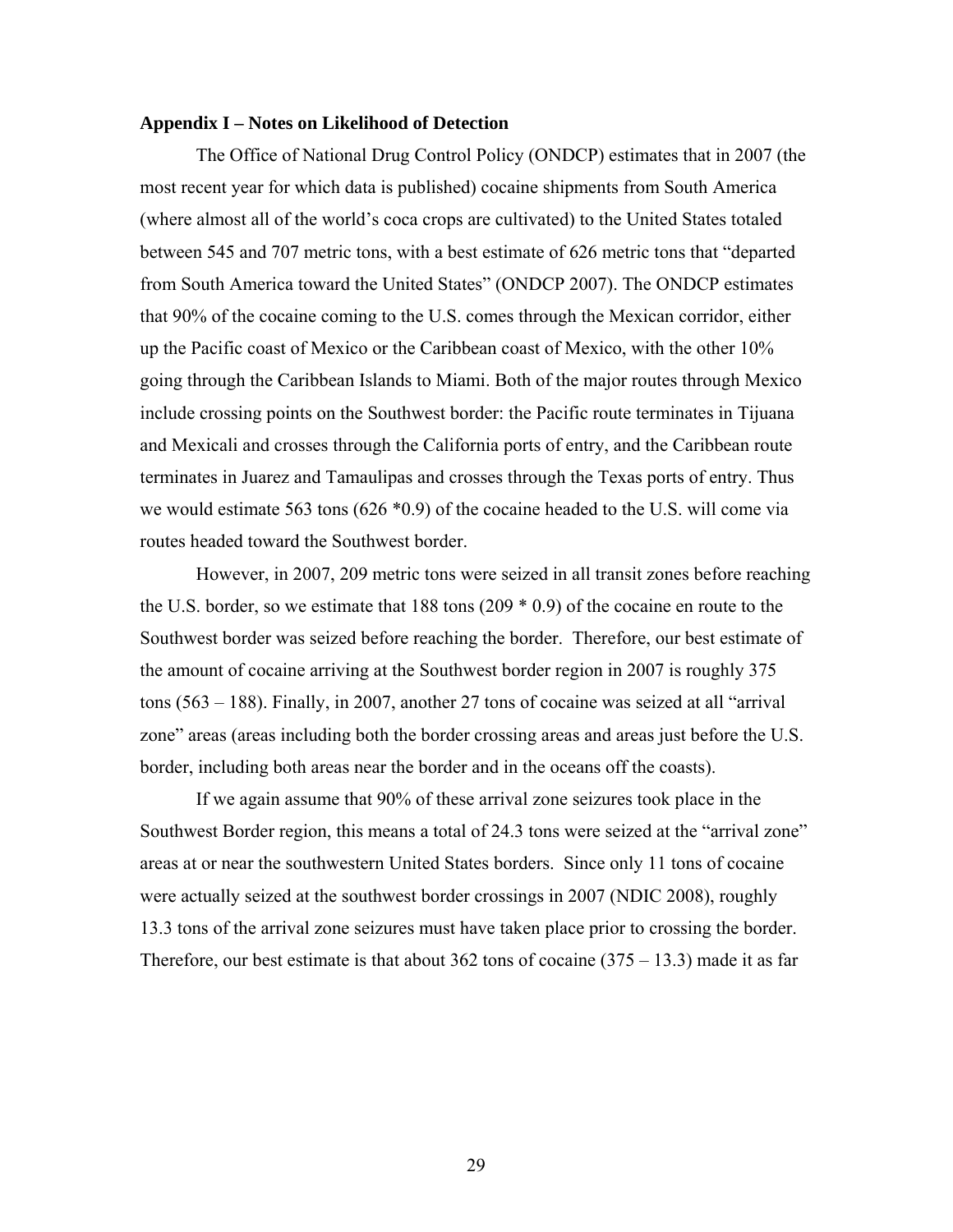as the border itself. Of that 362 tons, 11 tons were seized at the border, meaning only about 3% of the cocaine that made it to the U.S. –Mexico border was intercepted.<sup>11</sup>

Caveats, of course, abound: the seizure data does not specify type of importation modality, and includes all seizures made within 150 miles of the border. So the amount actually seized in port-of-entry vehicle smuggling will be somewhat less than the total reported seizure amount. This would mean that the detection rate for port-of-entry vehicle loads will be lower than the figure calculated above. Moreover, the use of other importation modalities (e.g. tunnels, boats, and planes) lowers the total amount imported via port-of-entry vehicle smuggling, which would mean that the detection rate for portof-entry vehicle loads would be higher.

Nonetheless, the production-based and consumption-based estimates are close enough that we feel reasonably confident in asserting that the likelihood of detection for drug smugglers coming through ports of entry is certainly less than one in ten and probably closer to one in twenty or less.

Similar estimates for the other drugs are somewhat more speculative because their sources are more diffuse, so that we lack a reliable "total volume headed to the U.S." estimate. However, Kilmer et al. (2010) attempted to estimate the share of U.S. consumed marijuana that is imported from Mexico. They estimate that Mexican-grown marijuana accounts for between 40 and 67% of annual U.S. consumption, which they estimate at approximately 3,300,000 kilos. At the observed mean marijuana load size of around 80 kilos, that would be around 42,000 marijuana trips a year. We know, though, that vehicle smuggling is not the only modality for marijuana smuggling. Tunnels and backpack loads (and ultralights and pangas) are also common importation modalities, and we simply lack data on the relative distribution of the various methods. The 2011 National Drug Threat Assessment states that backpack loads brought across the desert in Arizona may be the primary marijuana importation modality. While we simply cannot definitively say how much marijuana comes in through official border crossings relative to these other methods, for purely illustrative purposes let us use a relatively conservative

 $11$  Using a consumption based measure, Kilmer et al (2010) estimate 252 metric tons of importquality cocaine make it into the United States. Taking this estimate and including the 11 tons seized at the border, then about 4% of the cocaine coming through the U.S.-Mexico border was intercepted.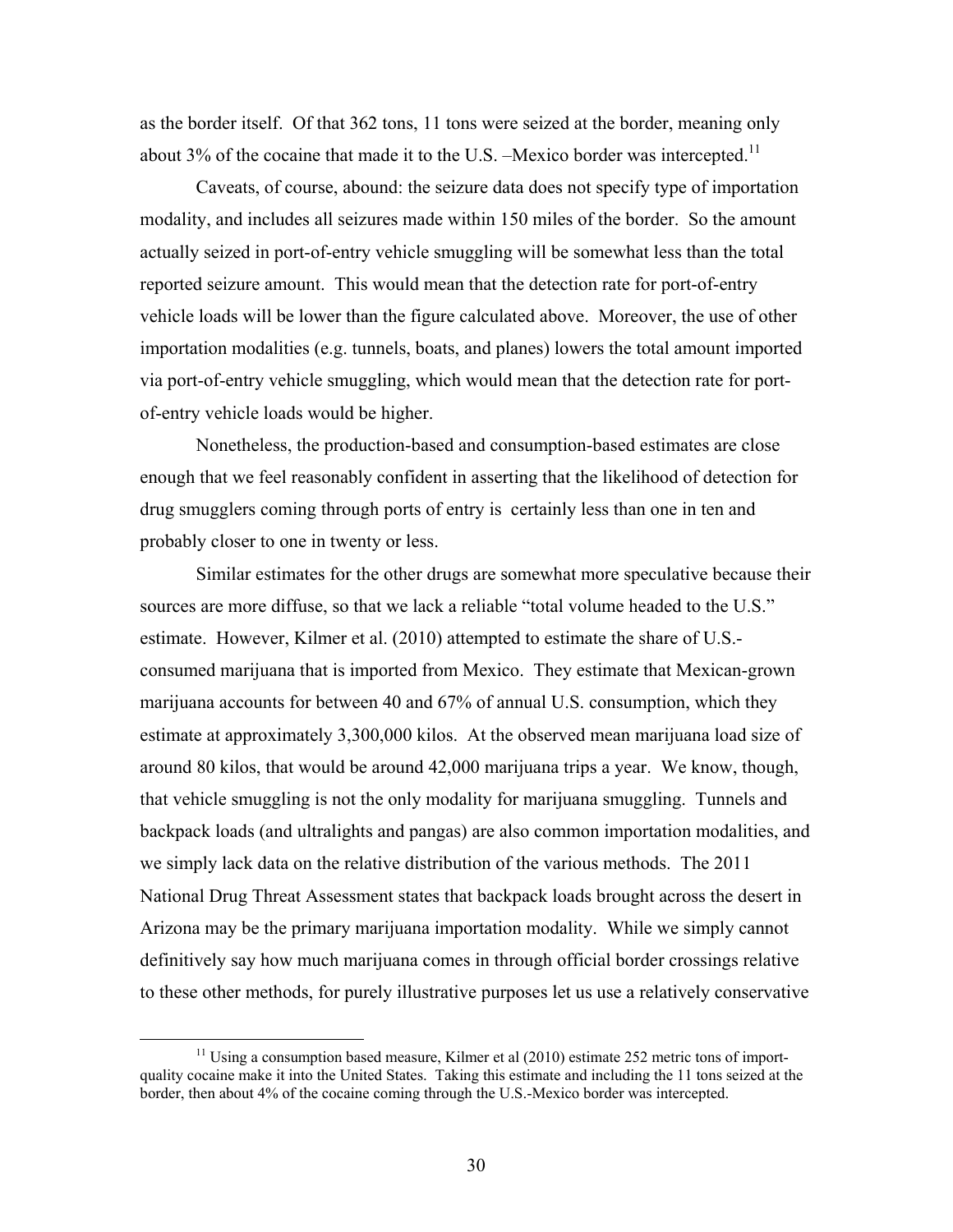estimate that one-quarter of total Mexican marijuana importation was done by vehicles through California ports of entry. That would be some 10,000 smuggling trips in a given year. There are around 500 federal marijuana smuggling cases brought each year arising from California POEs, and again using a conservative estimate that another 500 cases that result in state charges or apprehensions followed by declinations (for small Imperial County loads, for example). These conservative calculations would still only then translate to a roughly 10% detection rate, which is higher than the predicted cocaine detection rate calculated above, but still arguably quite low.

Kilmer et al. (2010) have also attempted consumption estimates for heroin and meth. They estimate total consumption of 101 metric tons of heroin (of import-level purity), of which they estimate roughly 60% is imported from Mexico. That would mean 60.6 tons imported through the Southwest border. Given the 2011 National Drug Threat Assessment reports that 0.905 metric tons were seized on and around the border in 2010, which would imply a detection rate of around 1.5%.

We are unable to perform a similar calculation for meth, however, because meth is produced in the U.S. as well as in Mexico, and the NDTA includes in its "border area" seizures report all drugs seized within 150 miles of the border—namely, all of Southern California, and much of Arizona, New Mexico, and Texas. The NDTA figure thus includes all domestic meth-lab seizures as well as border seizures. Better data may help us to refine our estimate.

In general, we doubt the seizure rates are higher for meth and heroin than for cocaine because meth and heroin loads are generally smaller than cocaine loads. Further, a significant portion of border seizures are random "pre-primary" sweeps, in which the drug dog is simply walked through the line of cars awaiting inspection. We do think it likely that detection rates for marijuana are significantly higher than for the other drugs, given the much larger load sizes and stronger smell. Conservatively, though, we feel safe in saying that detection rates are less than less than 10% for all drug mules crossing U.S.- Mexico ports-of-entry, and likely more on the order of 5% or less.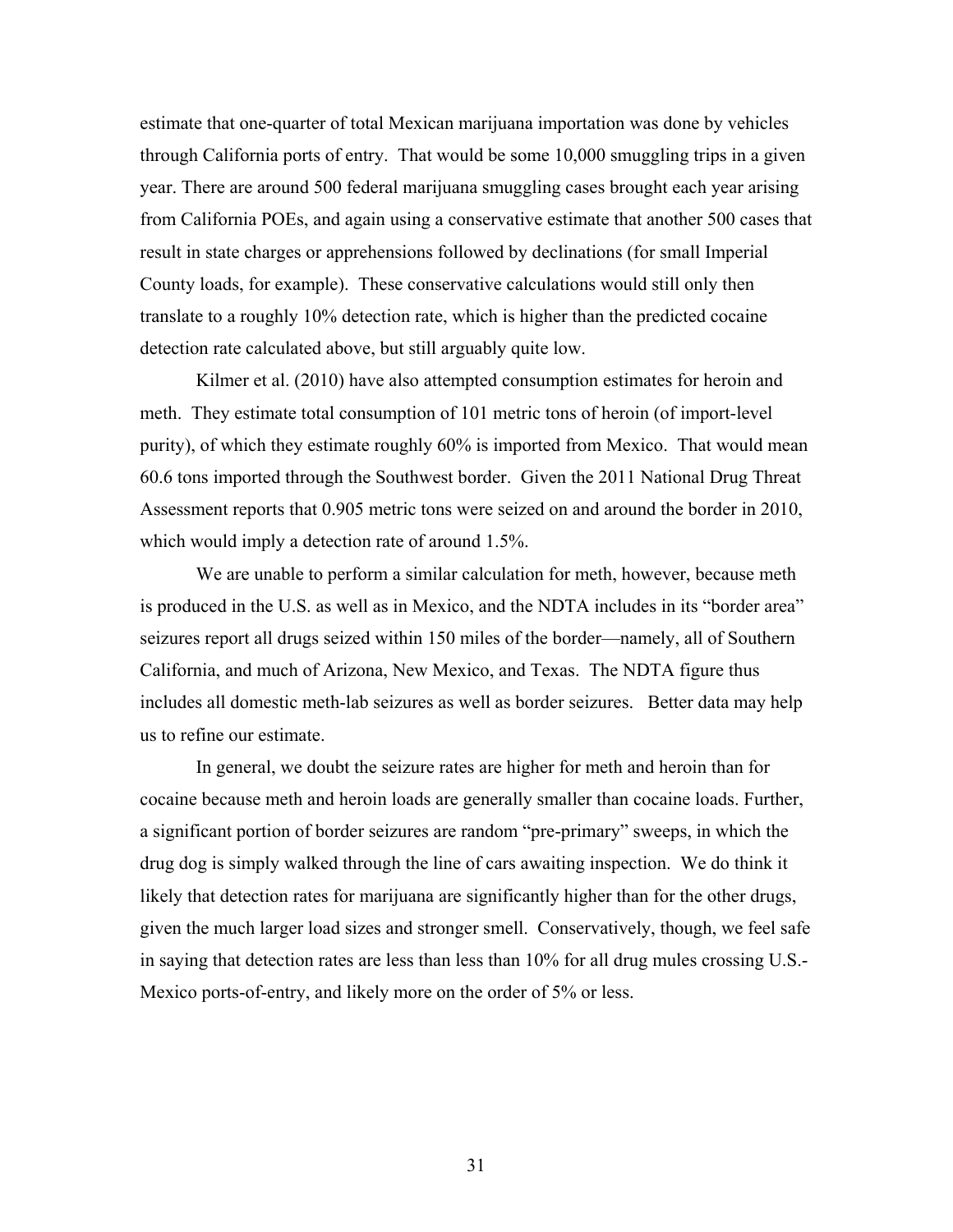#### **Appendix II – Notes on State versus Federal Prosecutions**

In the Southern District of California, all hard-narcotics importation cases (that is, coke, meth, and heroin) are taken by federal prosecutors, so our dataset contains the full universe of cocaine, meth, and heroin border busts in California. In addition, our data contains the full universe of marijuana border busts for the ports in Imperial County (Andrade and the two Calexico ports) because the Imperial County District Attorney does not accept border-bust cases. However, our dataset is missing some marijuana borderbusts from San Diego County ports (San Ysidro, Otay, and Tecate), because the San Diego County District Attorney prosecutes some marijuana border busts.

Without obtaining similar data from the San Diego District Attorney's office (unavailable at the time of this manuscript), we have no direct evidence as to whether the mules prosecuted in state court for San Diego County busts differ systematically from those busted in Imperial County or the other states. If state sentencing for marijuana importation differed dramatically from federal sentencing, then we might expect to see some differences. But it does not differ dramatically. The San Diego DA's standard offer is one day of incarceration per pound. Our data shows us how the day-a-pound regime compares to observed federal sentencing. For example, 930 of our California marijuana mules got federal sentences of less than 6 months, which is around 40% of the federal marijuana cases in the district. The mean sentence for that group, excluding four tractor-trailer acquittals, with load sizes in the thousands of kilos, was 4.61 months (140 days), and the mean load size was 34.7 kilos (76.5 pounds). The top quintile (by sentence) of that set had a mean sentence of 5.05 months (154 days) and a mean load size of 35.4 kilos (78.04 pounds). For them, in other words, federal sentences are longer by around 76 days than a day-a-pound sentence would be. By comparison, for the bottom quintile of cases in which the defendant received a prison sentence, the mean sentence was 1.37 months (42 days), and the mean load size was 18.64 kilos (41.1 pounds) which is almost exactly a day a pound. And another 200 cases got probation— though in most of those, the defendant remained in jail between arrest and sentencing.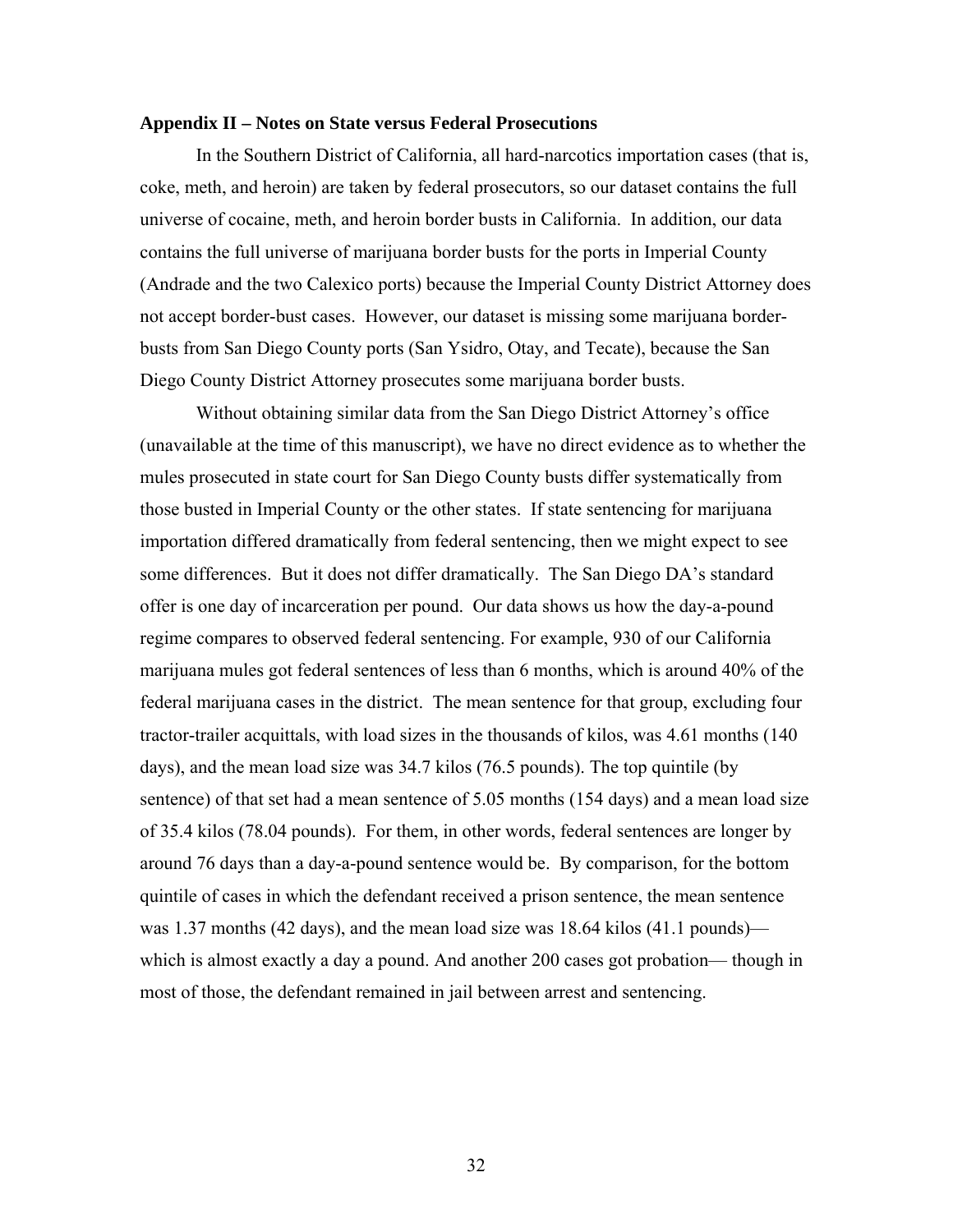### **Bibliography**

Abrams, David and Chris Rohlfs. (2011). Optimal Bail and the Value of Freedom: Evidence from the Philadelphia Bail Experiment." Economic Inquiry 49: 750-770.

Anderson, Joan and James Gerber. (2008). *Fifty Years of Change on the U.S.-Mexico Border: Growth, Development, and Quality of Life*. Austin TX: University of Texas Press.

Arkes, Jeremy, Rosalie Liccardo Pacula, Susan Paddock, Jonathan Caulkins, and Peter Reuter. (2004). Technical Report for the Price and Purity of Illicit Drugs through 2003.

Campbell, Howard (2009), *Drug War Zone: Frontline Dispatches from the Streets of El Paso and Juarez*. Austin TX: University of Texas Press.

Caulkins, Jonathan, Honora Burnett, and Edward Leslie. (2009). "How Illegal Drugs Enter and Island Country: Insights from Interviews with Incarcerated Smugglers." Global Crime 10(1): 66-93.

Caulkins, Jonathan and Robert MacCoun. (2003). "Limited Rationality and the Limits of Supply Reduction." Journal of Drug Issues 33(2): 433-464.

Caulkins, Jonathan and Rema Padman. (1993). "Quantity Discounts and Quality Premia for Illicit Drugs." Journal of the American Statistical Association 88(423).

Caulkins, Jonathan and Peter Reuter. (2006). "Illicit Drug Markets and Economic Irregularities." Socio-Economic Planning Sciences 40: 1-14.

Costa Storti, Claudia and Paul De Grauwe. (2008). "Illicit Trade and Globalization: Modeling the Cocaine and Heroin Markets in the Era of Globalization and Drug Reduction Policies." Venice International University, Center for Economic Studies, (2008).

Decker, Scott H., and Margaret Townshend Chapman. (2008), *Drug Smugglers on Drug Smuggling: Lessons from the Inside*. Philadelphia PA: Temple University Press.

Gathmann, Christina. (2008). "Effects of Enforcement on Illegal Markets: Evidence from Migrant Smuggling Along the Southwestern Border." Journal of Public Economics 92: 1926-1941.

Gertler, Paul, Manisha Shah, and Stefano M. Bartozzi. (2005). "Risky Business: The Market for Unprotected Commercial Sex." Journal of Political Economy 113(3): 518- 550.

Kilmer, Beau, and Jonathan Caulkins, Brittany Bond, and Peter Reuter (2010), "Reducing Drug Trafficking Revenues and Violence in Mexico." RAND Occasional Paper Series OP-325-RC.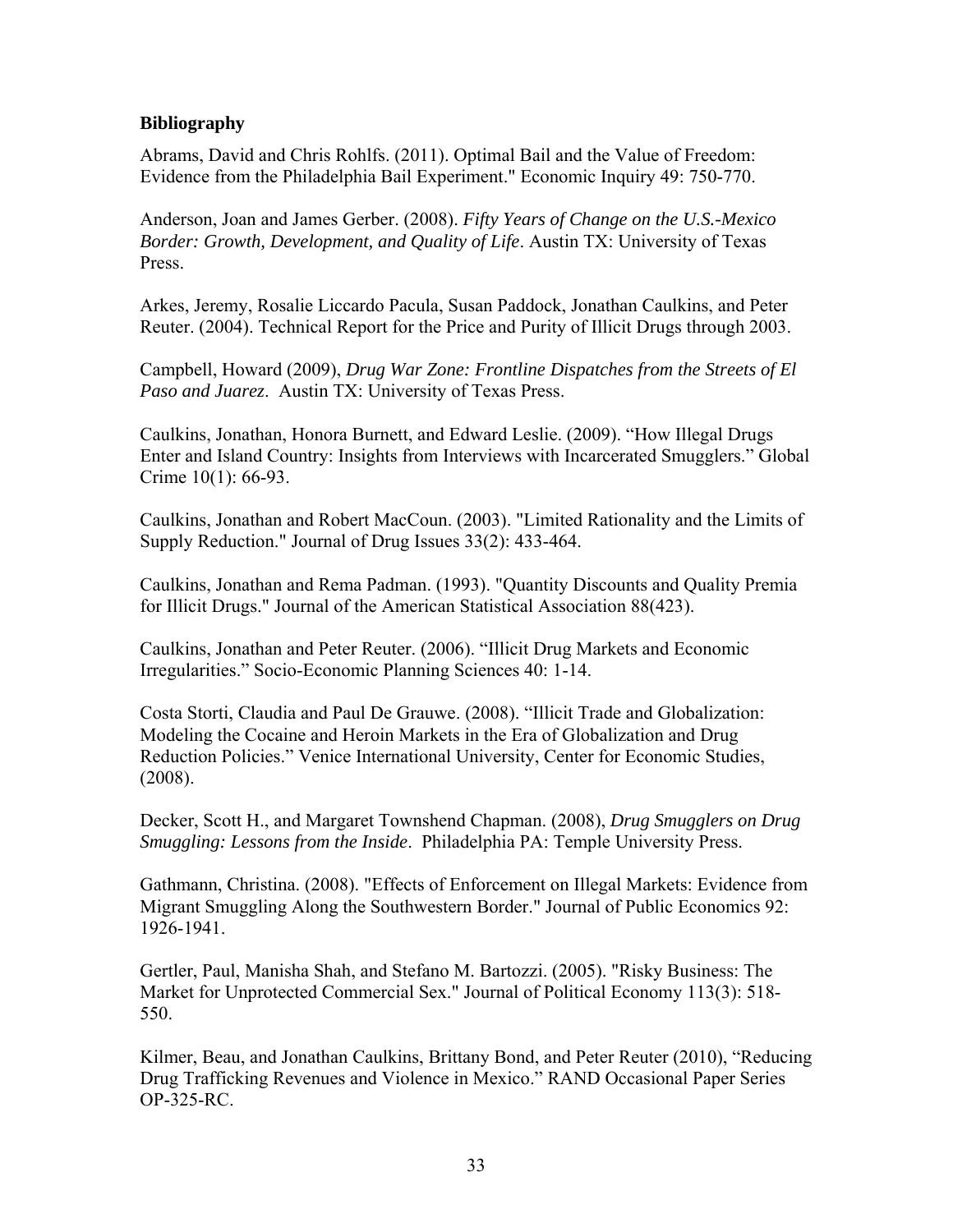Levitt, Steven D. and Sudhir A. Venkatesh. (2000). "An Economic Analysis of a Drug-Selling Gang's Finances." Quarterly Journal of Economics 115(3):755-89.

MacCoun, Robert and Peter Reuter. (1992). "Are the Wages of Sin \$30 and Hour? Economic Aspects of Street-Level Drug Dealing." Crime and Delinquency 38(4): 477- 492.

National Drug Intelligence Center (NDIC). (2008). National Drug Threat Assessment 2009. December 2008.

National Drug Intelligence Center (NDIC). (2011). National Drug Threat Assessment 2011. August 2011.

Neal, Derek and William Johnson. (1996). "The Role of Premarket Factors in Black-White Wage Differences." The Journal of Political Economy 104(5): 869-895.

Office of National Drug Control Policy (ONDCP). (2008). *Cocaine Smuggling in 2007*.

O'Neill, June and Solomon Polachek. (1993). "Why the Gender Gap in Wages Narrowed in the 1980s." Journal of Labor Economics 11(1): 205-228.

Rivest, Louis-Paul. (1994). "Statistical Properties of Winsorized Means for Skewed Distributions." Biometrica 81(2): 373-383.

Reuter, Peter. (1990). *Money from Crime: A Study of the Economics of Drug Dealing in Washington, D.C.* Rand Corporation.

Reuter, Peter and Mark Kleiman. (1986). "Risks and Prices: An Economic Analysis of Drug Enforcement" Crime and Justice: An Annual Review 7: 289-340.

Rosen, Sherwin. (1986). "The Theory of Equalizing Differences." In Orley C. Ashenfelter & Richard Layard, eds., *Handbook of Labor Economics*, Vol 1, Amterdam: Elsevier: 641-692.

United States Department of Justice. (2008). *National Illicit Drug Prices* (June 2008). www.usdoj.gov/ndic.

United States Sentencing Commission. (2008). Monitoring of Federal Criminal Sentences, 2007. ICPSR22623-v2. Ann Arbor, MI: Inter-university Consortium for Political and Social Research [distributor].

United States Sentencing Commission. (2009). Monitoring of Federal Criminal Sentences, 2008. ICPSR25424-v2. Ann Arbor, MI: Inter-university Consortium for Political and Social Research [distributor].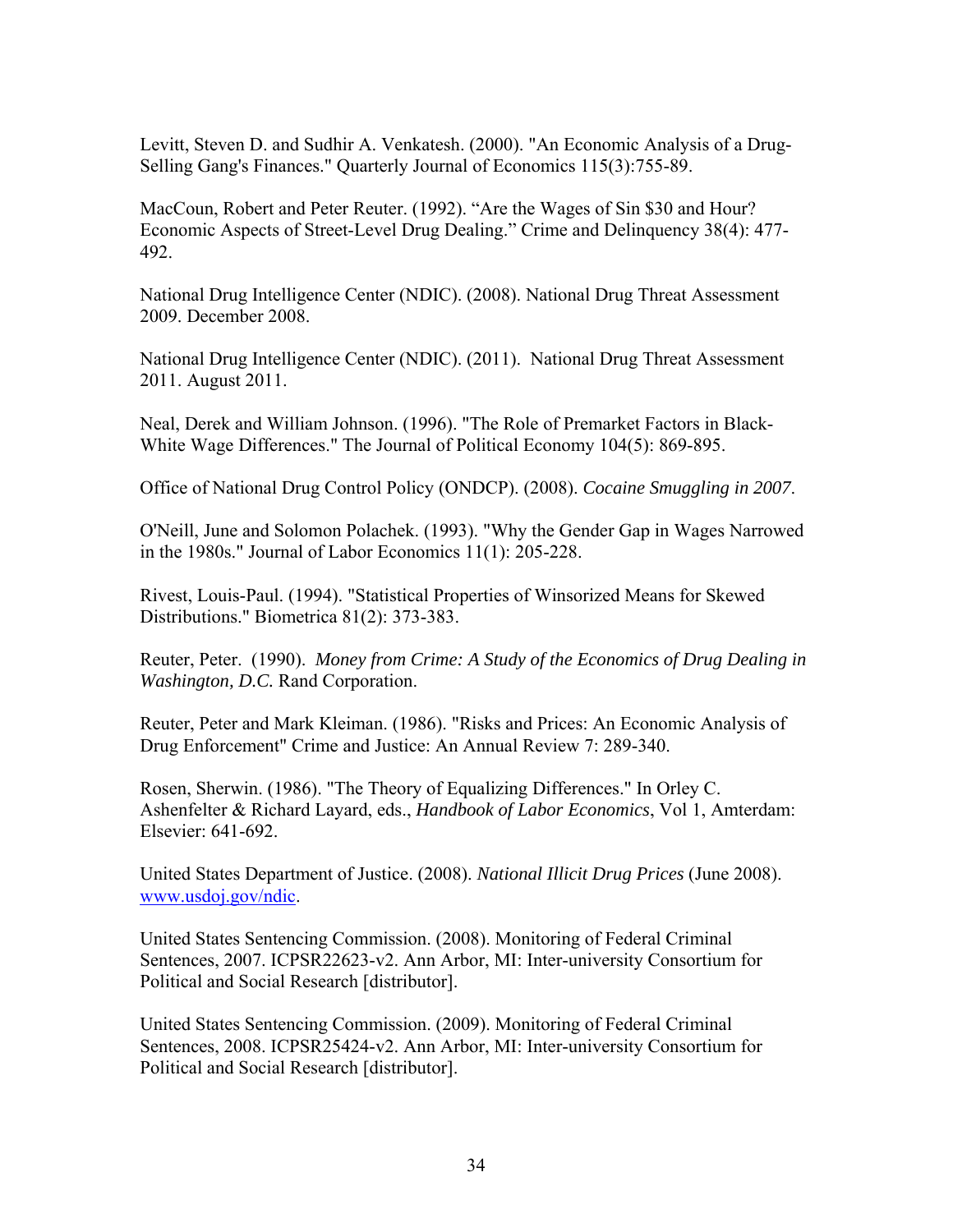| Table 1 - Load Size by Drug |         |      |           |  |
|-----------------------------|---------|------|-----------|--|
|                             | Cocaine | Meth | Marijuana |  |
| Load Size (kg)              |         |      |           |  |
| Mean                        | 22      | 9    | 85        |  |
| Median                      | 22      | 8    | 42        |  |
| 90th %ile                   | 36      | 19   | 102       |  |
| 10th %ile                   | 6       | 1    | 18        |  |
|                             |         |      |           |  |

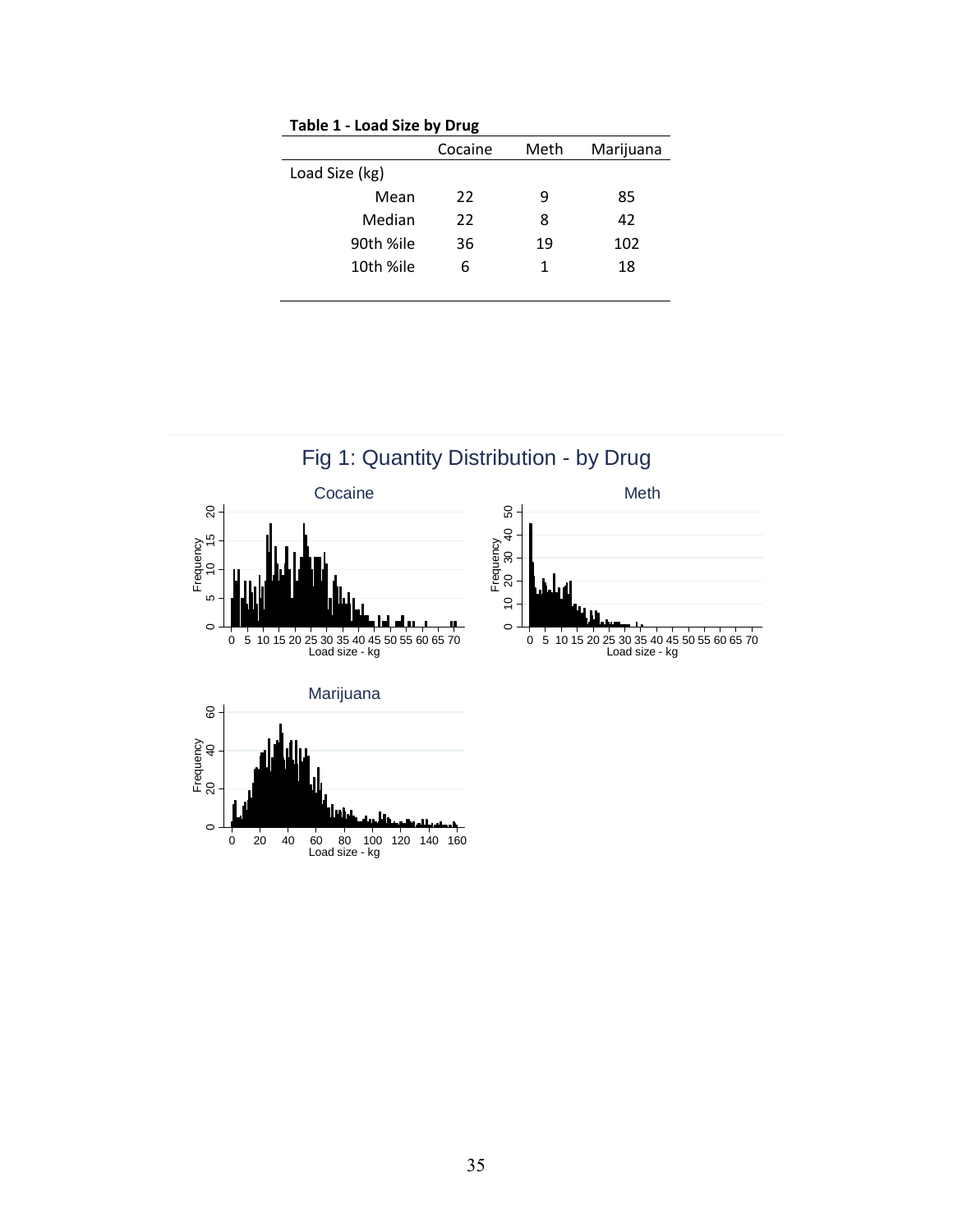|                                      | <b>All Drugs</b> | Cocaine | <b>Meth</b> | Marijuana |
|--------------------------------------|------------------|---------|-------------|-----------|
| <b>Whole Sample</b>                  |                  |         |             |           |
| mean                                 | \$1,643          | \$2,272 | \$1,719     | \$1,464   |
| median                               | \$1,313          | \$2,020 | \$1,500     | \$1,070   |
| 10th %                               | \$505            | \$520   | \$404       | \$505     |
| 90th %                               | \$3,030          | \$4,000 | \$3,432     | \$2,525   |
| obs                                  | 1888             | 325     | 298         | 1265      |
| <b>Trimmed and Winsorized Sample</b> |                  |         |             |           |
| mean                                 | \$1,604          | \$2,207 | \$1,834     | \$1,395   |
| median                               | \$1,313          | \$2,020 | \$1,515     | \$1,060   |
| 10th %                               | \$505            | \$700   | \$500       | \$510     |
| 90th %                               | \$3,030          | \$3,535 | \$3,500     | \$2,525   |
| obs                                  | 1369             | 243     | 204         | 922       |

**Table 2 ‐ Average Pay by Drug**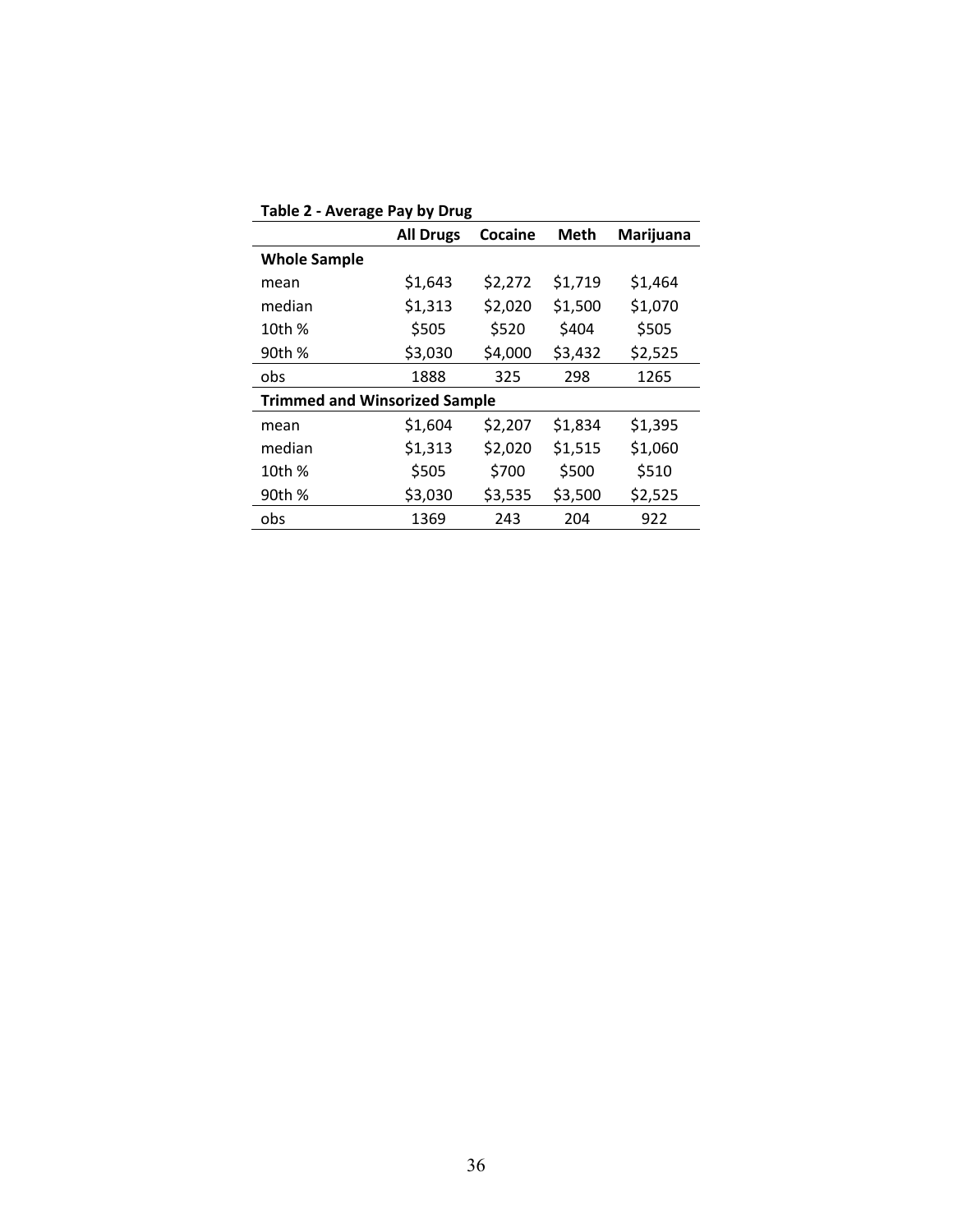|                  | <b>Base Mandatory</b> | <b>Base Guideline</b> | <b>Actual Avg. Sentence</b>  |                |
|------------------|-----------------------|-----------------------|------------------------------|----------------|
|                  | Minimum (months)      | Range (months)        | Length (months)*             | Obs.*          |
| Marijuana        |                       |                       |                              | $\pmb{0}$      |
| $0.25 - 1$ kg    | n.a.                  | $0-6$                 | $\qquad \qquad \blacksquare$ | 0              |
| $1 - 2.5kg$      | n.a.                  | $6 - 12$              | $\overline{7}$               | 21             |
| $2.5 - 5kg$      | n.a.                  | $10 - 16$             | 11                           | 3              |
| $5 - 10kg$       | n.a.                  | $15 - 21$             | 5                            | 28             |
| 10 - 20kg        | n.a.                  | $21 - 27$             | 6                            | 167            |
| 20 - 40kg        | n.a.                  | $27 - 33$             | 8                            | 615            |
| 40 - 60kg        | n.a.                  | $33 - 41$             | 10                           | 505            |
| 60 - 80kg        | n.a.                  | $41 - 51$             | 15                           | 167            |
| 80 - 100kg       | n.a.                  | $51 - 63$             | 21                           | 68             |
| 100 - 400kg      | 60                    | $63 - 78$             | 22                           | 23             |
| 400 - 700kg      | 60                    | 78 - 97               |                              | 0              |
| 700 - 1,000kg    | 60                    | $97 - 121$            |                              | 0              |
| <b>Meth</b>      |                       |                       |                              |                |
| $0.20 - 0.35$ kg | 60                    | 78 - 97               | 45                           | $\overline{2}$ |
| $0.35 - 0.50$ kg | 60                    | $97 - 121$            | 56                           | 11             |
| $0.50 - 1.5kg$   | 120                   | $121 - 151$           | 41                           | 46             |
| $1.5 - 5kg$      | 120                   | 151 - 188             | 55                           | 88             |
| 5-15kg           | 120                   | 188 - 235             | 60                           | 231            |
| $>= 15kg$        | 120                   | 235 - 293             | 59                           | 51             |
| Cocaine          |                       |                       |                              |                |
| $0.2 - 0.3$ kg   | n.a.                  | $33 - 41$             | $\overline{\phantom{a}}$     | 0              |
| $0.3 - 0.4$ kg   | n.a.                  | $41 - 51$             | 12                           | $\mathbf{1}$   |
| $0.4 - 0.5$ kg   | n.a.                  | $51 - 63$             |                              | 0              |
| $0.5 - 2kg$      | 60                    | $63 - 78$             | 19                           | 14             |
| $2 - 3.5kg$      | 60                    | 78 - 97               | 32                           | 11             |
| $3.5 - 5kg$      | 60                    | $97 - 121$            | 51                           | 14             |
| 5-15kg           | 120                   | $121 - 151$           | 41                           | 130            |
| 15 - 50kg        | 120                   | 151 - 188             | 47                           | 327            |
| 50 - 150kg       | 120                   | 188 - 235             |                              | 0              |
| $>=150kg$        | 120                   | 235 - 293             |                              | 0              |

**Table 3: Mandatory Minimums, Sentencing Guidelines, and Actual Sentences** 

\*For "Trimmed" Sample. Sentencing Guidelines for quantities less than 0.25 kg are not shown since we exclude them from our data. "Base" refers to mandatory minimums and guidelines for defendants with minimal criminal history and no exacerbating factors like bodily injury or gun possession.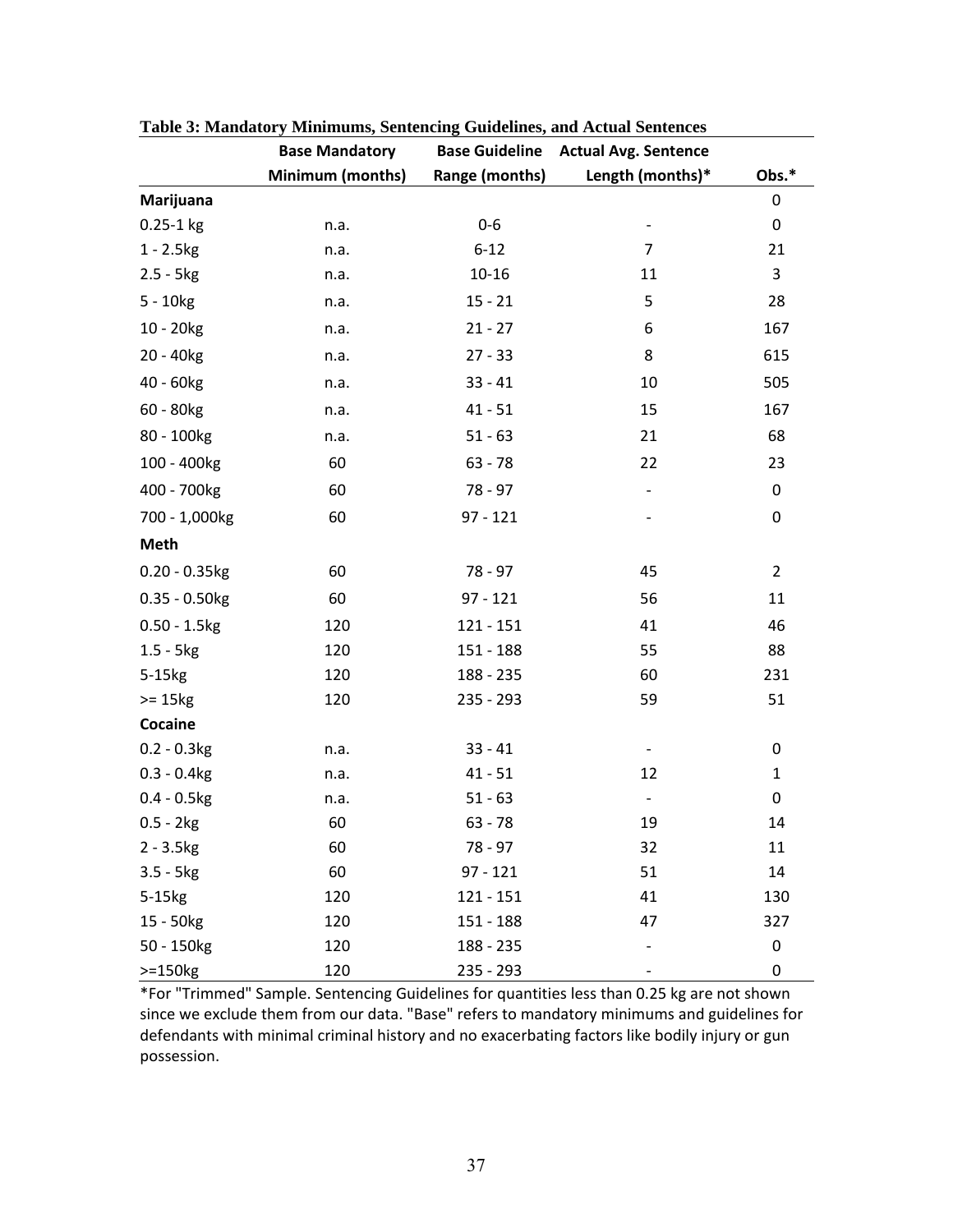

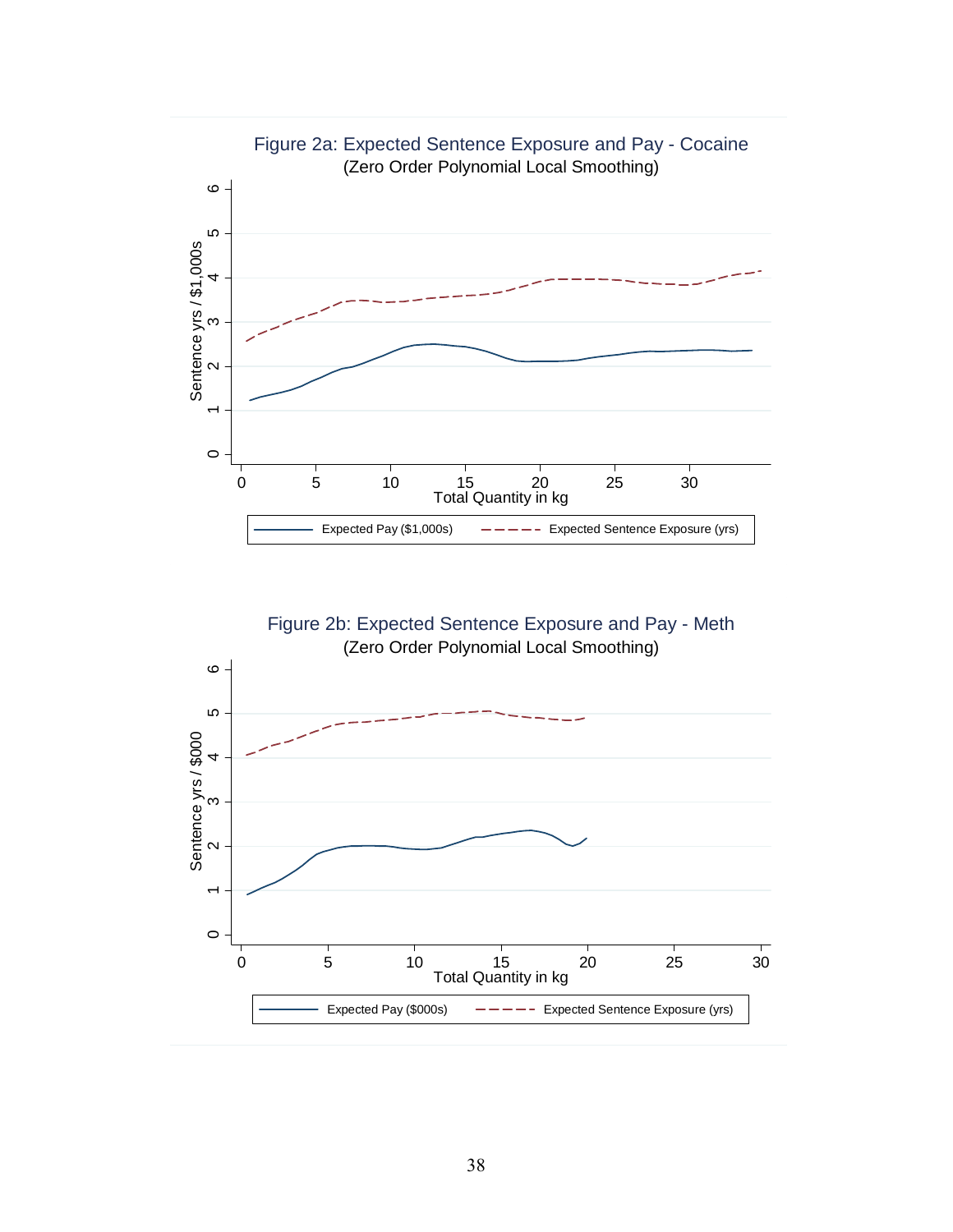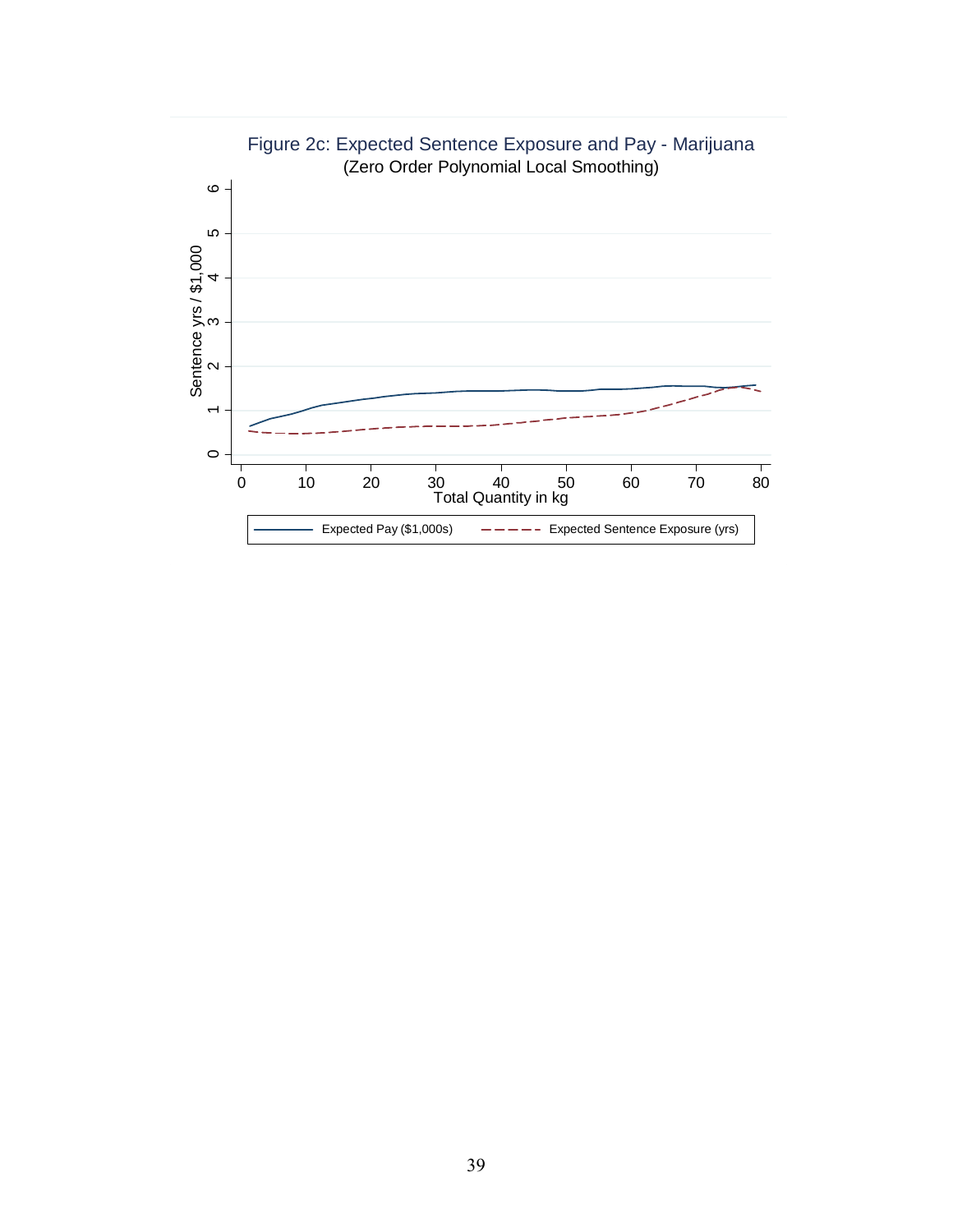

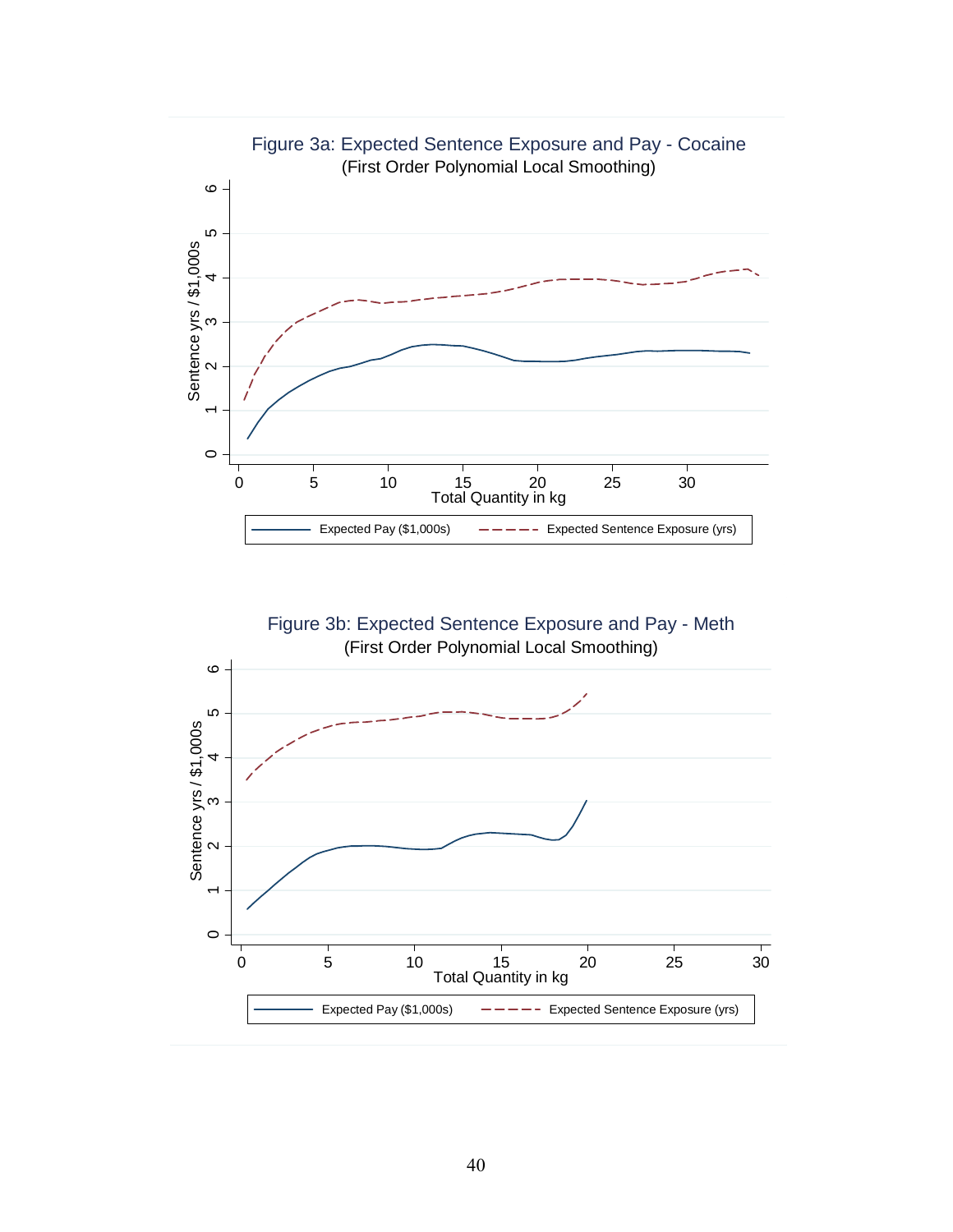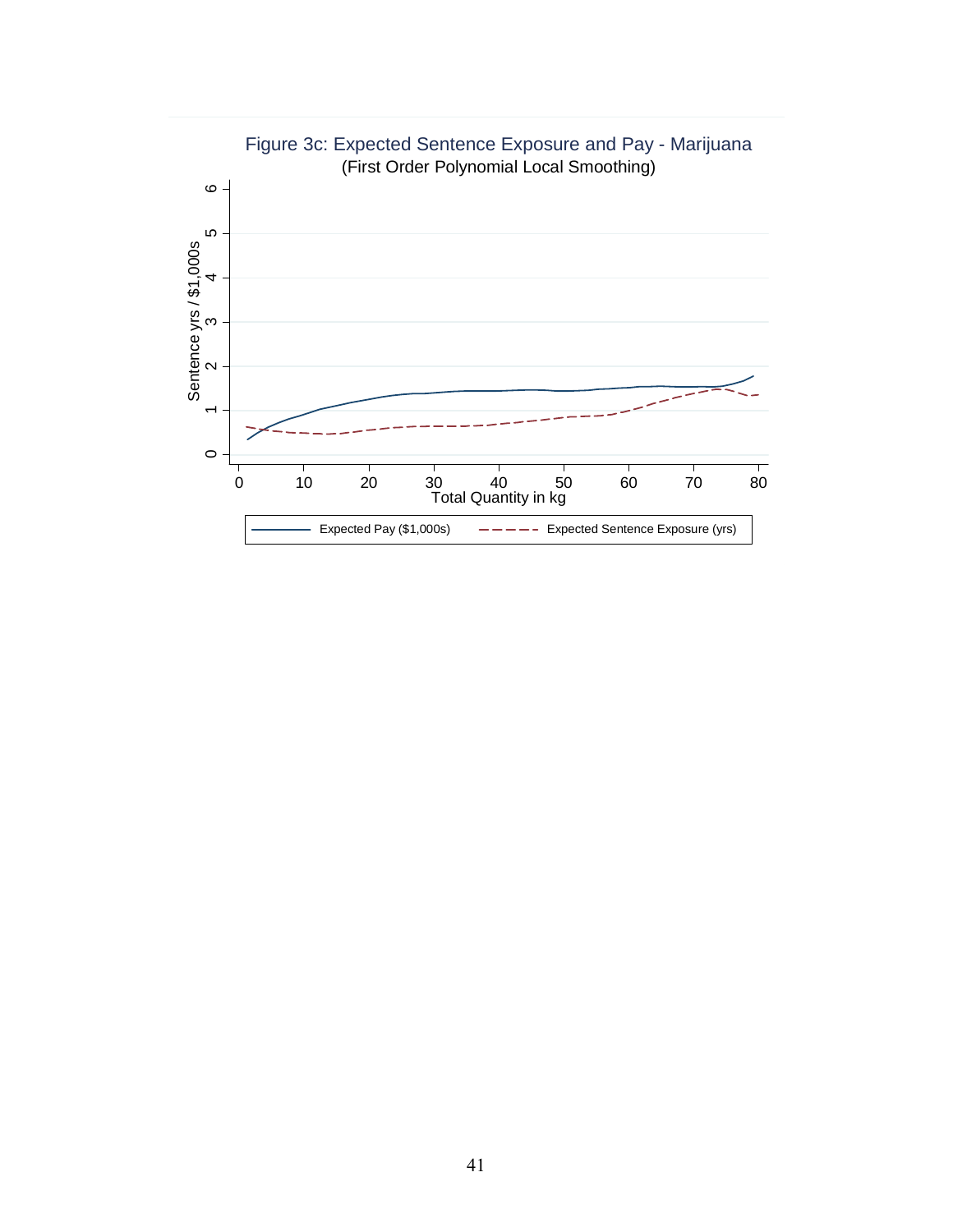

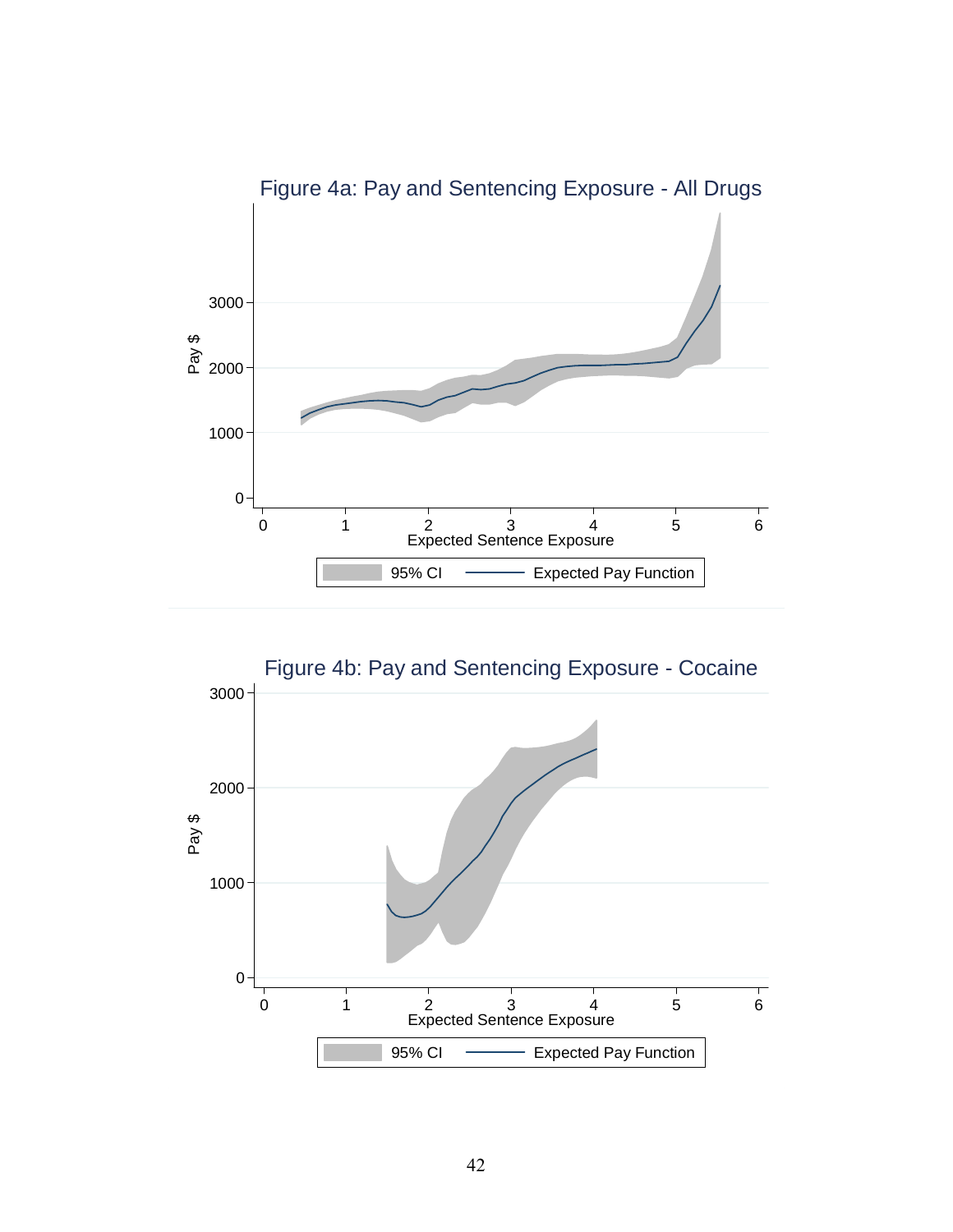

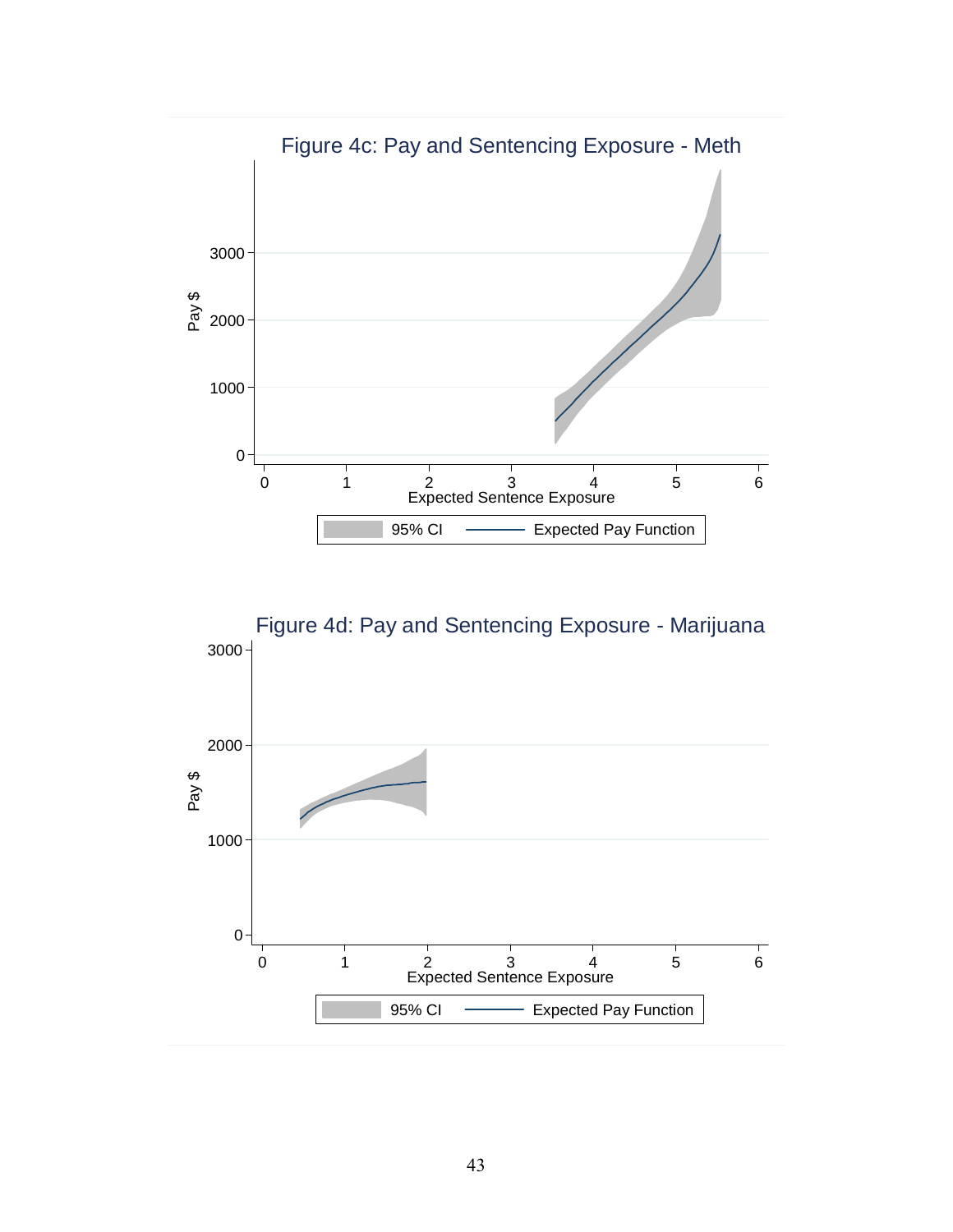|                                   | (1) - All Drugs (2) - Cocaine (3) - Meth |           |           | (4) - Marj |
|-----------------------------------|------------------------------------------|-----------|-----------|------------|
|                                   |                                          |           |           |            |
| <b>Total Quantity</b>             | $17.77***$                               | $-63.39$  | $-192.3$  | 20.10***   |
|                                   | (5.320)                                  | (99.44)   | (184.9)   | (4.690)    |
| <b>Total Quantity Squared</b>     | $-0.229***$                              | 1.275     | 9.085     | $-0.177**$ |
|                                   | (0.0527)                                 | (2.045)   | (7.900)   | (0.0729)   |
| <b>Expected Sentence Exposure</b> | 728.3***                                 | $1,205**$ | $1,401**$ | 248.4      |
|                                   | (114.2)                                  | (592.0)   | (599.1)   | (418.0)    |
| Meth Load                         | $-967.4***$                              |           |           |            |
|                                   | (178.3)                                  |           |           |            |
| Marijuana Load                    | $1,302***$                               |           |           |            |
|                                   | (373.3)                                  |           |           |            |
| Time                              | $8.334***$                               | $11.92*$  | $-0.539$  | $9.230***$ |
|                                   | (2.244)                                  | (6.335)   | (6.752)   | (2.333)    |
| Constant                          | $-1,006**$                               | $-2,015$  | $-3,888*$ | 447.9*     |
|                                   | (438.3)                                  | (1, 259)  | (2,072)   | (243.8)    |
|                                   |                                          |           |           |            |
| Observations                      | 1,368                                    | 243       | 203       | 922        |
| R-squared                         | 0.134                                    | 0.064     | 0.131     | 0.050      |

**Table 4a: OLS Regressions - Pay vs Expected Sentence Exposure** 

Note: Huber-White Robust standard errors in parentheses. One asterisk indicates significance at 10% level, two asterisks 5 % level, three asterisks 1% level.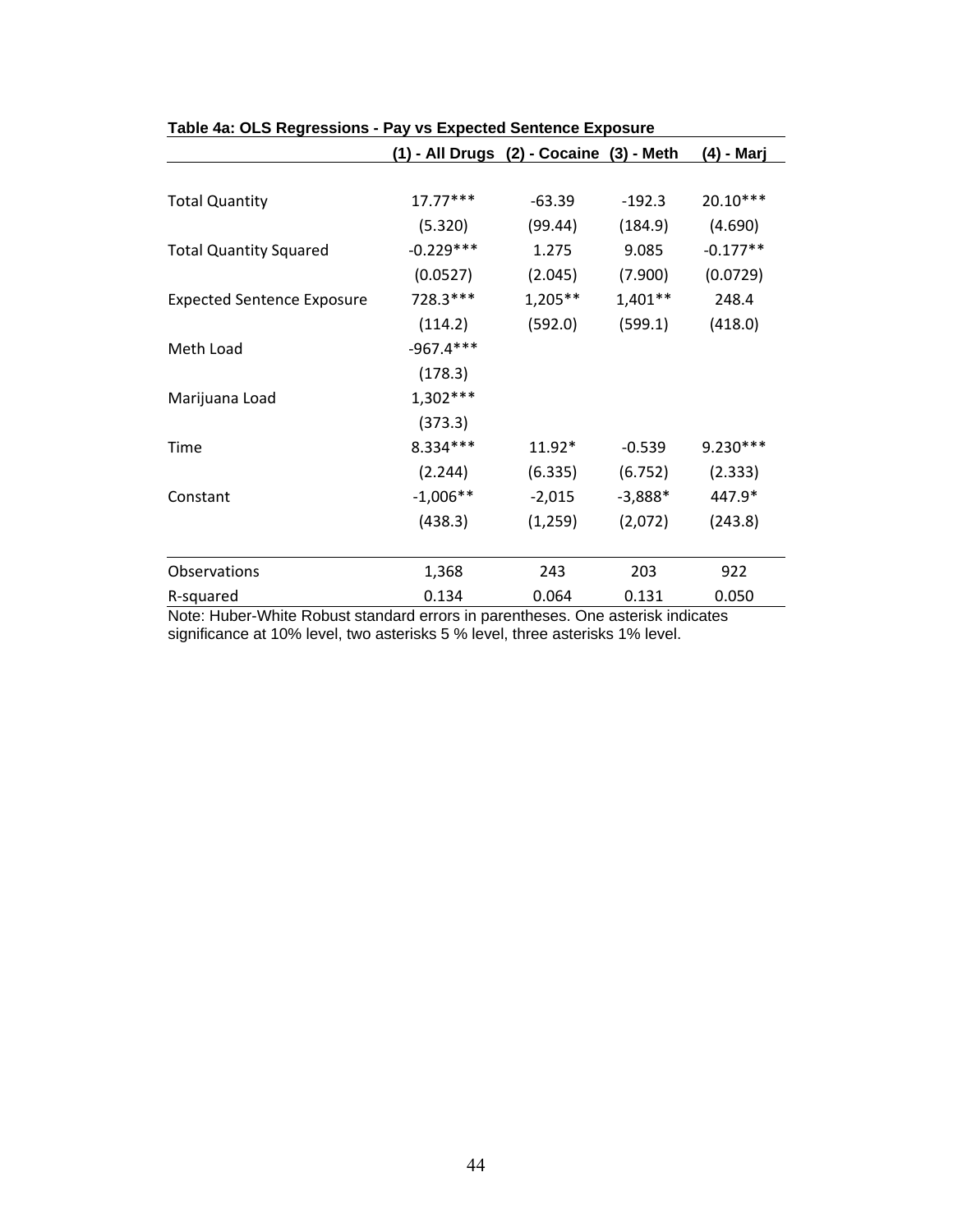|                                   | (1) - All Drugs (2) - Cocaine |            | $(3)$ - Meth | (4) - Marj    |
|-----------------------------------|-------------------------------|------------|--------------|---------------|
|                                   |                               |            |              |               |
| <b>Total Quantity</b>             | $0.0188***$                   | $-0.0154$  | $-0.160**$   | $0.0228***$   |
|                                   | (0.00472)                     | (0.0405)   | (0.0679)     | (0.00498)     |
| <b>Total Quantity Squared</b>     | $-0.000225***$                | 0.000279   | 0.00554**    | $-0.000120**$ |
|                                   | $(3.75e-05)$                  | (0.000781) | (0.00245)    | $(4.87e-05)$  |
| <b>Expected Sentence Exposure</b> | $0.608***$                    | $0.746**$  | $1.728***$   | $-0.330$      |
|                                   | (0.100)                       | (0.312)    | (0.341)      | (0.332)       |
| Meth Load                         | $-0.748***$                   |            |              |               |
|                                   | (0.151)                       |            |              |               |
| Marijuana Load                    | 1.288***                      |            |              |               |
|                                   | (0.337)                       |            |              |               |
| Time                              | $0.00442***$                  | 0.00377    | $-0.00337$   | $0.00642***$  |
|                                   | (0.00141)                     | (0.00296)  | (0.00362)    | (0.00177)     |
| Constant                          | 4.819 ***                     | $4.771***$ | 0.0890       | $6.407***$    |
|                                   | (0.338)                       | (0.766)    | (1.316)      | (0.159)       |
|                                   |                               |            |              |               |
| Observations                      | 1,376                         | 243        | 211          | 922           |
| R-squared                         | 0.151                         | 0.172      | 0.329        | 0.063         |

| Table 4b: OLS Regressions - Log of Pay vs Expected Sentence Exposure |  |
|----------------------------------------------------------------------|--|
|----------------------------------------------------------------------|--|

Note: Huber-White Robust standard errors in parentheses. One asterisk indicates significance at 10% level, two asterisks 5 % level, three asterisks 1% level.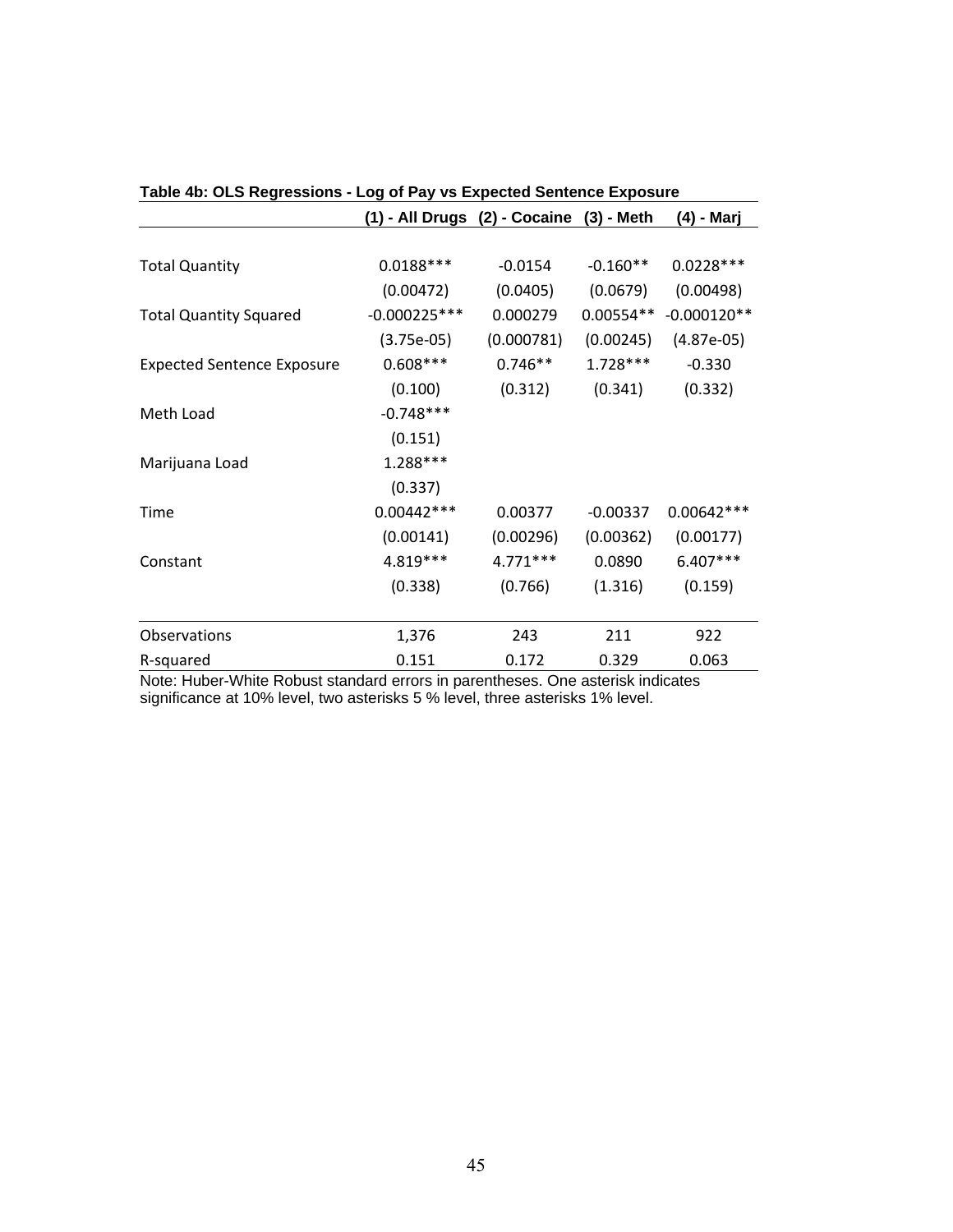

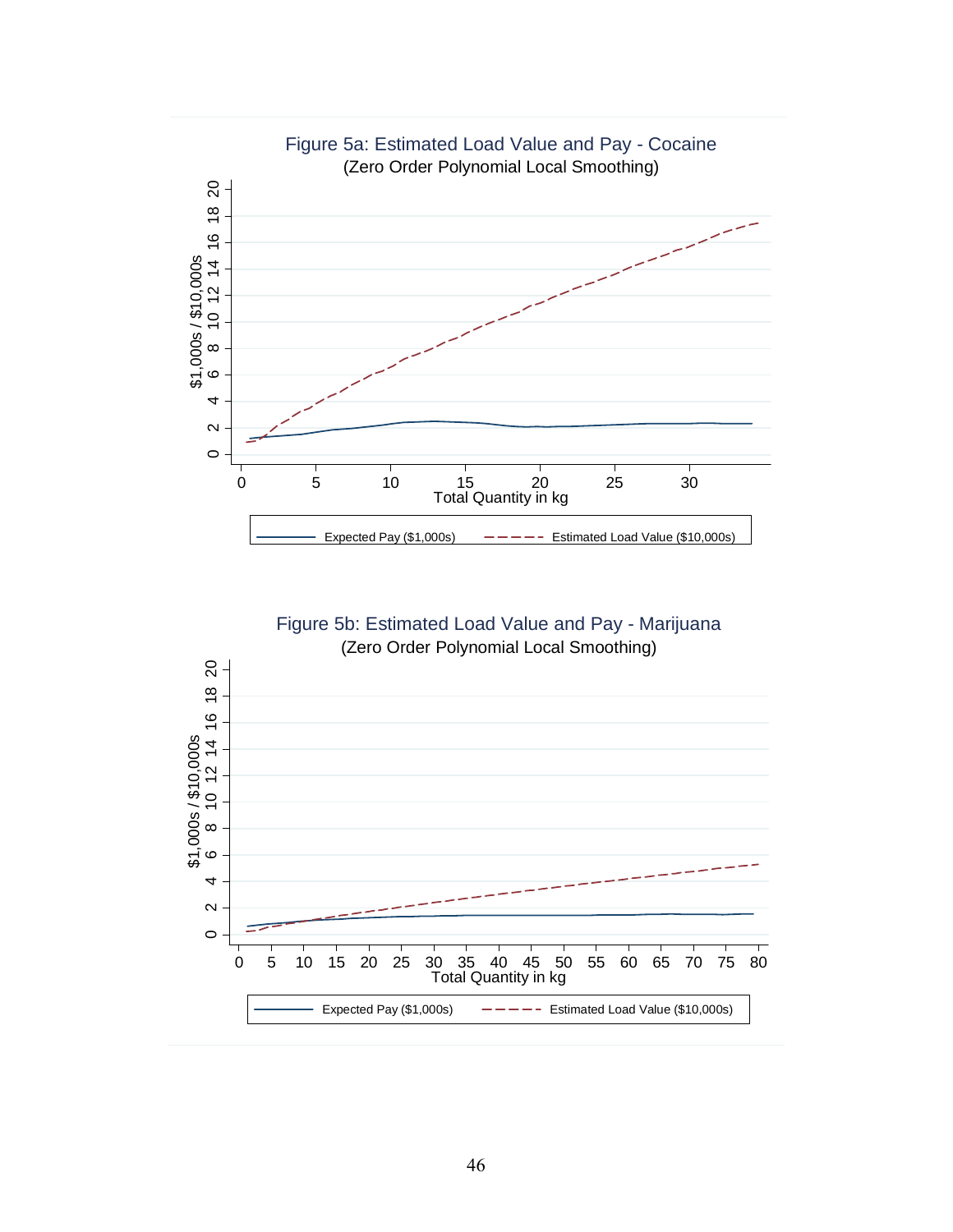|                                   | Dep Var: Pay |             |               | Dep Var: In Pay |
|-----------------------------------|--------------|-------------|---------------|-----------------|
|                                   | (1)<br>(2)   |             | (3)           | (4)             |
|                                   |              |             |               |                 |
| <b>Total Quantity</b>             | $17.20***$   | $17.13***$  | $0.0188***$   | $0.0184***$     |
|                                   | (5.284)      | (5.289)     | (0.00472)     | (0.00471)       |
|                                   |              |             |               |                 |
| <b>Total Quantity Squared</b>     | $-0.237***$  | $-0.239***$ | $0.000225***$ | $-0.000224***$  |
|                                   | (0.0525)     | (0.0522)    | $(3.75e-05)$  | $(3.75e-05)$    |
| <b>Expected Sentence Exposure</b> | $815.4***$   | 824.5***    | $0.608***$    | $0.617***$      |
|                                   | (120.5)      | (120.8)     | (0.100)       | (0.101)         |
| Meth Load                         | $-1,113***$  | $-1,103***$ | $-0.748***$   | $-0.755***$     |
|                                   | (179.8)      | (179.9)     | (0.151)       | (0.152)         |
| Marijuana Load                    | $1,572***$   | $1,603***$  | $1.288***$    | $1.314***$      |
|                                   | (391.0)      | (391.8)     | (0.337)       | (0.339)         |
| Female                            |              | 59.60       |               | 0.0137          |
|                                   |              | (82.35)     |               | (0.0467)        |
| U.S. Citizen                      |              | $-39.39$    |               | 0.00983         |
|                                   |              | (109.0)     |               | (0.0696)        |
| <b>Citizenship Missing</b>        |              | $-41.08$    |               | 0.00504         |
|                                   |              | (84.27)     |               | (0.0516)        |
| Time                              | $8.275***$   | $7.432***$  | $0.00442***$  | $0.00401***$    |
|                                   | (2.234)      | (2.322)     | (0.00141)     | (0.00150)       |
| Constant                          | $-1,303***$  | $-1,241**$  | 4.819 ***     | 4.803 ***       |
|                                   | (456.7)      | (513.7)     | (0.338)       | (0.350)         |
| Month and Weekend Fixed Effects   | no           | yes         | no            | yes             |
|                                   |              |             |               |                 |
| Observations                      | 1,376        | 1,376       | 1,376         | 1,376           |
| R-squared                         | 0.136        | 0.145       | 0.151         | 0.161           |

**Table 5: OLS Regressions - Pay vs Other Characteristics** 

Note: Huber‐White Robust standard errors in parentheses. Coefficients on month dummies and a dummy for a weekend arrest are not shown (none were statistically significant). One asterisk indicates significance at 10% level, two asterisks 5 % level, three asterisks 1% level.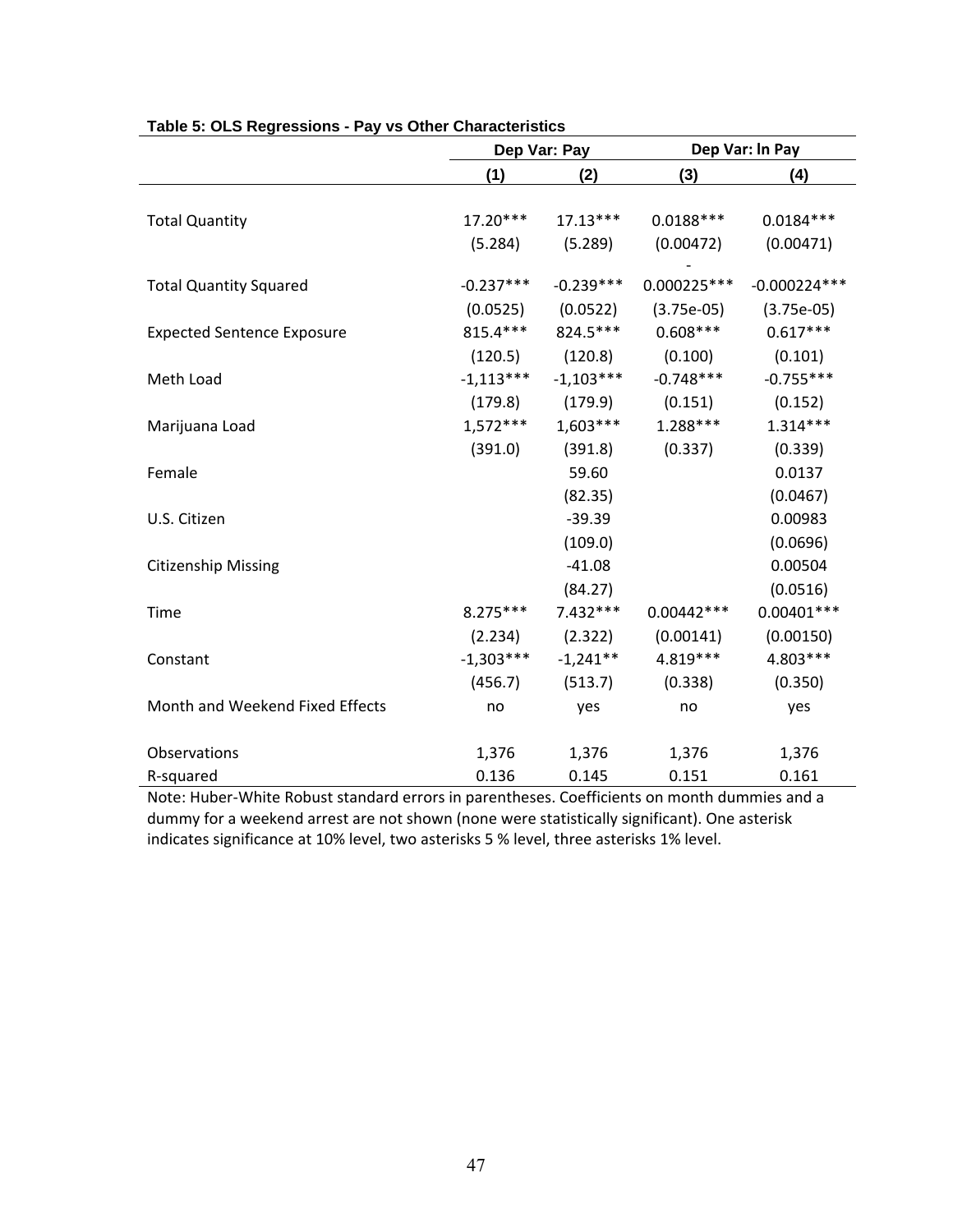| Table 6. Comparing to those with Missing Fay Data |                          | No Pay           | No Pay         |
|---------------------------------------------------|--------------------------|------------------|----------------|
|                                                   | <b>Valid Pay</b><br>Data | <b>Confessed</b> | Denied/Invoked |
|                                                   |                          |                  |                |
| Cocaine                                           | 0.17                     | 0.18             | $0.21***$      |
|                                                   | (0.01)                   | (0.02)           | (0.01)         |
|                                                   |                          |                  |                |
| Meth                                              | 0.16                     | 0.14             | $0.21***$      |
|                                                   | (0.01)                   | (0.02)           | (0.02)         |
|                                                   |                          |                  |                |
| Marijuana                                         | 0.67                     | 0.68             | $0.58***$      |
|                                                   | (0.01)                   | (0.02)           | (0.01)         |
|                                                   |                          |                  |                |
| <b>Total Quantity (Cocaine)</b>                   | 20.97                    | 22.05            | 23.74*         |
|                                                   | (0.67)                   | (1.25)           | (1.31)         |
|                                                   |                          |                  |                |
| <b>Total Quantity (Meth)</b>                      | 8.12                     | 7.17             | $11.45***$     |
|                                                   | (0.39)                   | (0.80)           | (0.58)         |
|                                                   |                          |                  |                |
| <b>Total Quantity (Marijuana)</b>                 | 64.80                    | 73.18            | $127.11***$    |
|                                                   | (4.60)                   | (16.18)          | (21.51)        |

**Table 6: Comparing to those with Missing Pay Data** 

Note: standard errors in parentheses. One asterisk indicates significance difference relative to valid pay data sample at 10% level, two asterisks 5 % level, three asterisks 1% level.